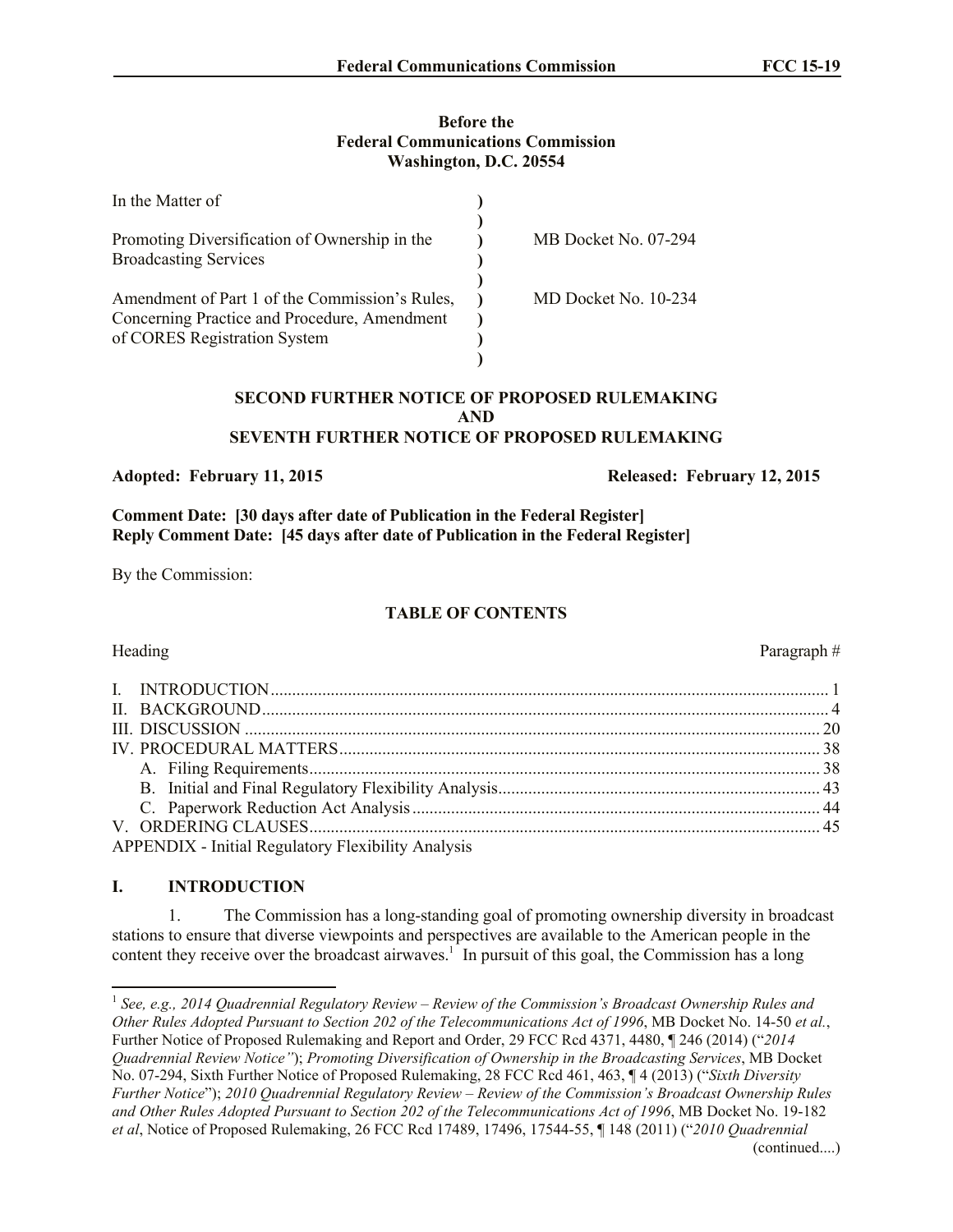history of promulgating rules and regulations designed to foster diversity in terms of minority and female ownership.<sup>2</sup> A necessary foundation for the Commission's rulemaking efforts is the collection of comprehensive, reliable data reflecting the race, gender, and ethnicity of the owners and other interest holders in broadcast stations.<sup>3</sup> Such data are essential to study and analyze ownership trends effectively, to assess the impact of Commission rules, and to determine whether rule changes would be in the public interest. To be useful for these purposes, to the greatest extent possible the data must be capable of being read, verified, searched, aggregated, and cross-referenced electronically.<sup>4</sup>

2. As a part of these efforts, the Commission herein proposes improvements to the collection of data reported on FCC Form 323, Ownership Report for Commercial Broadcast Stations, and also to FCC Form 323-E, Ownership Report for Noncommercial Broadcast Stations, through the development of a new functionality in the Commission's Registration System ("CORES") for issuing FCC Registration Numbers ("FRNs"). Specifically, we seek comment on a proposal to create a new mechanism for obtaining an FRN through CORES. Use of this FRN would be restricted to the reporting of individual attributable interest holders in commercial and noncommercial broadcast stations on ownership reports. This "Restricted Use" FRN ("RUFRN") would be supported by identifying information for attributable individuals that does not include full Social Security Numbers ("SSNs") and that would be housed securely on the Commission's servers and not made available to the public. This proposal is intended to address some of the privacy and data security concerns that commenters raised with respect to prior proposals while still enabling the Commission to uniquely identify reported individuals, obtain data reflecting a more useful, accurate, and thorough assessment of minority and female broadcast station ownership in the United States and reduce certain filing burdens.<sup>5</sup> Ultimately, such changes to the Commission's system could assist future initiatives promoting diverse ownership.<sup>6</sup>

2 *See, e.g.*, *1978 Minority Ownership* Statement, 68 FCC 2d at 980-81.

<sup>(</sup>Continued from previous page)

*Review Notice"*); *Promoting Diversification of Ownership in the Broadcasting Services*, Report and Order and Fourth Further Notice of Proposed Rulemaking, MB Docket No. 07-294 *et al.*, 24 FCC Rcd 5896, 5897, 5902 ¶¶ 1, 12 (2009) ("*323 Order* "and "*Fourth Diversity Further Notice*); *Promoting Diversification of Ownership in the Broadcasting Services*, Report and Order and Third Further Notice of Proposed Rulemaking, MB Docket No. 07- 294, *et al*., 23 FCC Rcd 5922, 5924 ¶¶ 1-2 (2008) ("*Diversity Order*" and "*Third Diversity Further Notice*"); *1998 Biennial Regulatory Review – Streamlining of Mass Media Applications, Rules, and Processes*, MM Docket No. 98- 43, Report and Order, 13 FCC Rcd 23056, 23095, 23097-98, ¶¶ 96, 102 (1998) ("*1998 Biennial Review Order*") (citing 47 U.S.C. § 257(b), *Policy Statement*, 62 Fed. Reg. 34648 (1997)); *Reexamination of the Policy Statement on Comparative Broadcast Hearings*, 12 FCC Rcd 22363, 22398, ¶ 86 (1997) ("*Competitive Bidding Notice*"); *See*, *e.g.*, *Review of the Commission's Regulations Governing Television Broadcasting*, MM Docket No. 87-8, Further Notice of Proposed Rule Making, 10 FCC Rcd 3524, 3547, ¶ 60 (1995) ("*Television Review Further Notice*"); *Policies and Rules Regarding Minority and Female Ownership of Mass Media Facilities*, 10 FCC Rcd 2788, 2788, ¶¶1-2 (1995) ("*Minority/Female Ownership Notice*"); *Statement of Policy on Minority Ownership of Broadcast Facilities*, Public Notice, 68 F.C.C.2d 979 (1978) ("*1978 Minority Ownership Statement*"); *See also* "Media Ownership: Economic Factors Influence the Number of Media Outlets in Local Markets, While Ownership by Minorities and Women Appears Limited and is Difficult to Assess," Report to the Chairman of the Subcommittee on Telecommunications and the Internet, Energy and Commerce Committee, House of Representatives, GAO-08-383, at 21 (Mar. 2008) ("*GAO Report*").

<sup>3</sup> *See 1998 Biennial Review Order*, 13 FCC Rcd at 23095-99, ¶¶ 96-105; *See also Prometheus Radio Project v. FCC*, 652 F.3d 431, 471 (3d Cir. 2011) (*Prometheus II); GAO Report* at 21-23.

<sup>4</sup> *See*, *e.g.*, *id.*; *323 Order*, 24 FCC Rcd at 5902-5903, 5907-5908, ¶¶ 12, 20.

<sup>5</sup> *See 323 Order*, 24 FCC Rcd at 5898, ¶ 3.

<sup>6</sup> *See Sixth Diversity Further Notice*, 28 FCC Rcd at 463, ¶ 4 (citing *323 Order*, 24 FCC Rcd at 5904, ¶ 13).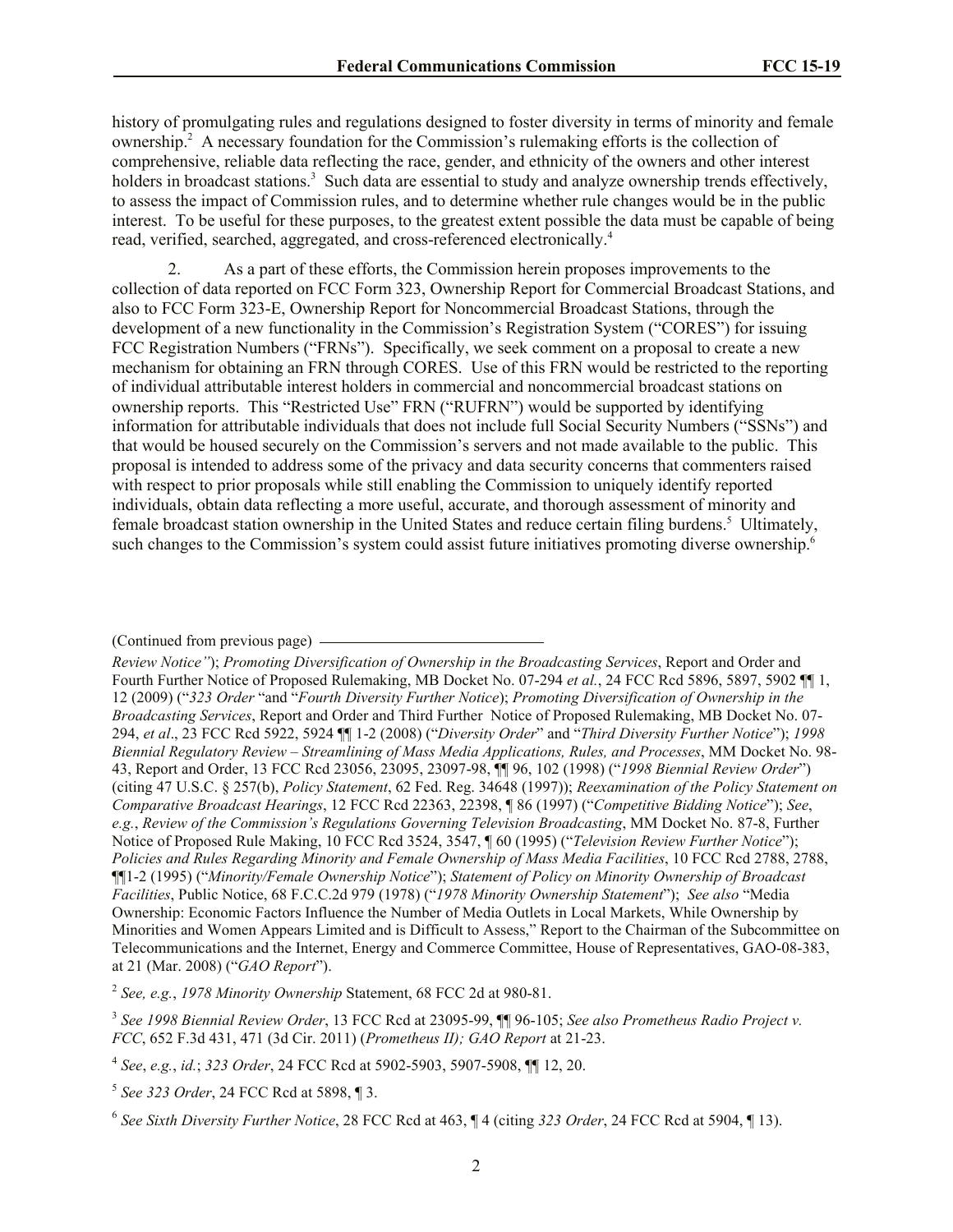#### **II. BACKGROUND**

 $\overline{\phantom{a}}$ 

3. The Commission is engaged in ongoing efforts to improve the quality, utility, and reliability of its broadcast ownership data.<sup>7</sup> As part of this endeavor, in 2009 the Commission substantially revised Form 323. The changes to the filing requirements and the modifications to the form were intended to facilitate long-term comparative studies of broadcast station ownership<sup>8</sup> and to address flaws in the data collection process identified by the United States Government Accountability Office ("GAO") and by researchers.<sup>9</sup> "[T]o further improve the ability of researchers and other users of the data to cross-reference information and construct ownership structures," filers were required to provide a CORES FRN for all reported interest holders.<sup>10</sup> To obtain a CORES FRN, with some limited exceptions, a party must submit a Tax Identification Number ("TIN") to the Commission via CORES.<sup>11</sup> In the case of an individual, a TIN is his or her SSN.<sup>12</sup> Because a CORES FRN is backed by a TIN/SSN, it can serve as a unique identifier in most instances,<sup>13</sup> which is crucial to the quality and utility of the Commission's broadcast ownership data and the ability of the Commission and outside parties to search, aggregate, and cross-reference that data electronically.<sup>14</sup>

<sup>7</sup> *See*, *e.g.*, *Promoting Diversification of Ownership in the Broadcasting Services,* MB Docket No. 07-294, Memorandum Opinion & Order and Fifth Further Notice of Proposed Rulemaking, 24 FCC Rcd 13040, 13044, ¶ 8 (2009) ("*323 MO&O*" and "*Fifth Diversity Further Notice*") (citing 24 FCC Rcd at 5904, ¶13); *323 Order*, 24 FCC Rcd at 5908 ¶ 21; *Diversity Order*, 23 FCC Rcd at5955-56, ¶¶ 95-96.

<sup>8</sup> *323 MO&O*, 24 FCC Rcd at 13044 ¶ 8; *323 Order*, 24 FCC Rcd at 5902 ¶ 11.

<sup>&</sup>lt;sup>9</sup> See generally GAO Report. The GAO cited several shortcomings with the Commission's data collection process: (1) exemptions from the biennial filing requirement for certain types of broadcast stations; (2) inadequate data quality procedures; and (3) problems with data storage and retrieval. *Id*. at 4. *See also 323 Order*, 24 FCC Rcd at 5901 ¶ 10.

<sup>10</sup> *See generally 323 Order,* 24 FCC Rcd at 5903 ¶ 12. *See* Promoting Diversification of Ownership in the Broadcasting Services, 74 Fed. Reg. 56,135 (Oct. 30, 2009); Promoting Diversification of Ownership in the Broadcasting Services, 74 Fed. Reg. 56,136 (Oct. 30, 2009) (Federal Register notices announcing OMB approval and effective date of revised Form 323). On October 16, 2009, the Commission sent a subsequent letter to OMB acknowledging the Commission's action in the *323 Order* to eliminate the reporting of certain nonattributable interest holders. Letter from Walter Boswell, Acting Assoc. Managing Director, PERM, OMD, FCC, to Nicholas A. Fraser, OMB (Oct. 16, 2009).

<sup>&</sup>lt;sup>11</sup> *See* 47 C.F.R. § 1.8002(b)(1). The ongoing Commission proceeding to update CORES proposes to eliminate several of the exceptions to the TIN requirement. *See Amendment of Part 1 of the Commission's Rules, Concerning Practice and Procedure, Amendment of CORES Registration System*, MD Docket No. 10-234, Notice of Proposed Rulemaking, 25 FCC Rcd 17407, 17408, 17415-19, ¶¶ 4, 28-37; n. 100 (2010) ("*CORES Notice*"), *infra.*

<sup>&</sup>lt;sup>12</sup> *See id.* at 17408 n. 7; 47 C.F.R. § 1.8002(b)(1). When an individual or entity submits a TIN to the Commission via CORES, that information is secured by the Commission and not used or disclosed publicly. *See Sixth Diversity Further Notice*, 28 FCC Rcd at 472, ¶ 18.

<sup>13</sup> Currently, CORES allows multiple FRNs to be issued for the same TIN. *See id.* at 467, ¶ 9; *CORES Notice*, 25 FCC Rcd at 17411,  $\P$  13. As described below, the CORES proceeding proposes to modify CORES to require each individual or entity to rely primarily on a single CORES FRN. *See CORES Notice*, 25 FCC Rcd. at 17409, 17411-14 ¶¶ 4, 12-24; ¶ 17, *infra.* Nonetheless, with respect to Form 323 filings, the Commission can in most cases use CORES FRNs for unique identification, because CORES allows the Commission to determine when multiple FRNs are registered to the same TIN and, therefore, identify the same party.

<sup>&</sup>lt;sup>14</sup> The 323 Order also delegated to the Media Bureau authority to: (1) revise Form 323's electronic interface so that the ownership data incorporated into the database are searchable, and can be aggregated and cross-referenced; (2) build additional checks into Form 323 to perform verification and review functions; and (3) conduct audits to ensure the accuracy of the Form 323 reports. *323 Order* 24 FCC Rcd at 5903, ¶ 12.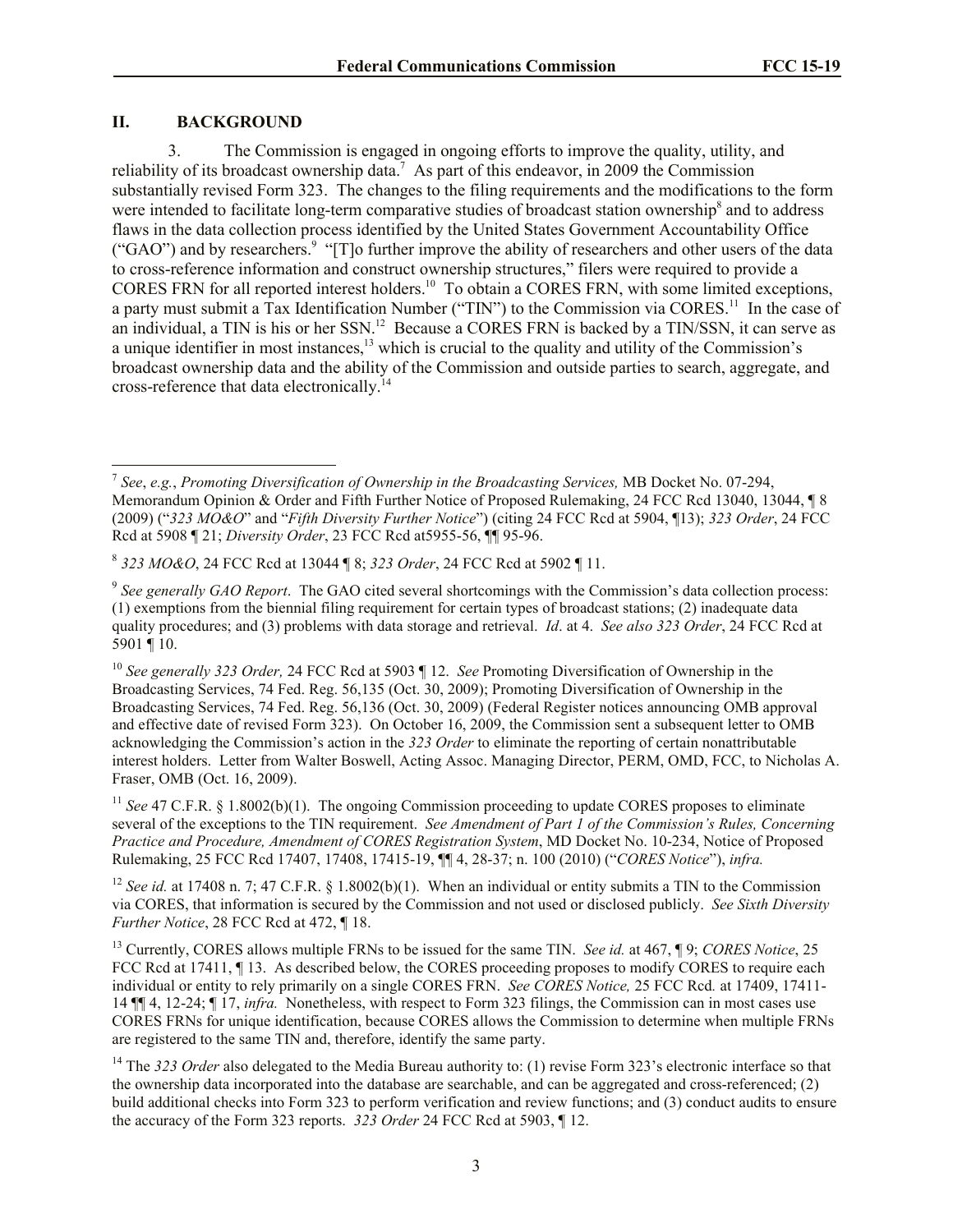4. *OMB Review and Approval of 2009 Form 323.* On August 11, 2009, the Commission submitted the revised Form 323, which included the CORES FRN requirement,<sup>15</sup> to the Office of Management and Budget ("OMB") for approval pursuant to the Paperwork Reduction Act ("PRA") requirements and published the Federal Register notice initiating a 60-day comment period.<sup>16</sup> Many of the comments to OMB objected to having to report CORES FRNs for individuals holding attributable interests, arguing that in order to obtain a CORES FRN for these individuals, they would need to provide SSNs to the Commission, a requirement that they claimed triggers privacy, data security, and identity theft concerns.<sup>17</sup> Commenters also suggested that obtaining and reporting CORES FRNs for these individuals would be onerous for filers, and that in some cases, filers might be unable to obtain a CORES FRN for all individual attributable interest holders because the individuals are unwilling either to obtain the FRN themselves or provide their SSN to the filer for the purpose of obtaining an FRN.<sup>18</sup> Additionally, commenters criticized the Commission for failing to seek comment on requiring these individuals to obtain CORES FRNs prior to including this requirement on the revised form submitted for OMB approval.<sup>19</sup>

5. On October 6, 2009, the Office of the Managing Director ("OMD") at the Commission submitted a letter to OMB addressing the comments filed in response to the revised Form 323.<sup>20</sup> OMD explained that requiring CORES FRNs on Form 323 is an integral part of the Commission's effort to "improve the quality, reliability, and usability of the collected data by eliminating inconsistencies and inadequacies in the data submitted."<sup>21</sup> Noting that the CORES FRN is a key tool for ensuring that ownership data is matched to specific owners, OMD explained that, without the CORES FRNs, it would be unable to accurately determine an interest holder's identity when variations of a single name or other spelling irregularities appear from form to form.<sup>22</sup> The Reply Letter also responded to comments that the Commission erred in concluding that the revised Form 323 did not implicate the Privacy Act.<sup>23</sup> OMD stated that because sole proprietors, officers, and directors are acting in an entrepreneurial role with

<sup>19</sup> See NAB Sept. 10, 2009 Comments at 4; Wiley Rein Sept. 10, 2009 Comments at 2; Fletcher Heald Petition at 15.

<sup>20</sup> Letter from Walter Boswell, Acting Assoc. Managing Director, PERM, OMD, FCC, to Nicholas A. Fraser, OMB (Oct. 6, 2009) ("Reply Letter").

 $^{21}$  *Id.* at 3-4.

 $\overline{\phantom{a}}$ 

 $^{22}$  *Id.* at 5.

<sup>&</sup>lt;sup>15</sup> FCC Form 323 Section II, Item 3(a) requires Respondents to list "each of the officers, directors, stockholders, non-insulated partners, members and other persons or entities with a direct attributable interest in the Respondent." *See also*, *323 MO&O*, 24 FCC Rcd at 13043 ¶ 8 (noting that the Media Bureau is requiring a licensee "to report the FRNs of entities one step above and one step below it in the ownership chain" and to "identify the FRNs of its attributable officers, directors, and shareholders").

<sup>16</sup> *Public Information Collection Requirement Submitted to OMB for Review and Approval, Comments Requested*, MB Doc. No. 07-294, 74 Fed. Reg. 40188 (Aug. 11, 2009).

<sup>&</sup>lt;sup>17</sup> Saga Sept. 10, 2009 Comments at 4-5; State Associations Sept. 10, 2009 Comments at 7-10; Letter from Joseph DiScipio, Esq. *et al.* Counsel for Various Broadcaster Clients and Associations, to Marlene H. Dortch, Secretary, FCC (Nov. 6, 2009) (ex parte notification of meeting with FCC staff to discuss FRN requirement) (DiScipio, *et al.* Nov. 6 *Ex Parte* Letter); Fletcher Heald Petition at 17. Copies of comments filed with OMB are available on the OMB website at http://www.reginfo.gov/public/do/PRAViewDocument?ref\_nbr=200908-3060-001.

<sup>&</sup>lt;sup>18</sup> State Associations Sept. 10, 2009 Comments at 10 (arguing, in part, that the FRN requirement will deter investment in broadcasting); NAB Sept. 10, 2009 Comments at 7-11; Joint Comments of ABC, *et al.* (Sept. 10, 2009) at 13 nn. 30-31, 21 (expressing concern that some individuals with reportable interests may be unwilling to obtain FRNs, or provide their SSN to Form 323 filers so that they can obtain an FRN for these individuals).

<sup>&</sup>lt;sup>23</sup> See Joint Commenters Sept. 10, 2009 OMB Comments at 12-13; NAB Sept. 10, 2009 OMB Comments at 9: Wiley Rein LLP Sept. 10, 2009 OMB Comments at 10; State Associations Sept. 10, 2009 OMB Comments at 8; Saga Sept. 10, 2009 OMB Comments at 5; *see also* 5 U.S.C. § 522a (codification of the Privacy Act, as amended).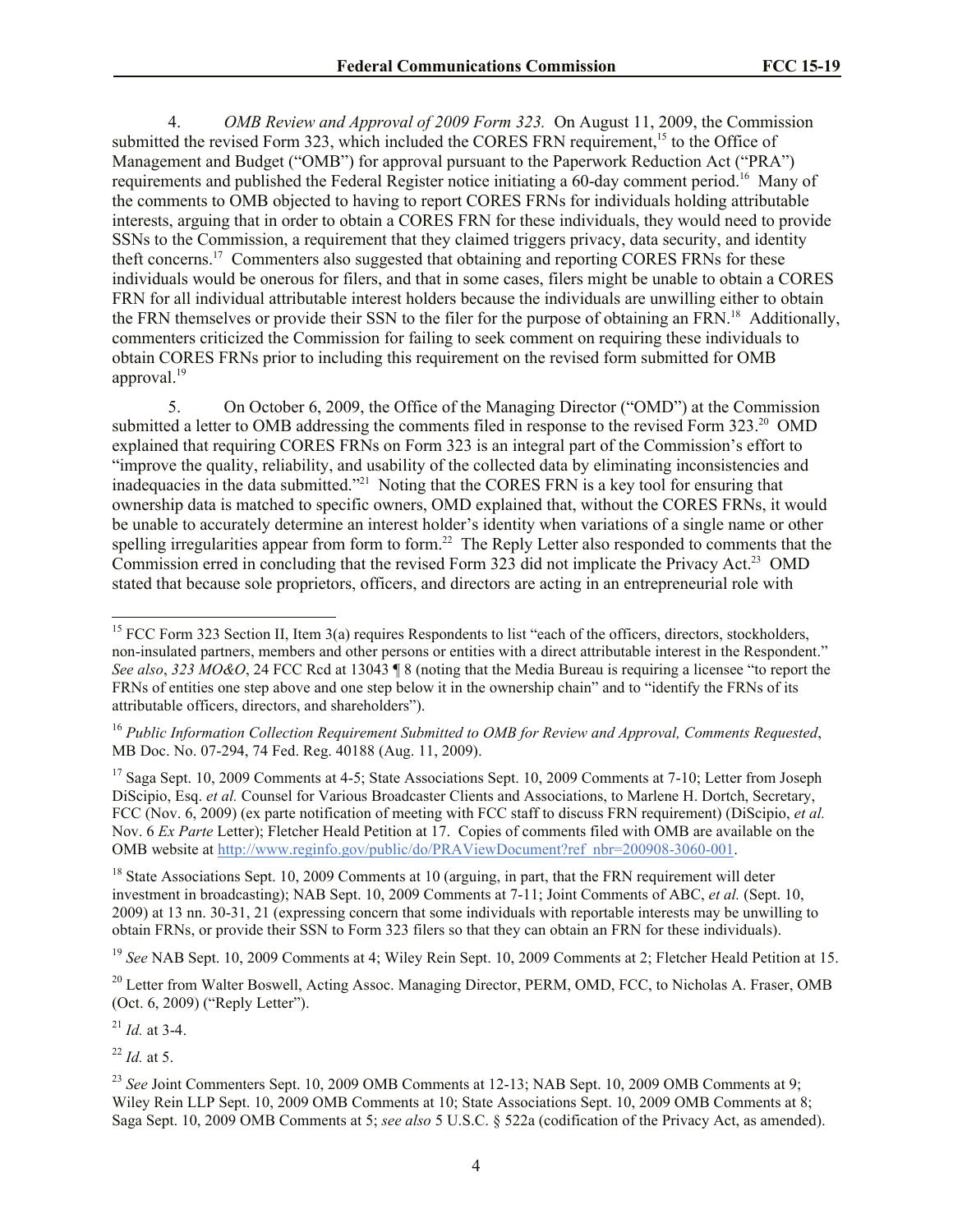respect to broadcast stations, these persons are not individuals for purposes of the Privacy Act.<sup>24</sup> OMD added that, to the extent that the revisions raise any privacy concerns, the Commission created a Privacy Act System of Records ("SORN") for Form 323 that would address them.<sup>25</sup> The Reply Letter also rejected allegations that the Commission failed to comply with the notice requirements of the PRA.<sup>26</sup> OMD also disputed commenters' objections that the CORES FRN requirement raised security and identity theft concerns.<sup>27</sup> OMD noted that "none of the commenters identify a single instance of a security breach" of the CORES system.<sup>28</sup> The Commission utilizes a "robust security architecture . . . for CORES that exceeds Federal guidelines and recommendations" and has deployed operational controls that comply with National Institute of Standards and Technology guidance.<sup>29</sup> OMD stated that its servers are securely located, that its databases are behind several firewalls, and that all servers and communications are monitored.<sup>30</sup> The Reply Letter also notes that administrative access to the CORES application is limited and that all transmission of non-public data is encrypted.<sup>31</sup>

6. On October 19, 2009, OMB approved the revised Form 323, including the requirement that filers provide a CORES FRN for all individuals and entities holding an attributable interest in the licensee.<sup>32</sup> After several delayed filing deadlines,<sup>33</sup> the Commission set July 8, 2010 as the first biennial filing deadline using the revised Form 323.<sup>34</sup> In response to industry concerns about filers' ability to obtain CORES FRNs for all individual interest holders due to individuals' concerns about privacy,

l

<sup>28</sup> Reply Letter at 9.

<sup>29</sup> *Id*.

<sup>30</sup> *Id.* Details concerning improvements made to the security of Commission systems since 2009 are provided at paragraph 30, *infra*.

<sup>31</sup> Reply Letter at 9.

<sup>32</sup> *See* Promoting Diversification of Ownership in the Broadcasting Services, 74 Fed. Reg. 56,135 (Oct. 30, 2009); Promoting Diversification of Ownership in the Broadcasting Services, 74 Fed. Reg. 56,136 (Oct. 30, 2009) (Federal Register notices announcing OMB approval and effective date of revised Form 323). On October 16, 2009, the Commission sent a subsequent letter to OMB acknowledging the Commission's action in the *323 MO&O* to eliminate the reporting of certain nonattributable interest holders. Letter from Walter Boswell, Acting Assoc. Managing Director, PERM, OMD, FCC, to Nicholas A. Fraser, OMB (Oct. 16, 2009).

<sup>33</sup> *Media Bureau Extends the Biennial Filing Deadline for the Commercial Broadcast Ownership Report (Form 323)*, MB Docket No. 07-294, Public Notice, 24 FCC Rcd 14055 (Med. Bur. 2009) (announcing the Media Bureau's extension of the Form 323 filing deadline until January 11, 2010, in order to allow for additional testing of the electronic version of the form); *Promoting Diversification in the Broadcast Services*, MB Docket No. 07-294, Order, 24 FCC Rcd 14628, 14628-29 (Med. Bur. 2009) (suspending the January 11, 2010, filing deadline to permit staff to investigate technical problems and announcing the new filing date will be at least 90 days from the date that the form is made available for biennial filings).

<sup>34</sup> *Media Bureau Announces Revised Form 323 will be Available Online on April 9, 2010, and Sets New Filing Deadline of July 8, 2010*, MB Docket No. 07-294, Public Notice, 25 FCC Rcd 3595 (Med. Bur. 2010).

 $24$  Reply Letter at 7.

<sup>&</sup>lt;sup>25</sup> *Id.* at 7-8. The Commission issued a System of Records Notice to cover the data contained in responses to Form 323 that became effective on December 21, 2009. Privacy Act System of Records, 74 Fed. Reg. 59,978 (Nov. 19, 2009) (system of records FCC/MB-1).

 $26$  Reply Letter at 2-3.

<sup>27</sup> *See* Anthony T. Lepore, Esq., Aug. 21, 2009 OMB Comments at 1 (arguing that the new requirement will make the Commission's databases "ripe for identity theft incursions"); The Law Office of Dan J. Alpert Sept. 10, 2009 OMB Comments at 5 (claiming that the CORES FRN registration process "will foster identity theft against unsuspecting users"); Saga Sept. 10, 2009 OMB Comments at 4-5 (noting regular security breaches of computer systems); State Associations Sept. 10, 2009 OMB Comments at 9 (citing to 2006 Congressional report about security breaches at other federal agencies where sensitive personal data was lost).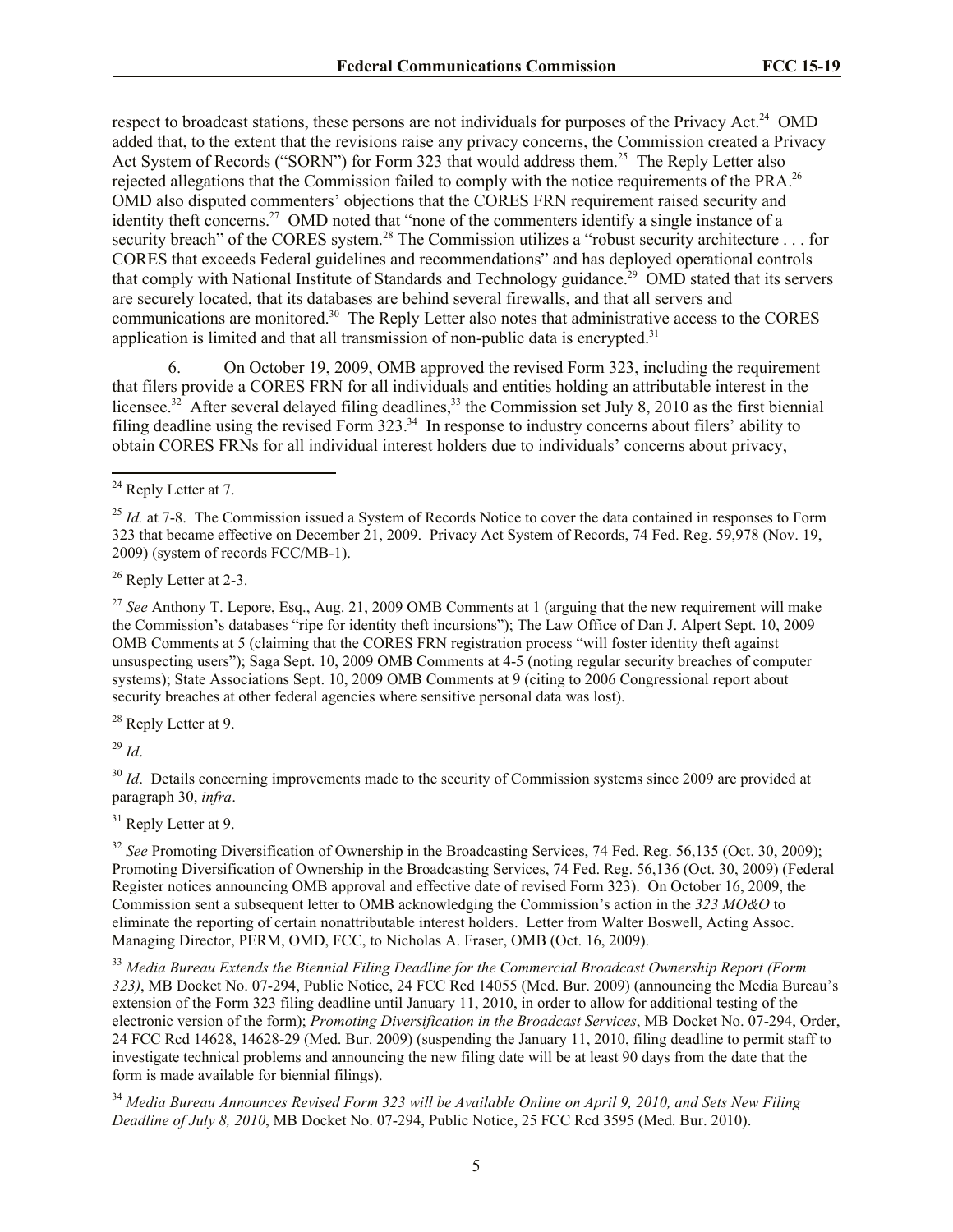security, and identity theft, the Media Bureau allowed filers, as an interim measure, to obtain a "Special Use" FRN ("SUFRN") for one or more reported individuals in lieu of obtaining a CORES FRN.<sup>35</sup> When clicking a button on the electronic version of Form 323 to generate a SUFRN, filers were advised via a pop-up box that "[i]f, after using diligent and good-faith efforts" a filer is unable to obtain a social security number from an individual that must be reported on Form 323 in order to generate a CORES FRN, the filer may elect to automatically generate in the electronic Form 323 a SUFRN for that individual.<sup>36</sup> The respondents were also informed that those who use a SUFRN on Form 323 would be deemed to be fully compliant with the filing obligations and the lack of a CORES FRN would not subject a filer to enforcement action.<sup>37</sup> An individual does not submit an SSN, or any other identifying information, to the Commission when he or she generates a SUFRN, and SUFRNs are not stored within CORES.<sup>38</sup> Each individual must obtain only one SUFRN and must use it consistently on all broadcast ownership reports.<sup>39</sup> Filers submitted reports on the revised version of Form 323 during the 2009, 2011, and 2013 biennial filing periods, and SUFRNs were available to filers during all three biennial filing rounds.

7. *Quality of Data in Form 323 Biennial Reports.* In July 2011, the U.S. Court of Appeals for the Third Circuit, as part of its review of the Commission's media ownership rules, vacated and remanded certain aspects of the *Diversity Order*, an Order in which the Commission adopted measures intended to promote minority and female ownership of broadcast stations. 40 The Third Circuit concluded that the Commission's decision to adopt a revenue-based eligible entity definition to facilitate ownership diversity was arbitrary and capricious because the Commission did not show how determining eligibility for particular programs and preferences based on such a definition specifically would assist minorities and

<sup>37</sup> *See* 2010 Pop-up Box Text at 1.

l

<sup>38</sup> *See CORES Notice*, 25 FCC Rcd at 17419, ¶ 38; *Sixth Diversity Further Notice*, 28 FCC Rcd at 467 ¶ 8. SUFRNs are generated during the filing of Form 323 in the Commission's Consolidated Database System. *See id.* at 461-62,  $\P 2$ .

<sup>39</sup> *See* Form 323 FAQ. Two Petitions for Writs of Mandamus were filed with the Court of Appeals for the D.C. Circuit to stay the FCC from implementing revisions to the form based on the requirement that all reported individuals would be required to obtain and report a CORES FRN. The law firm of Fletcher, Heald & Hildreth, PLC, on behalf of itself and various state broadcaster association clients, filed the first Petition on December 23, 2009 (Doc. No. 09-1321) and the second Petition on May 28, 2010 (Doc. No. 10-1117). Both were denied. *Fletcher, Heald & Hildreth, P.L.C., et al.,* Doc. No. 09-1321 (D.C. Cir. 2010) (per curiam) (denied Mar. 4, 2010); *Fletcher, Heald & Hildreth, P.L.C., et al.,* Doc. No. 10-1117 (D.C. Cir. 2010) (per curiam) (denied July 7, 2010). In denying the latter petition, the court explicitly relied on the fact that, in light of the Commission's implementation of the SUFRN, no reported individual would be required to obtain a CORES FRN.

<sup>35</sup> *Media Bureau Announces Online Availability of Revised Biennial Form 323, an Instructional Workshop on the Revised Form, and the Possibility of Obtaining a Special Use FRN for the Form*, MB Docket No. 07-294, Public Notice, 24 FCC Rcd 14329 (Med. Bur. 2009) ("*Dec. 4, 2009 PN*"). The information provided in the public notice has since been superseded. For example, as explained in the Media Bureau's Frequently Asked Questions page for Form 323, filers are permitted to report a SUFRN on a non-biennial report submitted on Form 323. Federal Communications Commission, *Form 323 Frequently Asked Questions*, http://www.fcc.gov/guides/form-323 frequently-asked-questions (visited Dec. 15, 2014) ("Form 323 FAQ").

<sup>36</sup> *See* Office of Management and Budget, *FCC Form 323—OMB Control No. 3060-0010, Changes to Pop-up Box Text, Section II-A and Section II-B* ("2010 Pop-up Box Text"),

http://www.reginfo.gov/public/do/PRAViewDocument?ref\_nbr=201006-3060-006 (select the hyperlink under "Supplementary Documents") (visited Dec. 15, 2014). On September 28, 2011, the Commission subsequently amended the pop-up box to inform filers that the guidance provided in the *Dec. 4, 2009 PN* has been superseded. Office of Management and Budget, *FCC Form 323 – OMB Control No. 3060-0010*, *Changes to Pop-up Box Text*, http://www.reginfo.gov/public/do/PRAViewDocument?ref\_nbr=201109-3060-020 (select the bottom hyperlink under "Supplementary Documents") (visited Dec. 15, 2014).

<sup>40</sup> *See generally Diversity Order*, 23 FCC at 5924, ¶ 1; *Prometheus II*, 652 F.3d at 469-72*.*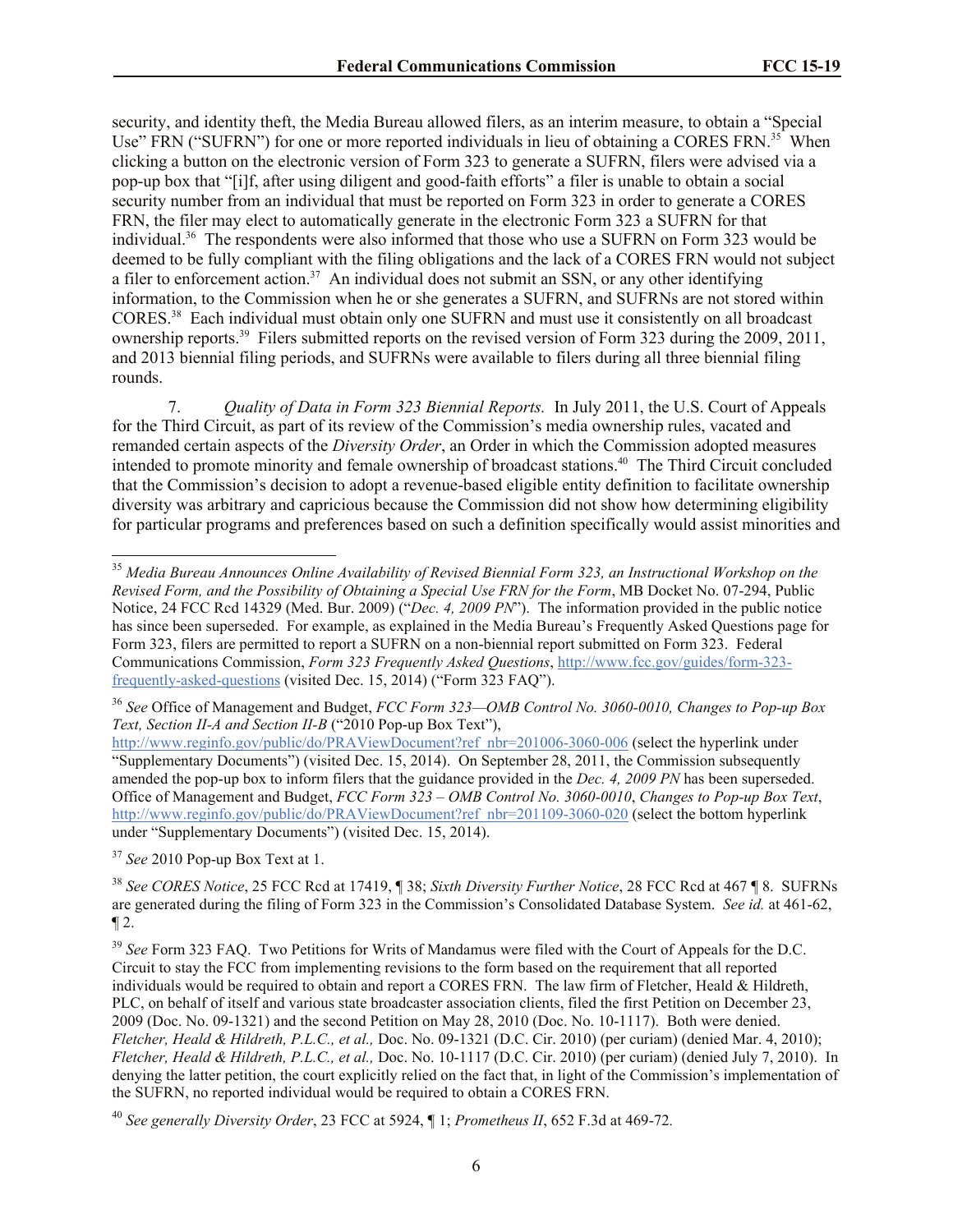women, who were among the intended beneficiaries of the action.<sup>41</sup> The court also remanded each of the measures adopted in the *Diversity Order* that relied on the eligible entity definition*.* 42 The court found that the eligible entity definition was not supported by "data attempting to show a connection between the definition chosen and the goal of the measures adopted – increasing ownership of minorities and women,<sup>343</sup> stressing that regulations seeking to increase ownership by women and minorities must be based upon reliable data. The court stated that, "[a]t a minimum, in adopting or modifying its rules, the FCC must 'examine the relevant data and articulate a satisfactory explanation for its action[,] including a rational connection between the facts found and the choice made.<sup>'"44</sup> The court also made plain that "[i]f the Commission requires more and better data . . . it must get the data.<sup>145</sup> The court stated that the actions taken in the *323 Order* and *Fourth Diversity Further Notice* to reliably analyze minority and female ownership "will, however, lay necessary groundwork for the Commission's actions on remand."<sup>46</sup>

8. On November 14, 2012, the Media Bureau released the first electronic analysis of commercial broadcast ownership data submitted pursuant to the revised biennial reporting requirements for 2009 and 2011 ("2012 323 Report").<sup>47</sup> On June 27, 2014, the Bureau released a similar, second report for 2013 ownership data ("2014 323 Report").<sup>48</sup> The data contained in these reports are "snapshots" of the status of minority and female ownership of commercial television, radio, Class A television, and LPTV stations and represent the first three of a planned series of biennial "snapshots" that can be used for trend analysis. Preparation of the reports revealed continued difficulties with, and errors within, the Commission's broadcast ownership data. Many commercial broadcast stations submitted reports with apparently inaccurate or insufficient data to permit electronic calculation of voting interests.<sup>49</sup> Commission staff required numerous broadcasters to correct errors contained in their biennial Form 323 filings via amendments, which allowed stations covered by those reports to be properly categorized for the report. In addition, Commission staff manually analyzed a large number of ownership reports, together with other available information, in order to assign certain stations to the appropriate categories manually for purposes of the report.<sup>50</sup> As the 2012 323 Report stated, many data problems stemmed, in part, from the "complexity of the information required to accurately file" Form 323.<sup>51</sup>

 $\overline{\phantom{a}}$ 

<sup>45</sup> *Id.* at 471 n.42.

<sup>46</sup> *Id.* at 471.

<sup>51</sup> *Id.* at 13818, ¶ 9 n.10.

<sup>41</sup> *See id.*

<sup>&</sup>lt;sup>42</sup> *Id.* at 471-73. The Commission subsequently suspended the application of the eligible entity definition pending further Commission action. *See Media Bureau Provides Notice of Suspension of Eligible Entity Rule Changes and Guidance on the Assignment of Broadcast Station Construction Permits to Eligible Entities*, Public Notice, 26 FCC Rcd 10370 (Med. Bur. 2011) ("*Eligible Entity Rule Suspension Notice*").

<sup>43</sup> *Prometheus II*, 652 F.3d at 471.

<sup>&</sup>lt;sup>44</sup> *Id.* at 469 (internal quotation omitted).

<sup>47</sup> *See 2010 Quadrennial Regulatory Review – Review of the Commission's Broadcast Ownership Rules and Other Rules Adopted Pursuant to Section 202 of the Telecommunications Act of 1996*, MB Docket No. 09-182, Report on Ownership of Commercial Broadcast Stations, 27 FCC Rcd 13814, 13815 (Med. Bur. 2012) ("*2012 323 Report*"). The *2012 323 Report* is based on ownership information, as of November 1, 2009, and October 1, 2011, submitted by broadcasters in their biennial Form 323 filings. *See* 47 C.F.R. § 73.3615.

<sup>48</sup> *See 2014 Quadrennial Regulatory Review – Review of the Commission's Broadcast Ownership Rules and Other Rules Adopted Pursuant to Section 202 of the Telecommunications Act of 1996*, MB Docket No. 14-50, Report on Ownership of Commercial Broadcast Stations (rel. June 27, 2014) ("*2014 323 Report*").

<sup>49</sup> *See 2012 323 Report* at 13816, 13818, 13832-33, ¶ 5 n.8, ¶ 9 n.10, Appendix B. *See also* the definitions of "insufficient data to identify" and "not filed" in Appendix A and the tables contained in Appendix C of the report.

<sup>50</sup> *See id.* at 13832-33, Appendix B (explanatory note 2 for each broadcast service).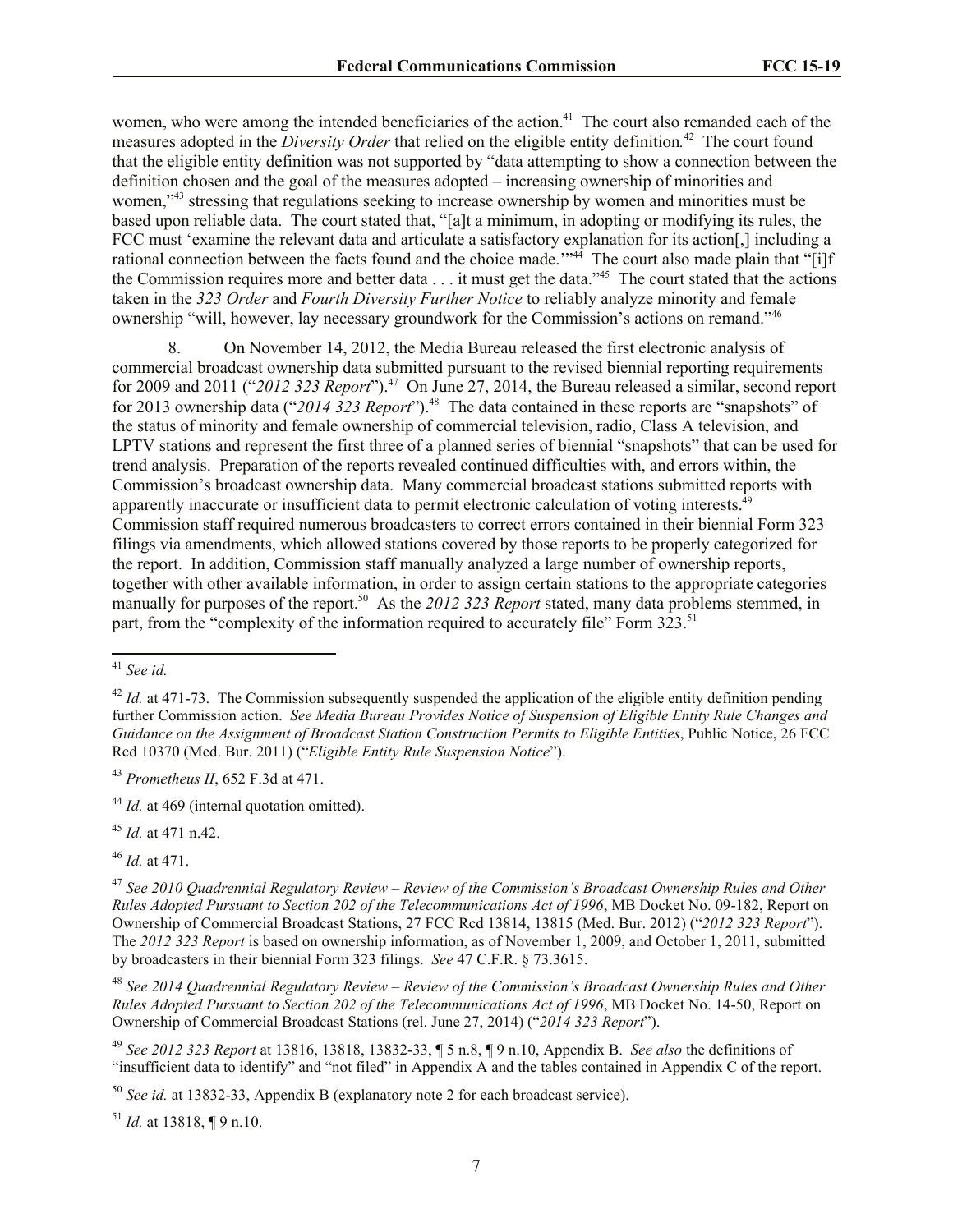9. The Media Bureau's Consolidated Database System ("CDBS") reflects that for each filing round, more than one quarter of the unique FRNs provided for individuals were SUFRN. Further, a combined analysis of the 2009, 2011, and 2013 filing rounds shows that more than 30 percent of the total unique FRNs reported were SUFRNs and the rate at which filers obtained and reported new SUFRNs for individuals was higher than the rate at which they obtained and reported new CORES FRNS.<sup>52</sup> In addition, it appears that single SUFRNs have been used for multiple individuals and that single individuals have used multiple SUFRNs despite Bureau guidance to the contrary.<sup>53</sup> Because it is possible for filers to improperly report SUFRNs for individuals – either by reporting multiple SUFRNs for a single individual on multiple reports or using the same SUFRN for multiple individuals on multiple reports – the number of unique SUFRNs reported during a given filing period cannot be relied on to determine accurately the number of individuals using a Special Use FRN.<sup>54</sup> The Media Bureau therefore cannot confidently determine the number of individuals reporting a SUFRN.

10. On December 3, 2012, the Commission issued a *Public Notice* in the 2010 Quadrennial Regulatory Review proceeding offering parties the opportunity to comment on the *2012 323 Report*  ("2012 323 Report PN").<sup>55</sup> The notice broadly sought "additional comment on data contained in [the *2012 323 Report*]," <sup>56</sup> specifically referencing the Commission's efforts "to improve its collection and analysis of broadcast ownership information" and make "improvements to the reliability and utility of the data reported in FCC Form 323."<sup>57</sup> Some commenters expressed concern that the Commission's incomplete and inaccurate ownership data render it difficult to track broadcast ownership trends from 2009 and 2011 accurately.<sup>58</sup> One commenter suggested that the manner in which the Commission currently provides broadcast ownership data from Form 323 to the public does not meet the objective that such data be capable of being electronically searched, aggregated, or cross-referenced.<sup>59</sup>

11. On June 27, 2014, the Commission solicited comment concerning the *2014 323 Report* as part of its 2014 Quadrennial Review Proceeding.<sup>60</sup> In response, commenters acknowledged that the

<sup>53</sup> *See*, *e.g.*, Form 323 FAQ.

<sup>55</sup> *See Commission Seeks Comment on Broadcast Ownership Report*, MB Docket No. 09-182, Public Notice, 27 FCC Rcd 15036 (Med. Bur. 2012) ("*2012 323 Report PN*").

<sup>56</sup> *Id.*

l

<sup>57</sup> *Id.* at 15037.

<sup>59</sup> UCC *et al*. 2012 323 Report Comments at 13-14*.* 

 $52$  Based on a May 2014 staff analysis of CDBS data for biennial Form 323 filings for the 2009, 2011, and 2013 filing rounds, the percentages of unique FRNs provided for individuals that were SUFRNs were: 25.5% in 2009 (3,365 of 13,195 FRNs), 25.8% in 2011 (3,436 of 13,332 FRNs), and 26.9% in 2013 (3,440 of 12,781 FRNs). Further, 31.5% of the total unique FRNs provided for individuals during the three filing rounds were SUFRNs (5,988 of 19,201 FRNs), because filers obtain and report new SUFRNs for individuals at a significantly higher rate than CORES FRNs (that is, for each biennial filing round, the percentage of reported SUFRNs that were not contained in the filings from the previous round(s) was higher than the percentage of reported CORES FRNs that were not contained in the filings from the previous round(s)).

<sup>54</sup> *See*, *e.g.*, *id.* For example, the May 2014 staff analysis indicates that in the 2011 biennial ownership reports, 3,436 unique SUFRNs were reported. SUFRNs were used in 9,325 instances, however, because many reported SUFRNS were used multiple times. Similar difficulties exist for all three filing rounds.

<sup>58</sup> UCC *et al*. Dec. 26, 2012 Comments, MB Docket No. 09-182, at 11-12 ("UCC *et al*. 2012 323 Report Comments"); Free Press Jan. 4, 2013 Reply, MB Docket No. 09-182, at 9.

<sup>60</sup> *See 2014 Quadrennial Review of the Commission's Broadcast Ownership Rules and Other Rules Adopted Pursuant to Section 202 of the Telecommunications Act of 1996*, MB Docket No. 14-50, Order, 3, ¶ 6 (rel. June 27, 2014).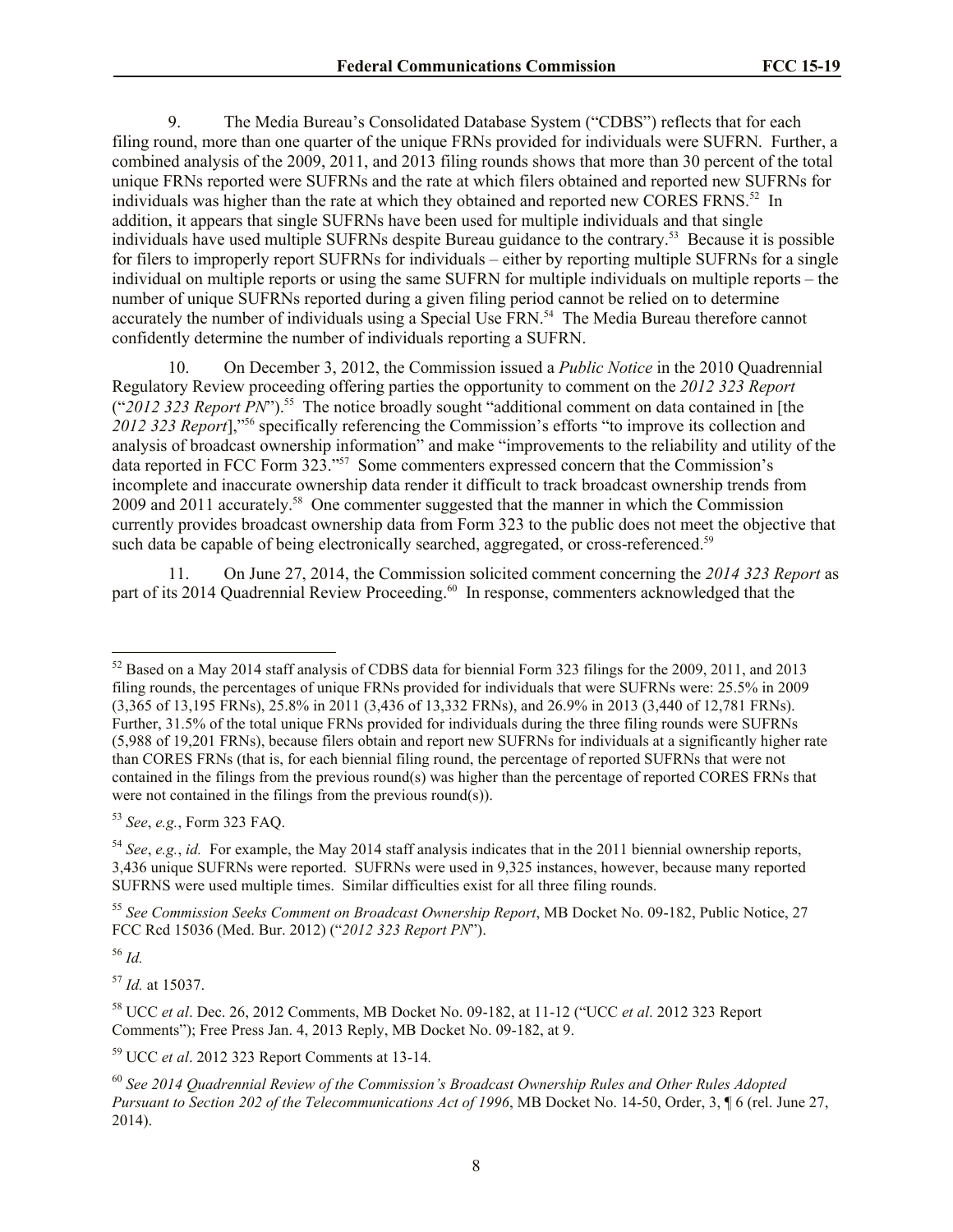Commission has taken steps to improve the quality of its broadcast ownership data.<sup>61</sup> Nonetheless, some parties suggested that the Commission should do more to make its broadcast ownership data easier to use, search, aggregate, and cross-reference electronically, for the benefit of studies and analysis.<sup>62</sup> Some commenters supported elimination of the use of SUFRNs to ensure accuracy, reliability, and usefulness of the data. $63$ 

12. *Proposals Related to Noncommercial Broadcast Stations.* The Commission has put forth several proposals that remain pending to improve the broadcast ownership reports focused on making the data more comprehensive, reliable, and less burdensome to collect. For instance, the *Fourth Diversity Further Notice*, which accompanied the *323 Order*, generally sought comment on whether to adopt the same or similar modifications for Form 323-E for noncommercial stations ("NCEs") as the *323 Order*  imposed for commercial stations.<sup>64</sup> The Notice specifically sought comment on the proper definition of "ownership" in the NCE context, asking whether looking at the composition of the board of directors or other governing body of an NCE station would be appropriate for determining "ownership" for Form 323- E purposes.<sup>65</sup> Several commenters support this approach, noting, for example, that board members have legally cognizable duties to the licensees they serve and often are involved in station operations and hiring decisions, have final authority over NCE licensees, and are responsible to the local communities they serve.<sup>66</sup> This approach is consistent with the Commission's attribution standards, which attribute ownership interests to officers and directors of NCE stations.<sup>67</sup> Other commenters argue that dissimilarities between the governance of commercial and NCE stations preclude any definition of "ownership" in the NCE context. These parties note that board members do not have equity stakes in the stations they serve; are often governmental officials, governmental appointees, individuals elected by station members, or volunteers; and often are not involved in day-to-day station operations.<sup>68</sup> The *Fourth* 

<sup>63</sup> UCC 2014 Quadrennial Comments at 19.

<sup>64</sup> *Fourth Diversity Further Notice*, 24 FCC Rcd at 5910-11, ¶¶ 27-30. The *Fourth Diversity Further Notice* was published in the *Federal Register* on May 27, 2009, with comments due on or before June 26, 2009, and reply comments due on or before July 13, 2009. *See* Promoting Diversification of Ownership in the Broadcasting Services, 74 Fed. Reg. 25,205 (May 27, 2009); *see also Media Bureau Announces Comment and Reply Comment for the Fourth Diversity Further Notice of Proposed Rulemaking in the Diversification of Ownership Proceeding*, MB Docket No. 07-294, Public Notice, 24 FCC Rcd 7295 (Med. Bur. 2009). The *Fourth Diversity Further Notice* also sought comment on whether to require low power FM ("LPFM") stations to file a Form 323-E or to continue to exempt LPFM licensees from the filing requirements. *Fourth Diversity Further Notice*, 24 FCC Rcd at 5911, ¶ 30.

<sup>65</sup> *Id.* at 5910-11, ¶¶ 28-29.

 $\overline{\phantom{a}}$ 

<sup>66</sup> *See, e.g.*, Byerly/Miles June 23, 2009 Comments at 2; Educational Media Foundation June 25, 2009 Comments at 2-3; Minnesota Public Radio June 29, 2009 Comments at 3; NFCB/Prometheus June 26, 2009 Comments at 3-4; Native Public Media June 26, 2009 Comments at 4-7; UCC *et al.* June 26, 2009 Comments at 3-4; Free Press July 13, 2009 Reply at 2-4; Native Public Media July 13, 2009 Reply at 2-5; UCC *et al.* July 13, 2009 Reply at 2-4; NFCB/Prometheus July 30, 2009 Reply at 2-3.

<sup>67</sup> *See* 47 CFR § 73.3555(f) (while NCE stations are not subject to the Commission's ownership limits, those stations are subject to the same attribution standards applicable to their commercial counterparts); *id.* Note 2(g) (each officer or director of a broadcast station has an attributable interest in that station unless his or her duties are wholly unrelated to the broadcast station and the Commission grants an attribution waiver).

<sup>68</sup> *See, e.g.*, Association for Public Television Stations ("APTS") *et al.* June 26, 2009 Comments at 3, 7-12; Public Television and Radio Licensees June 26, 2009 Comments at 7-8; APTS *et al.* July 13, 2009 Reply at 2-5; Letter from Julie M. Kearney, Director of Public Policy and Legislation, National Public Radio ("NPR"), to Marlene H.

(continued....)

<sup>&</sup>lt;sup>61</sup> National Hispanic Media Coalition Aug. 6, 2014 Comments, MB Docket No. 14-50, at 16 ("NHMC 2014 Quadrennial Comments"); Free Press Aug. 6, 2014 Comments, MB Docket No. 14-50, at 8.

<sup>62</sup> *Id.* At 15; NHMC 2014 Quadrennial Comments at 16-17; UCC *et al.* Aug. 6, 2014 Comments, MB Docket No. 14-50, at 19 ("UCC 2014 Quadrennial Comments"); Howard Media Group/Carolyn Byerly Comments, MB Docket No. 14-50, at 4-5 ("Howard 2014 Quadrennial Comments").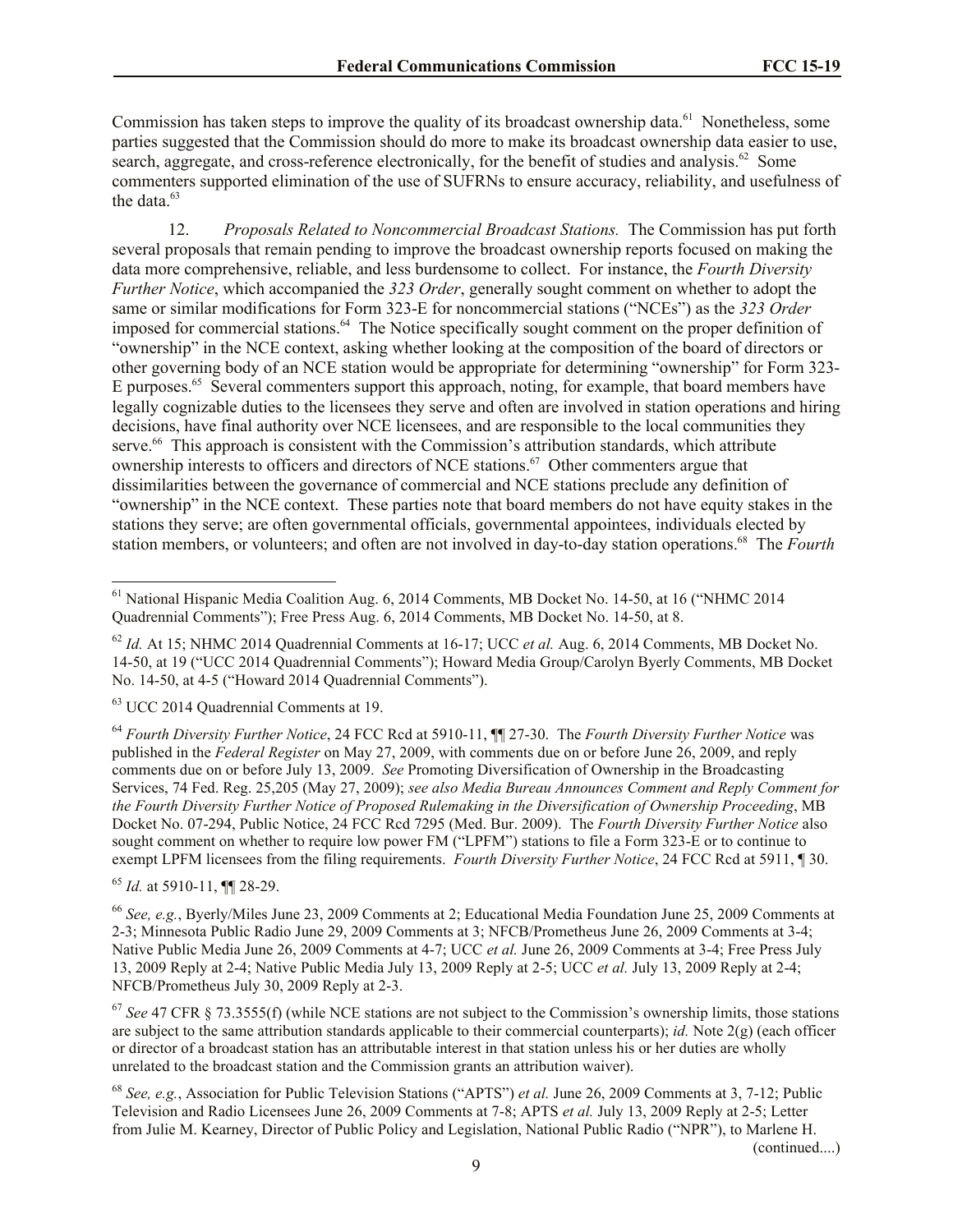*Diversity Further Notice* also asked for input concerning the burden of providing race and gender information on Form 323-E.<sup>69</sup> Several commenters argue that requiring the collection and reporting of such information would be unduly burdensome and might discourage board participation.<sup>70</sup> Other commenters argue that the collection of such information is minimally burdensome and agree that such information is necessary to construct a complete picture of minority and female participation in broadcasting. $71$ 

13. On January 3, 2013, the Commission released its *Sixth Diversity Further Notice*. It specifically proposed extending the CORES FRN requirement to all listed interest holders on Form 323-E if the filing modifications proposed in the *Fourth Diversity Further Notice* are implemented. 72 The *Sixth Diversity Further Notice* tentatively concluded that obtaining and reporting a CORES FRN for individuals identified on Form 323-E is not burdensome and sought comment.<sup>73</sup> Some commenters believe that the public interest benefits associated with compiling comprehensive data on this segment of the broadcast industry outweigh any burdens associated with such a plan.<sup>74</sup> Several commenters argue that the requirement would be unduly burdensome for NCEs and that it would discourage people from serving on the boards of NCE stations.<sup>75</sup> Parties also state that licensees may have difficulty obtaining SSNs from board members, some of whom are appointed governmental officials.<sup>76</sup> In addition, certain

Dortch, Secretary, FCC 1 (Nov. 19, 2009) ("NPR *et al.* Nov. 19, 2009 *Ex Parte* Letter") (letter filed on behalf of NPR, APTS, Station Resource Group, and Pacifica Foundation); Letter from Rishi Hingoraney, Director of Public Policy and Legislation, NPR, to Marlene H. Dortch, Secretary, FCC 1 (Jan. 30, 2013) ("NPR Jan. 30, 2013 *Ex Parte* Letter"); Capital of Texas Public Telecommunications Council *et al.* Feb. 12, 2013 Comments at 2; Syracuse/Kansas Feb. 14, 2013 Comments at 1-2, 5-10; NPR *et al.* Feb. 14, 2013 Comments at 2-7, Appendix A; Public Broadcasting Licensees Feb. 14, 2013 Comments at 3-4; Educational Media Foundation Feb. 14, 2013 Comments at 2-3; University Station Alliance Feb 14, 2013 Comments at 1-2; Regents of the University of California Feb. 14, 2013 Comments at 1-3; SUNY Feb. 14, 2013 Comments at 2-4; C-Span Radio Feb. 14, 2013 Comments at 2-5; Public Television and Radio Licensees Feb. 14, 2013 Comments at 2-4; Alabama Educational Television Commission *et al.* Feb. 14, 2013 Comments at 9-11; Alabama Educational Television Commission *et al.* Mar. 1, 2013 Reply at 2; Public Radio Regional Organizations Mar. 1, 2013 Reply at 1.

<sup>69</sup> *Fourth Diversity Further Notice*, 24 FCC Rcd at 5911, ¶ 29.

<sup>70</sup> *See, e.g.*, APTS *et al.* June 26, 2009 Comments at 14; Public Television and Radio Licensees June 26, 2009 Comments at 8-11.

<sup>71</sup> *See, e.g.*, NFCB/Prometheus June 26, 2009 Comments at i, 2-6, 10; Native Public Media June 26, 2009 Comments at 3, 7; Byerly/Miles June 23, 2009 Comments at 2; UCC *et al*. June 26, 2009 Comments at 2-4; Native Public Media July 13, 2009 Reply at 2-3; Free Press July 13, 2009 Reply at 2-5.

<sup>72</sup> *Sixth Diversity Further Notice*, 28 FCC Rcd at 473-74, ¶ 21.

<sup>73</sup> *Id.*

<sup>74</sup> *See, e.g.*, UCC *et al.* Feb. 14, 2013 Comments at 8-9.

<sup>75</sup> *See, e.g.*, NPR *et al.* Nov. 19, 2009 *Ex Parte* Letter at 1; NPR Jan. 30, 2013 *Ex Parte* Letter at 1; Capital of Texas Public Telecommunications Council *et al.* Feb. 14, 2013 Comments at 3-4; Syracuse/Kansas Feb. 14, 2013 Comments at 4; NPR *et al.* Feb. 14, 2013 Comments at 8; Public Broadcasting Licensees Feb. 14, 2013 Comments at 4-5; Educational Media Foundation Feb. 12, 2013 Comments at 3; University Station Alliance Feb. 14, 2013 Comments at 1-2; SUNY Feb. 14, 2013 Comments at 6; Alabama Educational Television Commission *et al.* Feb. 14, 2013 Comments at 10; Alabama Educational Television Commission *et al.* Mar. 1, 2013 Reply at 2; Public Radio Regional Organizations Mar. 1, 2013 Reply at 1-2.

<sup>76</sup> *See, e.g.*, NPR Jan. 30, 2013 *Ex Parte* Letter at 1; Capital of Texas Public Telecommunications Council *et al.* Feb. 12, 2013 Comments at 2; Syracuse/Kansas Feb. 14, 2013 Comments at 12-13; NPR *et al.* Feb. 14, 2013 Comments at 8; Public Broadcasting Licensees Feb. 14, 2013 Comments at 7-8; University Station Alliance Feb. 14, 2013 Comments at 2; Regents of the University of California Feb. 14, 2013 Comments at 3-4; Public Television and Radio Licensees June 26, 2009 Comments at 7-8. Certain commenters also argued that the Commission should not (continued....)

10

<sup>(</sup>Continued from previous page)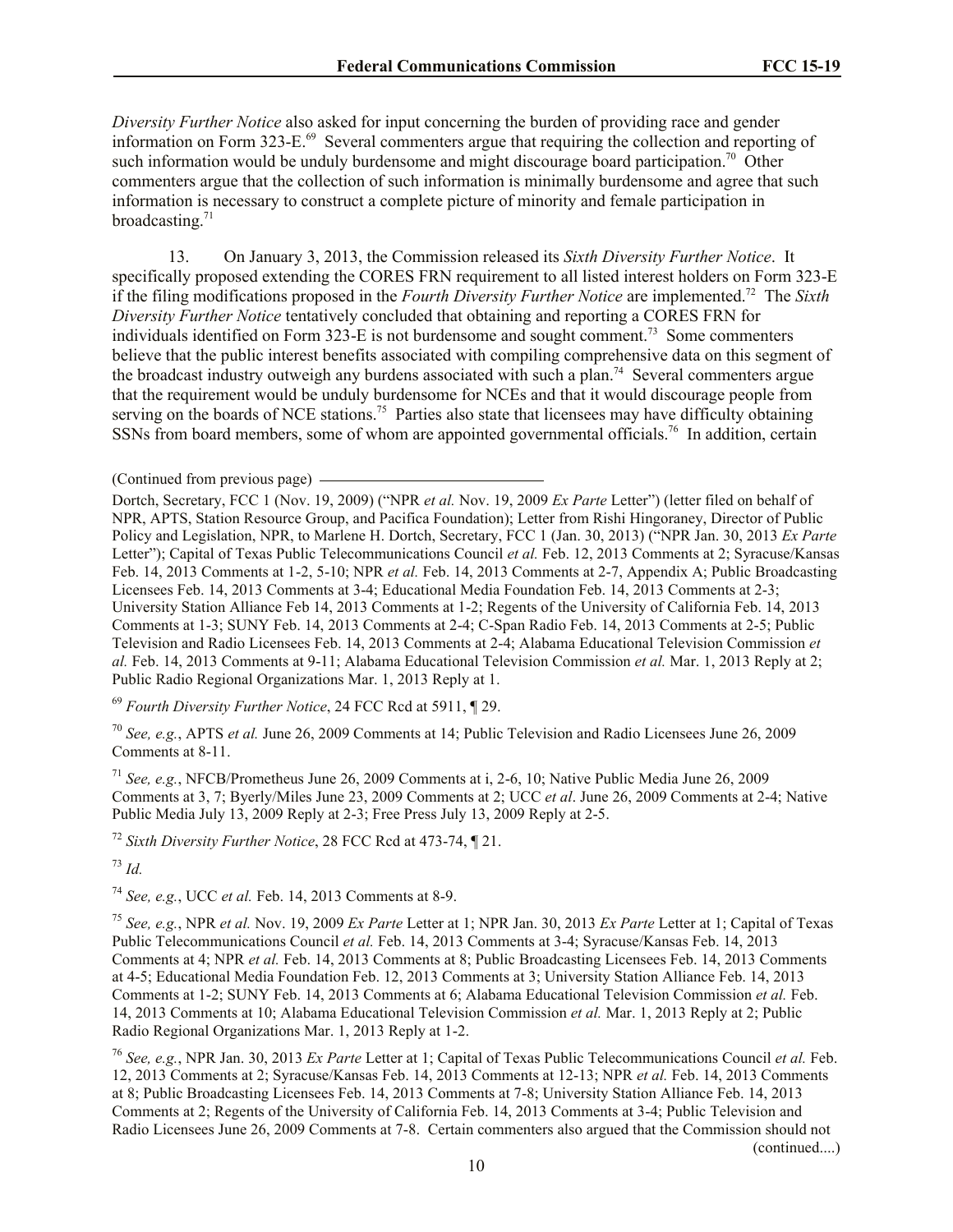commenters suggest that a CORES FRN is insufficient as a unique identifier because, for example, (1) multiple FRNs can be obtained for a single TIN/SSN, (2) an individual can in certain circumstances obtain a CORES FRN without providing an SSN, (3) an individual may provide an incorrect SSN, either intentionally or inadvertently, and (4) researchers outside the Commission do not have access to the TIN information in CORES to permit them to use it as an underlying unique identifier.<sup>77</sup> Citing the Privacy Act, multiple commenters object to a requirement that noncommercial attributable interest holders obtain a CORES FRN for Form 323-E filings because it requires submission of an SSN.<sup>78</sup>

14. *Use of CORES FRNs Versus Use of SUFRNs.* The *Sixth Diversity Further Notice* also sought comment on the Commission's requirement that commercial entities filing Form 323 provide a CORES FRN for attributable interest holders. 79 The Commission tentatively affirmed its prior determination that the use of CORES FRNs was crucial to unique identification on Form 323 and that such unique identification is essential to providing the kind of searchable and manipulable database needed to support accurate and reliable studies of ownership trends.<sup>80</sup> It tentatively concluded that the reporting of CORES FRNs on Form 323 was superior to the reporting of SUFRNs and proposed eliminating the availability of SUFRNs.<sup>81</sup> The Commission reasoned that SUFRNs do not provide a reliable means of linking a reported interest holder to a unique individual and the continued use of the SUFRN undermines the Commission's efforts to "accurately ascertain the nature and extent of minority and female ownership of broadcast properties." 82 Acknowledging that the Third Circuit in *Prometheus II* highlighted the importance of reliable data to support rulemaking initiatives, the *Sixth Diversity Further Notice* asked for comments on the importance of the CORES FRN as a unique identifier for quality, cross-referencing, and searchability purposes.<sup>83</sup> The Commission also asked whether it should continue to permit filers to use the SUFRN in the event that reportable individuals are unwilling to provide their SSN to a third party or unwilling to obtain and provide a CORES FRN.<sup>84</sup> The Commission encouraged commenters to offer alternative proposals to the SUFRN. The Commission also invited comment on its

(Continued from previous page)

require individuals to provide CORES FRNs on Form 323-E because of differences between the ownership/governance of commercial stations and their noncommercial counterparts. *See* NPR *et al.* Nov. 19, 2009 *Ex Parte* Letter at 1; NPR Jan. 30, 2013 *Ex Parte* Letter at 1; Capital of Texas Public Telecommunications Council *et al.* Feb. 12, 2013 Comments at 2; Syracuse/Kansas Feb. 14, 2013 Comments at 5-7; NPR *et al.* Feb. 14, 2013 Comments at 2-7, Appendix A; Public Broadcasting Licensees Feb. 14, 2013 Comments at 3-4; Educational Media Foundation Feb. 14, 2013 Comments at 2; University Station Alliance Feb. 14, 2013 Comments at 1; Regents of the University of California Feb. 14, 2013 Comments at 2-3; Public Television and Radio Licensees June 26, 2009 Comments at 3-6; SUNY Feb. 14, 2013 Comments at 3; C-Span Radio Feb. 14, 2013 Comments at 2-5; Alabama Educational Television Commission *et al.* Feb. 14, 2013 Comments at 9-11; Alabama Educational Television Commission *et al.* Mar. 1, 2013 Reply at 2; Public Radio Regional Organizations Mar. 1, 2013 Reply at 1.

<sup>77</sup> *See* Alabama Educational Television Commission *et al*. Feb. 14, 2013 Comments at 6; Fletcher Heald Petition for Reconsideration at 22-23; Alabama Educational Television Commission *et al*. Mar. 1, 2013 Reply at 5.

<sup>78</sup> *See, e.g.*, *id.* at 6-7; NPR *et al*. Feb. 14, 2013 Comments at 8, n.25; SUNY Feb. 14, 2013 Comments at 7-8.

<sup>79</sup> *Sixth Diversity Further Notice*, 28 FCC Rcd at 461, ¶ 1. Comments to the *Sixth Diversity Further Notice* were due on or before February 14, 2013, with Reply Comments due on or before March 1, 2013. The Commission noted that the ongoing *CORES* proceeding also addressed SUFRNs, but that it tentatively concluded that it could take action to improve Form 323 without awaiting the outcome of that proceeding. *Id.* at 470, ¶ 15.

<sup>80</sup> *Id.* at 468-69, ¶ 13.

 $81$  *Id.* at 461-62, 12.

<sup>82</sup> *Id.* at 468, ¶ 12.

<sup>83</sup> *Id.*

<sup>84</sup> *Id.* at 471-72, ¶ 17. The Commission added that in such instances where an individual with reportable interests fails to obtain and provide a CORES FRN, the Commission can use its enforcement authority against the recalcitrant individual. *Id.*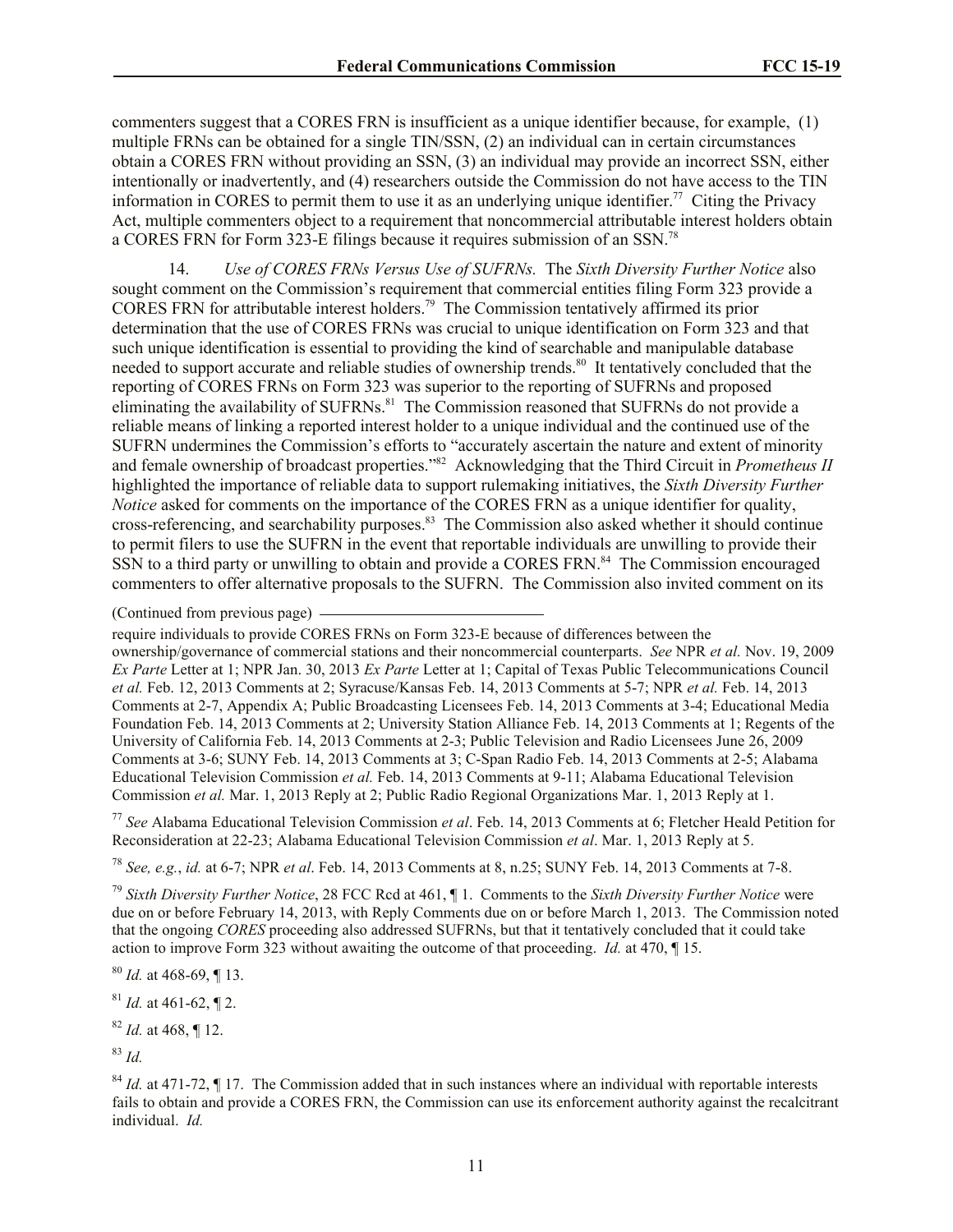tentative conclusion that the Privacy Act does not prohibit adoption of the CORES FRN proposal and asked commenters to discuss the degree of the risk to privacy the proposal poses.<sup>85</sup>

15. In response to the *Sixth Diversity Further Notice*, some commenters support the Commission's proposal to eliminate the SUFRN, arguing that requiring CORES FRNs "is a necessary step" to compiling complete and searchable data.<sup>86</sup> These commenters also suggest that the availability of the SUFRN contributed to the instances of incomplete data that prevented the Media Bureau from identifying ownership interests in some stations that submitted biennial ownership reports during the 2009 and 2011 reporting periods.<sup>87</sup> No commenters offered any alternative to the CORES FRN other than the SUFRN, and no commenters seriously contend that the SUFRN provides similar data quality as CORES FRNs. Instead, some commenters argue that even a CORES FRN cannot serve as a unique identifier because, for instance, the CORES system allows filers to obtain multiple FRNs and because outside researchers do not have access to the underlying TIN as a unique identifier.<sup>88</sup> Also, while some commenters support the Commission's conclusion that a unique identifier is essential to allow analysis of the data, $89$  other commenters dispute that position. $90$ 

16. The *Sixth Diversity Further Notice* also sought input concerning proposed modifications to Form 323 designed to reduce filing burdens in the Commission's *Review of Media Bureau Data Practices* proceeding.<sup>91</sup> For instance, the Commission sought comment on an NAB suggestion to eliminate a requirement that a filer disclose the other attributable newspaper and broadcast interests of attributable parties listed in the filing, arguing that portion of the submission is particularly burdensome.<sup>92</sup> In comments, NAB reiterates its support and no commenters oppose it. $^{93}$ 

17. In December 2010, the Commission initiated a rulemaking proceeding in which it proposed to update CORES in an effort to enhance the Commission's data collection efforts and to improve customer interface with CORES.<sup>94</sup> The Commission noted that, "[s]ince the creation of CORES,

 $\overline{\phantom{a}}$ 

<sup>88</sup> *See* Alabama Educational Television Commission *et al*. Feb. 14, 2013 Comments at 6; Fletcher Heald Petition for Reconsideration at 22-23; Alabama Educational Television Commission *et al*. Mar. 1, 2013 Reply at 5.

<sup>89</sup> UCC *et al.* Feb. 14, 2013 Comments at 7.

<sup>91</sup> *Sixth Diversity Further Notice* 28 FCC Rcd at 474-5, ¶ 23; MMTC Data Practices Comments at 8-11; NAB Data Practices Reply at 6-8.

<sup>92</sup> *See* NAB Feb. 14, 2013 Comments at 9-10; NAB Mar. 1, 2013 Reply Comments at 1-2*.*

(continued....)

<sup>85</sup> *Sixth Diversity Further Notice*, 28 FCC Rcd at 472, ¶ 18. The Commission also noted that it has already adopted a Privacy Act System of Records for CORES and with respect to the Form 323 requirement, which applies to any personally identifiable information required by Form 323 and CORES in connection with the CORES FRN registration process. *Id.*; *see also* Reply Letter at 7-8; Privacy Act System of Records, 74 Fed. Reg. 59,978 (Nov. 19, 2009) (system of records FCC/MB-1 for Form 323); Privacy Act System of Records, 71 Fed. Reg. 17,234 (Apr. 5, 2006) (system of records FCC/OMD-9 for CORES). These System of Records Notices ("SORNS") can be viewed at http://www.fcc.gov/encyclopedia/privacy-act-information#systems (visited Dec. 15, 2014).

<sup>86</sup> UCC *et al*. Feb. 14, 2013 Comments at 6-7.

<sup>87</sup> *Id.* at 7-8 (citing *2012 323 Report*, 27 FCC Rcd at 13816, ¶ 5 n.8).

<sup>90</sup> For instance, Alabama Educational Television Commission *et al*. argue that requiring CORES FRNs for interest holders is not necessary to study broadcast ownership trends over time. Alabama Educational Television Commission *et al*. Mar. 1, 2013 Reply at 3-5; *see also* Koerner & Olender Petition for Reconsideration at 4 (asserting that "requiring FRNs of only reporting entities (or 'filing entities') is sufficient").

<sup>&</sup>lt;sup>93</sup> *Id.* at 7. FCC Form 323 Section II-B, Question 3(c) asks whether the "[r]espondent or any other person/entity with an attributable interest in the Respondent also hold an attributable interest in any other broadcast station, or in any newspaper entities in the same market, as defined in 47 C.F.R. § 73.3555."

<sup>94</sup> *See generally CORES Notice,* 25 FCC Rcd at 17401, ¶ 1. The *CORES Notice* was published in the Federal Register on February 11, 2011. *See Amendment of Part 1 of the Commission's Rules, Concerning Practice and*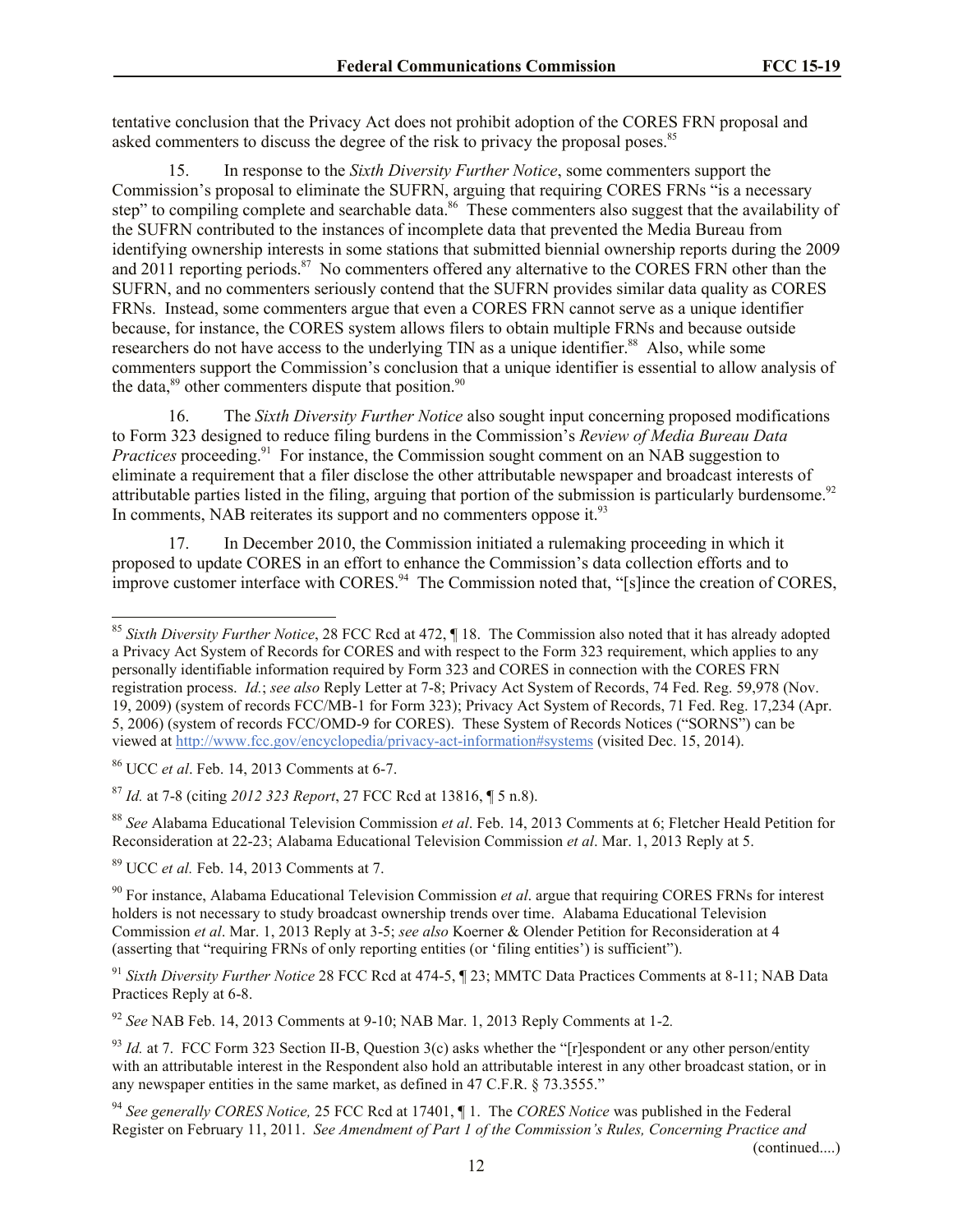entities have been able to obtain multiple FRNs in order to permit different members of their corporate family to obtain their own individual FRNs, regardless of whether those entities have different taxpayer identification numbers . . . .<sup>395</sup> The *CORES Notice* also stated that that the Commission has had difficulty using CORES to identify all FRNs held by the same entity when entities have provided inconsistent TINs. 96 To address these issues, the *CORES Notice* sought comment on two proposals for requiring entities and individuals to rely primarily upon a single CORES FRN.<sup>97</sup> Under Option 1, an entity would be required to use a single ten-digit FRN for all of its dealings with the FCC, but would have the ability to create an unlimited number of sub-accounts that could be assigned to organizational units, such as a geographic district served by the entity or a distinct line of business conducted by the entity, or even to particular employees.<sup>98</sup> Option 2 would enable entities that currently hold multiple FRNs to retain all of their various FRNs, which would be electronically linked to each other within the Commission's database through the assignment of an identical prefix that would precede each of the entity's ten-digit FRNs.<sup>99</sup> Commenters generally support Option 2 as a mechanism for limiting parties' use of multiple CORES  $\text{FRNs.}^{\text{100}}$ 

#### **III. DISCUSSION**

18. We propose implementing an RUFRN for use on Form 323 filings. We tentatively conclude that this proposal will provide reasonable assurance of unique identification of individuals within our broadcast ownership report database, which is critical to the improvement of the Commission's data gathering practices. We also tentatively conclude that RUFRNs provide superior data quality to SUFRNs and could enable the Commission to implement a burden-reducing form modification. We next consider ways in which the RUFRN proposal is consistent with other Commission data gathering and policy initiatives. Thereafter we propose to apply RUFRNs to NCE filings if additional Commission action is undertaken with respect to broadcast ownership reporting in the NCE industry segment. We believe that the quality of the Commission's security systems and the Privacy Act are not a barrier to the system proposed. In addition, we tentatively conclude that the RUFRN proposal is not burdensome. We

<sup>95</sup> *See CORES Notice*, 25 FCC Rcd at 17411, ¶ 13.

<sup>96</sup> *See id.*

<sup>97</sup> *Id.* at 17408, 17411-14 ¶¶ 4, 12-24.

<sup>98</sup> *Id*. at 17413, ¶ 18.

<sup>99</sup> *Id*. at 17413, ¶ 19.

<sup>100</sup> *See, e.g.*, Frontier March 3, 2011 Comments, MD Docket No. 10-234, at 1-3; Sprint March 3, 2011 Comments, MD Docket No. 10-234, at 4; AT&T March 18, 2011 Reply, MD Docket No. 10-234, at 1-2; Blooston Law March 18, 2011 Reply, MD Docket No. 10-234, at 2-3. There are several limited exceptions to the requirement that a party requesting a CORES FRN provide a TIN, including (1) foreign entities and non-United States citizens; (2) petitioners and non-feeable complainants; (3) parties that have applied for, but have not received an EIN from the Internal Revenue Service; (4) entities and individuals claiming an "exempted activities" exception when, under IRS rules, the party is not required to obtain an EIN; (5) amateur radio clubs; and (6) tribal government or entity. *See id.*  at 17411, 17415-19, n. 24, ¶¶ 28-37. The *CORES Notice* indicated that these exceptions, which are sometimes invoked in error, limit the ability of the Commission to track parties through CORES. *See id.* at 17411, ¶ 13. To address these issues, the *CORES Notice* proposed limiting or eliminating some of the limited exceptions to the TIN requirement. *Id.* at 17409, 17411, 17415-19 ¶¶ 4, 13, 28-37. Commenters oppose changing the TIN exception applicable to foreign individuals and entities. Inmarsat March 3, 2011 Comments, MD Docket No. 10-234, at 2-5; Blooston Law March 18, 2011 Reply, MD Docket No. 10-234, at 4-5. One commenter supports eliminating the TIN exception for amateur radio clubs. ARRL March 3, 2011 Comments, MD Docket No. 10-234, at 9-10. No commenters address the other TIN exceptions.

<sup>(</sup>Continued from previous page)

*Procedure, Amendment of CORES Registration System;* Notice of Proposed Rulemaking, MD Docket No. 10-234, FCC 10-192, 76 Fed. Reg. 5652 (February 1, 2011). Comments and Reply Comments were due on March 3, 2011 and March 18, 2011, respectively. *See id.*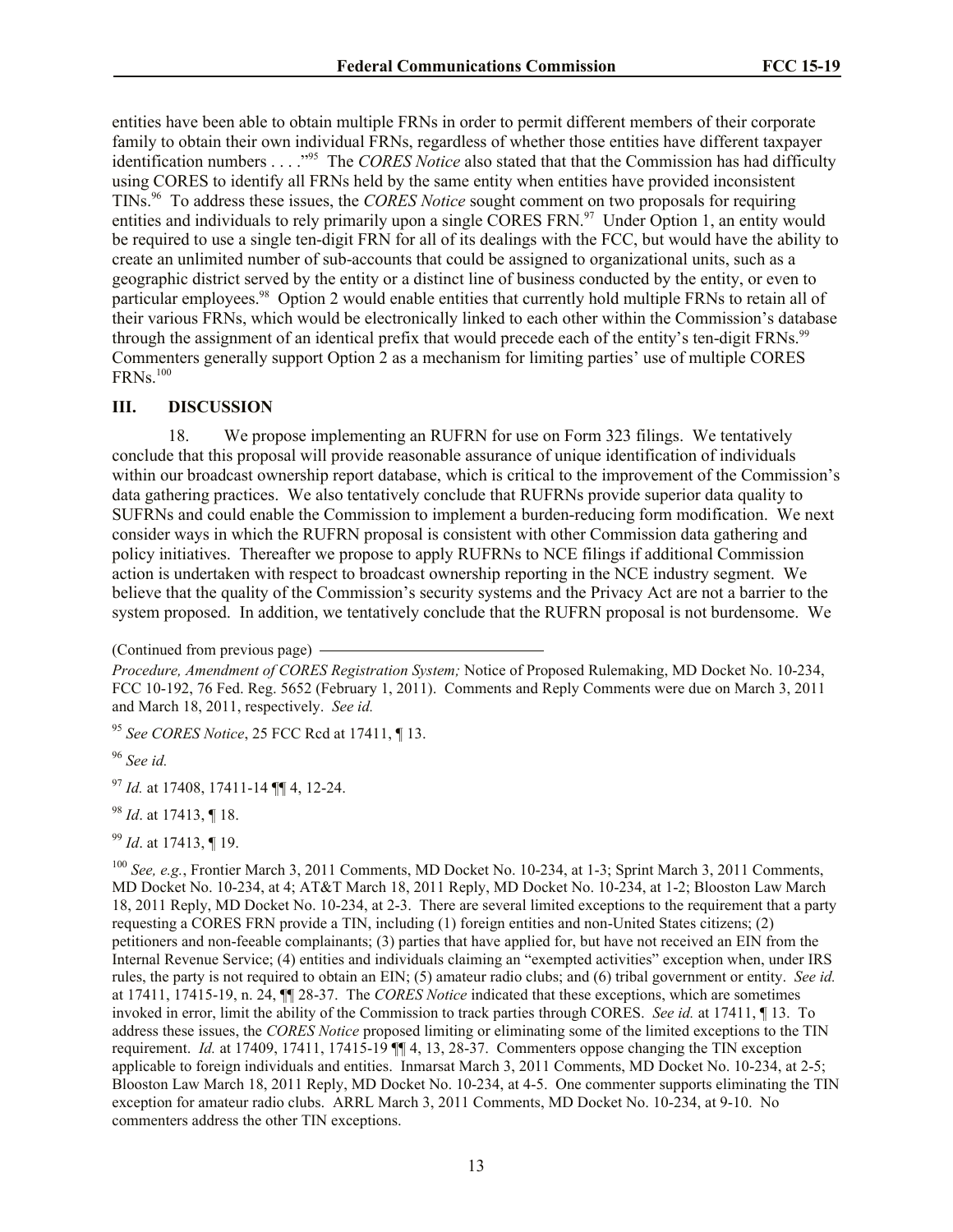ask for comment on whether SUFRNs should remain available in the case of recalcitrant individuals. We seek comment on the costs and benefits of all the proposals contained herein and any alternatives commenters propose.

19. *RUFRNs Support the Commission's Data Gathering and Policy Making Initiatives.* We continue to believe, as described below, that the Commission must be able to identify parties reported on broadcast ownership reports uniquely for purposes of creating reliable and usable data in support of policy initiatives promoting diverse ownership.<sup>101</sup> Our RUFRN proposal is important to the Commission's ongoing mission to improve, streamline, and modernize the way it collects and uses data.<sup>102</sup> We wish, however, to balance these Commission objectives against the privacy, data security, and identity theft concerns of individuals with attributable interests in broadcast stations.<sup>103</sup> The Commission is particularly sensitive to concerns that have been expressed in the existing record in the *Diversity* proceeding concerning the proposal that individual attributable interest holders of broadcast stations provide an SSN to the Commission for purposes of broadcast ownership reporting.<sup>104</sup>

20. Accordingly, we propose to establish an alternative mechanism within CORES to identify individuals uniquely that does not require submission of a full SSN to the Commission. This method would allow an individual to obtain an RUFRN from CORES by submitting an alternate set of identifying information – including full name, residential address, date of birth, and last four digits of the individual's SSN. The CORES system will be programmed to verify that the submitted information is complete and does not duplicate any information that is already associated with an RUFRN in CORES.<sup>105</sup> We also propose that when an applicant obtains an RUFRN the individual will be asked to list all CORES FRNs registered to the individual and all SUFRNs that individual previously used in any broadcast ownership report filings since the 2009 biennial reporting cycle. We tentatively conclude that such disclosures will allow the Commission to identify CORES FRNs, RUFRNs, and SUFRNs that identify the same individual, promoting the usefulness of the broadcast ownership data for purposes of electronic searching, aggregating, and cross-referencing and for trend analysis.<sup>106</sup> Once an RUFRN is issued, we propose that any ownership report filing that lists that specific individual would be required to include that RUFRN.<sup>107</sup> We propose that attributable interest holders would not be required to obtain or use an RUFRN for Form 323 (or Form 323-E if the filing obligations proposed in the *Fourth Diversity Further Notice* are extended to NCEs) and could instead opt to use a CORES FRN. Like SUFRNs, we propose that RUFRNs would be usable only on broadcast ownership reporting forms and only for individuals (not entities) reported as

l

<sup>106</sup> *Cf.* n. 126, *infra*.

<sup>107</sup> The Commission's electronic systems will be capable of distinguishing between traditional CORES FRNs and RUFRNs. To help individuals reviewing ownership reports distinguish between the two types of FRNs, we propose that RUFRNs will use a specific number series (*e.g.*, all and only RUFRNs will begin with "88").

<sup>101</sup> *See also* ¶ 14, *supra.*

<sup>102</sup> *See* ¶ 1, *supra.*

<sup>103</sup> *See* ¶ 2, *supra.*

<sup>104</sup> *See* ¶¶ 2, 4, 12-13, *supra.*

<sup>&</sup>lt;sup>105</sup> Specifically, we propose that, when a new RUFRN is generated, the identifying information provided by the individual will be stored confidentially in CORES, as other sensitive information is stored in CORES currently to support CORES FRNs issued pursuant to existing functionalities. In the current system, only the individual's name and the CORES FRN number are publicly available and the SSN is held securely and confidentially in CORES. Similarly, for the RUFRN, the individual's name and RUFRN could be available publicly but the remaining identifying information would be held securely and confidentially within CORES. CORES will determine if the same underlying identifying information already exists in the database and if so, the system will not issue the request for a new RUFRN based on the same information.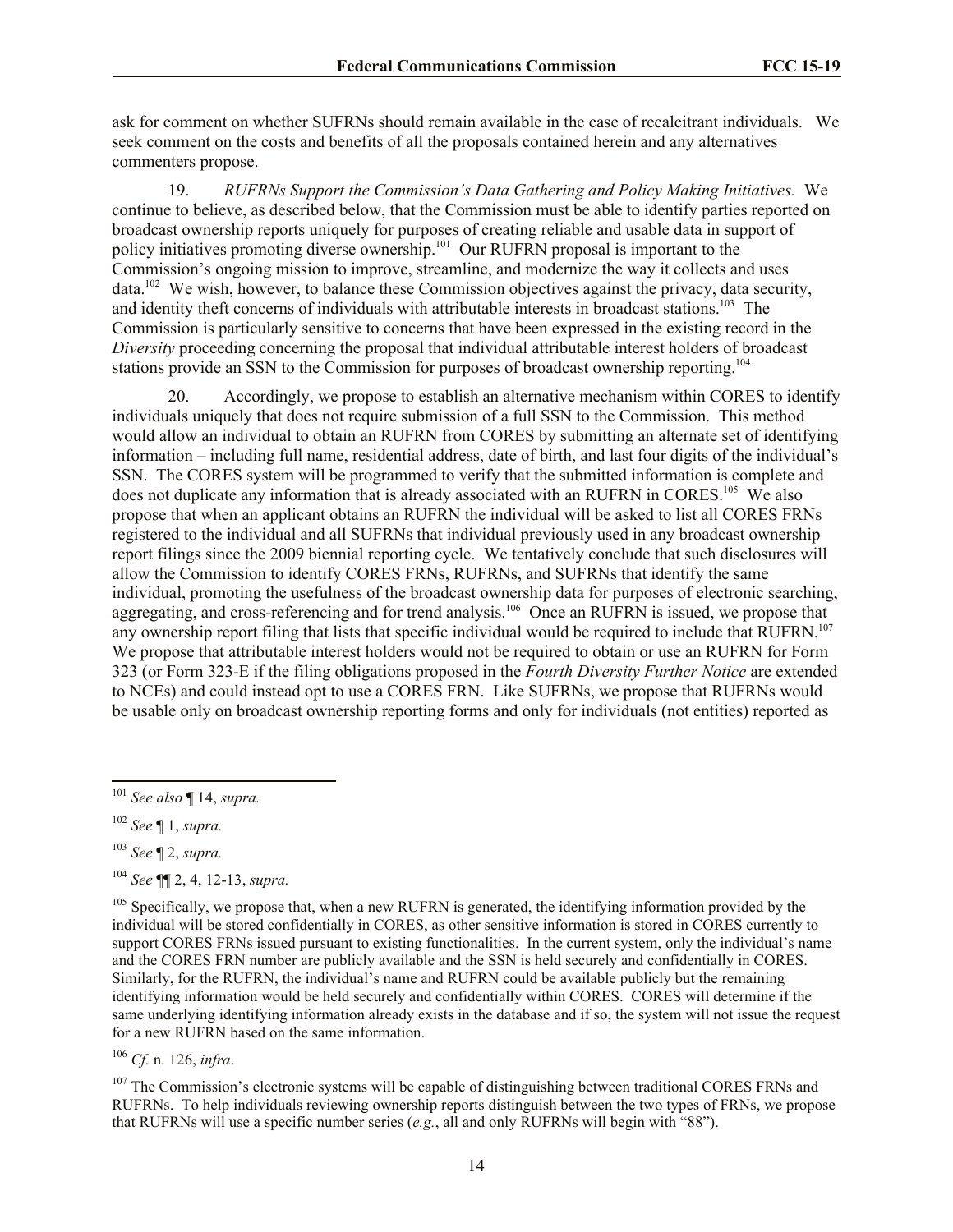attributable interest holders.<sup>108</sup> We seek comment on these proposals and tentative conclusions and on the costs and benefits of using an RUFRN as described herein for broadcast ownership reporting purposes.

21. The Commission has previously recognized that Sections 257 of the 1996 Act and 309(j) of the Act support its efforts to gather the ownership data contained in Form 323.<sup>109</sup> In the *1998 Biennial Review Order*, the Commission concluded that, in order to fulfill its statutory mandates, it must collect race, gender, and ethnicity information from all interest holders reported on Form 323.<sup>110</sup> Collecting these data enables the Commission not only to assess the current state of minority and female ownership of broadcast stations but also to determine the success of programs that are designed to facilitate opportunities for women- and minority-owned businesses and to promote a diversity of media voices.<sup>111</sup> Just as it is essential for the Commission to collect these ownership data to fulfill its mandates, it is important that these data be reliable, aggregable, and useful for studies and trend analysis. The Commission has recognized that CORES FRNs offer a unique identifier and therefore play an important role in promoting the integrity of the data collected.<sup>112</sup>

22. We tentatively find that flaws in the current practices related to the reporting of SUFRNs for individuals listed on Form 323 compromise the integrity of the data and thereby frustrate the Commission's attempts to fulfill its statutory mandates under Section 257 and Section 309(j). Because our policy initiatives are dependent on the quality of the data collected, we tentatively conclude that requiring an FRN generated by CORES, either through existing mechanisms or via the proposed method to obtain an RUFRN, for all reportable interest holders on Forms 323 (and 323-E if proposals in the *Fourth Diversity Further Notice* are adopted*)* is essential to improve the quality and usability of the data collected. We seek comment on these tentative conclusions.

23. We tentatively conclude that having reasonable assurance that attributable interest holders are uniquely identified on ownership reports in a manner that ensures the data can be meaningfully searched, aggregated, and cross-referenced electronically is crucial to data quality and usability. In the *Sixth Diversity Further Notice* we tentatively concluded that TINs/SSNs within CORES were necessary as underlying unique identifiers of individuals. Would the RUFRN system described provide sufficient assurances that individuals are uniquely identified? For instance, are the specific pieces of identifying information described in our proposal (full name, residential address, date of birth, and last four digits of the individual's SSN) sufficient to provide a reasonable basis for determining that an individual identified is unique within the CORES system? Are there a sufficient number of criteria included in the proposal or are there additional pieces of information that would improve the reliability of the data? Are there additional or different pieces of information that better enable the Commission to ensure that individuals are uniquely identified? If so, what additional or different pieces of information should the Commission require? What risk would remain that the system could not uniquely identify individuals using these pieces of information?

24. A commenter to the *Sixth Diversity Further Notice* asserts that unique identification of individuals in ownership data is not necessary to study broadcast ownership trends over time.<sup>113</sup> This argument is not convincing because it presumes incorrectly that the only utility of the data is to track how

l

<sup>108</sup> In a future item, we may consider expanding the use of RUFRNs to other purposes. *Cf. CORES Notice*, 25 FCC Rcd at 17420, ¶ 39 (discussing possible expansion of SUFRN usage beyond broadcast ownership reports).

<sup>109</sup> *323 Order*, 24 FCC Rcd at 5897, ¶ 2.

<sup>110</sup> *1998 Biennial Review Order*, 13 FCC Rcd at 23095, ¶ 96.

<sup>111</sup> *1998 Biennial Review Order*, 13 FCC Rcd at 23097-98, ¶¶ 101-02.

<sup>112</sup> *See*, *e.g.*, *Sixth Diversity Further Notice*, 28 FCC Rcd at 465-66, ¶ 7; *323 MO&O*, 24 FCC Rcd at 13043 ¶ 8 n.20; Reply Letter at 3-7.

<sup>113</sup> Alabama Educational Television Commission *et al*. Mar. 1, 2013 Reply at 3-6.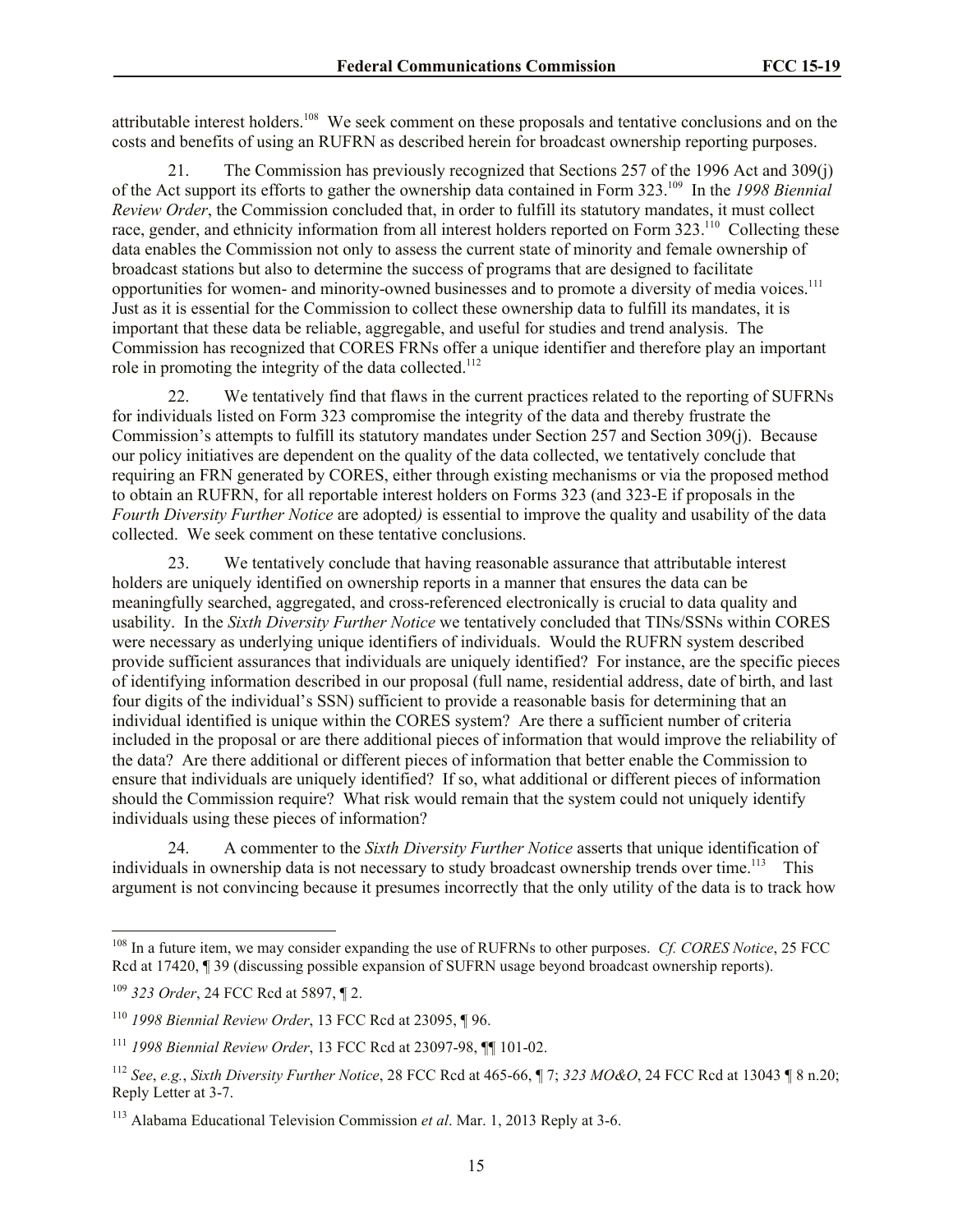many stations have minority and/or female owners.<sup>114</sup> Other questions relevant to evaluating trends in minority and female ownership include how many individual minority and/or female owners exist at a given point and how those numbers change over time. 115 The Commission cannot count unique individual owners without a mechanism to identify individuals uniquely. The same commenter also states that the fact that ownership reports are submitted under penalty of perjury is sufficient to ensure that parties report race or gender information on ownership report filings accurately.<sup>116</sup> But, as noted above, examination of ownership reports from 2009, 2011, and 2013 revealed numerous data reporting errors due in part to the complexity of the information required to accurately file the form.<sup>117</sup> We have no reason to believe that these errors were the result of filers attempting to deliberately mislead the Commission. We tentatively conclude that the presence of a unique identifier will improve the quality of our ownership data by permitting errors to be identified and remedied. For example, since an individual's race cannot change over time,<sup>118</sup> the presence of the same individual's FRN on multiple reports, along with inconsistent race information could indicate one or more reporting errors that can then be cured. We seek comment on these positions.

25. *RUFRNs Provide Superior Data Quality to SUFRNs*.We tentatively conclude that the RUFRN would provide superior data quality to the SUFRN and we seek comment on that tentative conclusion. The SUFRN was devised as merely a computer generated number created by clicking a button within Form 323 itself and not backed by any identifying information.<sup>119</sup> The Commission collects no information when the system generates a new SUFRN, and there is no database analogous to CORES that contains uniquely identifying information associated with SUFRNs. The SUFRN therefore offers the Commission no way to cross reference or trace back reported information to a single individual.<sup>120</sup> Because the Commission cannot determine whether particular individuals hold one or more SUFRNs or whether a particular SUFRN is being used to identify one or more individuals, it cannot reliably examine the complete attributable holdings of an individual reported with a SUFRN (either at a specific time or over time), or search, aggregate, and cross-reference our ownership data using Commission systems.<sup>121</sup> Any attempt at such analysis would require manual consideration of every single entry where a SUFRN appears together with a subjective analysis of other textual information contained on the form or available from other public sources. Manual, subjective analysis of thousands of Form 323 entries using various sources of information compromises data integrity and data utility. On the other hand, we tentatively conclude that since RUFRNs will be backed by identifying information, and since CORES will not issue multiple RUFRNs for the same identifying information, RUFRNs can be relied upon to identify individuals uniquely. We seek comment on our view that the qualities of the proposed RUFRN provide superior data quality to the SUFRN.

26. As noted above, some commenters in the *Diversity* proceeding argued that CORES FRNs cannot serve as unique identifiers because, for example, multiple FRNs can be obtained for a single

 $\overline{a}$ 

 $116$  *Id.* at 3-4.

<sup>117</sup> *See* ¶ 8, *supra*.

<sup>114</sup> *See id.*

<sup>&</sup>lt;sup>115</sup> See id. For example, the biennial ownership filings submitted in one year might indicate that ten owners of a particular race own 100 FM broadcast stations. Two years later, the biennial ownership filings may reveal that 120 FM stations have owners of that race. In addition to counting the number of stations owned, it is notable to know whether the number of individual owners increased or whether existing owners acquired additional stations.

<sup>118</sup> *See* Alabama Educational Television Commission *et al*. Feb. 14, 2013 Comments at 6-7; Alabama Educational Television Commission *et al*. Mar. 1, 2013 Reply at 3.

<sup>119</sup> *Sixth Diversity Further Notice*, 28 FCC Rcd at 466-67, 470-71, ¶¶ 8, 15.

<sup>120</sup> *Id.* at 468-71, ¶¶ 12-13, 15.

<sup>121</sup> *Id.*at 464, 468-71, ¶¶ 5, 13, 15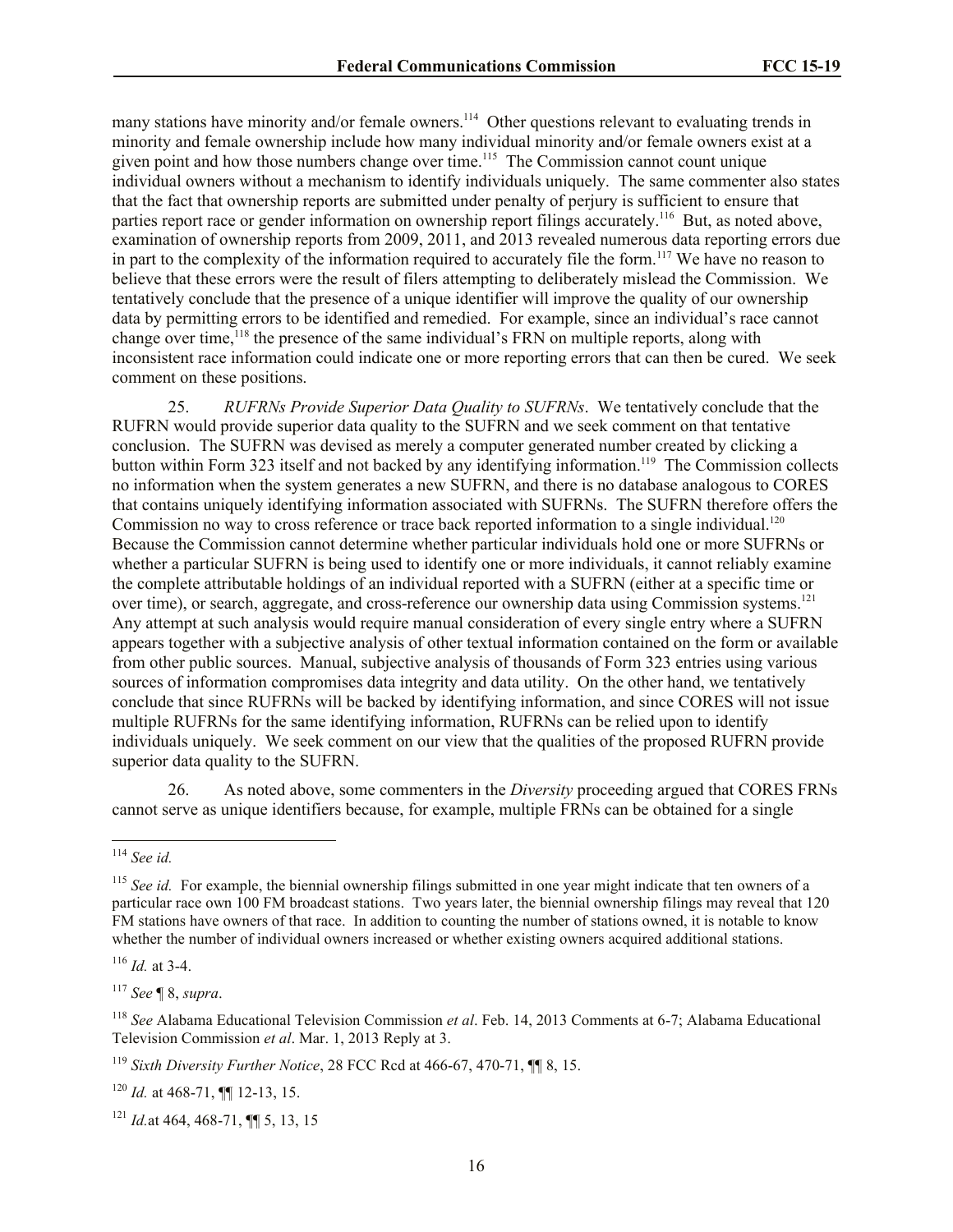TIN/SSN, an FRN might be associated with no TIN or an incorrect TIN, and outside researchers do not have access to underlying TIN information within CORES.<sup>122</sup> We observe that the CORES proceeding has proposed several options to resolve some of these issues.<sup>123</sup> Even as the Commission continues to examine those issues through its CORES reform process, we tentatively conclude, for several reasons, that, notwithstanding these possibilities, CORES FRNs and RUFRNs are still superior to SUFRNs for the purpose of broadcast ownership reports. To begin with, exceptions permitting an individual or entity to obtain a CORES FRN without a TIN are legitimately available in a limited number of cases<sup>124</sup> that would not be expected to compromise the overall ownership data submitted. And even though CORES currently permits an individual or entity to obtain multiple FRNs with a single TIN, the Commission can identify all FRNs that relate to a single TIN.<sup>125</sup> Also, we expect that individuals and entities will comply with our rules and provide accurate information during the CORES registration process to the greatest extent possible. While the Commission's obligation to hold the TIN confidential does limit the direct utility of the TIN to outside researchers as a unique identifier, that limitation does not decrease the benefits for data integrity and utility to the Commission.<sup>126</sup> With respect to the RUFRN proposal, we anticipate that the specificity of the identifying information required and the fact that a number of pieces of information are required will be sufficient to provide the Commission with reasonable certainty that the information identifies a unique filer within the CORES system. Based on our experience in the 2009, 2011, and 2013 reporting cycles, we tentatively conclude that the RUFRN proposal will improve the reliability and usability of the broadcast ownership report database, in furtherance of our statutory mandates. We seek comment on these conclusions.

27. *RUFRNs May Enable Burden-Reducing Form Modification.* As noted above, the Commission and commenters have identified errors in filings submitted to the Commission over the last three filing periods.<sup>127</sup> We tentatively conclude that some such errors could be reduced by simplifying the form and making it less burdensome to complete and submit. Specifically, the record reflects proposals that would eliminate a filer's obligation to disclose other attributable broadcast interests of attributable parties listed in the filing.<sup>128</sup> We tentatively conclude that in order to implement this burden-reducing form modification without compromising the scope and content of the information collected, the Commission requires a unique identifier to allow the filings to be electronically searched and crossreferenced within a single filing period and over time. We tentatively conclude that the existence of unique identifiers will permit the Commission to make this modification while maintaining the integrity of its ownership data, thereby reducing burdens on filing parties and improving the quality of the information submitted to the Commission. We seek comment on these conclusions.

 $\overline{\phantom{a}}$ 

<sup>127</sup> *See* ¶¶ 8, 10, *supra.* (discussing extensive efforts by FCC staff to improve filing compliance and the accuracy of reported ownership data

<sup>122</sup> *See* ¶ 13, *supra.*

<sup>123</sup> *See* ¶ 17 and n. 100, *supra*.

<sup>124</sup> *See id.*

<sup>125</sup> *See* n. 13, *supra.*

 $126$  The Commission's raw broadcast ownership data is available to the public in a form that can be electronically analyzed, searched, aggregated, and cross-referenced. *See* Federal Communications Commission, *Index of Media Bureau CDBS Public Database Files*, http://www.fcc.gov/mb/databases/cdbs (visited Dec. 15, 2014). Moreover, the Commission has released two reports reflecting its analysis of biennial ownership data from the first three biennial filing periods, 2009, 2011, and 2013, and intends to continue releasing such reports going forward. *See* ¶ 8, *supra.*  The Media Bureau will consider in preparing future reports whether and how to provide information regarding CORES FRN groupings that are tied to the same TIN. The pending proposal to limit or eliminate the availability of multiple FRNs, *See ¶* 17, *supra*, could resolve this issue as well.

<sup>128</sup> *Sixth Diversity Further Notice*, 28 FCC Rcd at 474-75, ¶ 23.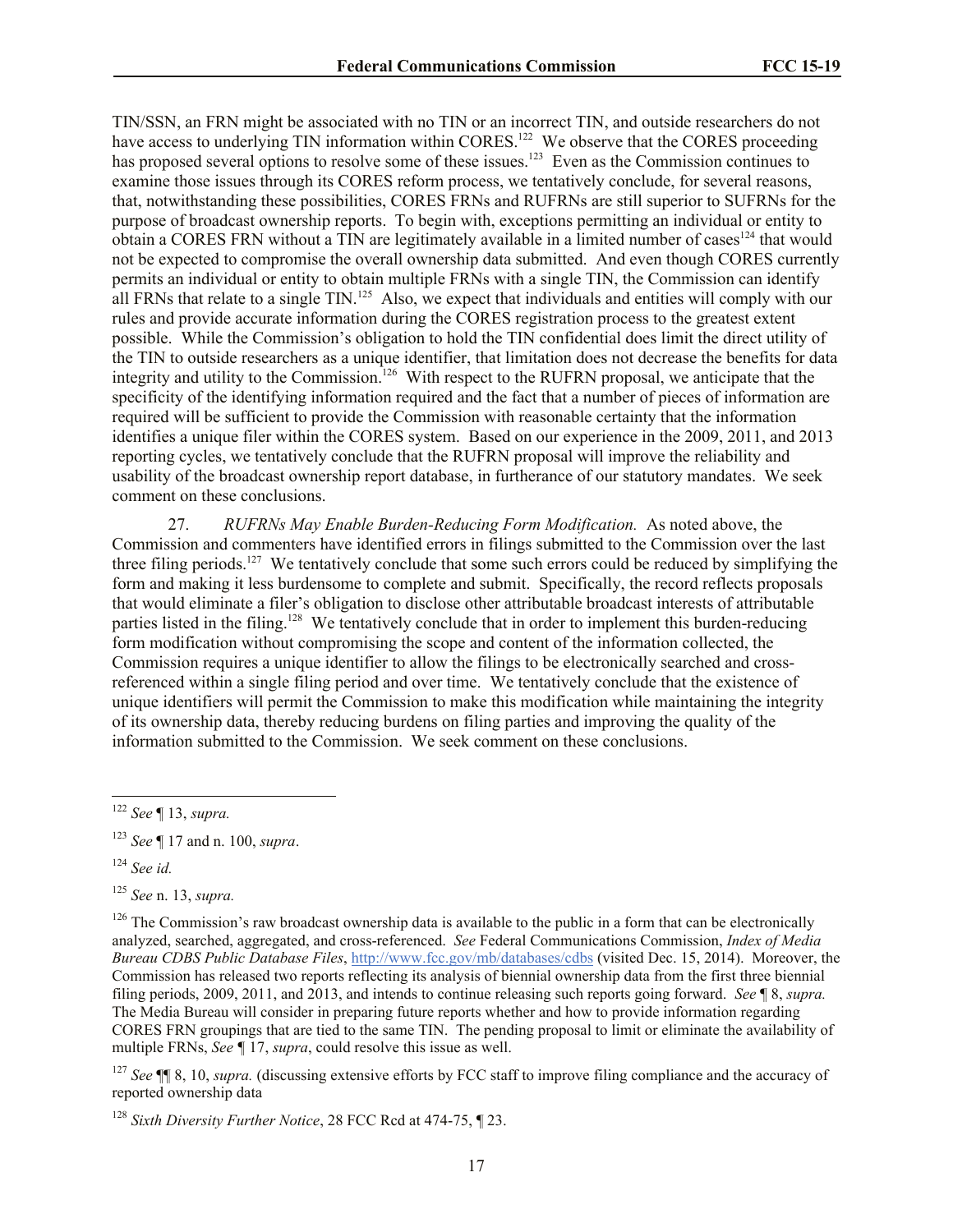28. *RUFRN Application in NCE Context.* We specifically seek additional comment concerning the proposal to use RUFRNs for Form 323-E if the pending proposal in the *Fourth Diversity Further Notice* to modify NCE ownership reporting practices to correspond to commercial requirements and the proposal in the *Sixth Diversity Further Notice* to extend FRN requirements to noncommercial stations are adopted. We tentatively conclude that if the Commission does modify the Form 323-E requirements as described in the *Fourth Diversity Further Notice* then a CORES-generated FRN, either a traditional SSN-based CORES FRN or the RUFRN proposed herein, is a sufficient and appropriate tool for the unique identification of individuals with attributable interests in NCEs for the same reasons and in the same manner as commercial stations. Accordingly, we propose to permit an individual listed on Form 323-E to obtain and provide an RUFRN, in lieu of a CORES FRN, for use on broadcast ownership filings. We invite comment on these tentative conclusions and on the foregoing proposal. As described above, we note that several commenters to the *Sixth Diversity Further Notice* argue that the CORES FRN requirement would be unduly burdensome for NCEs because an SSN disclosure requirement would discourage people from serving on the boards of NCE stations and licensees would have difficulty obtaining SSNs from board members who may be government officials.<sup>129</sup> We seek comment on how and whether these concerns would arise if RUFRNs were made available for use in broadcast ownership reports. We note that officers and directors of NCE stations already are reported on Form  $323$ - $E^{130}$  and questions related to the propriety of requiring disclosure of race, gender, and ethnicity information on Form 323-E are pending pursuant to the *Fourth Diversity Further Notice.* Here we seek comment on specifically whether there are unique considerations with respect to NCE stations that would lead to a different conclusion for NCEs than for commercial stations with regard to the information proposed to be included to obtain an RUFRN. If so what are those unique considerations? Are there other alternatives for unique identification of individuals in the NCE context that would improve the quality, usability, and reliability of our broadcast ownership data and/or help ensure that our broadcast ownership data can be searched, aggregated, and cross-referenced electronically? We invite comment on the application of RUFRNs to NCEs in the event that the pending proposals in the *Fourth Diversity Further Notice* are adopted.

29. *Security of Commission Systems.* In the *Sixth Diversity Further Notice*, the Commission sought comment on any security concerns related to the requirement that interest holders submit an SSN,<sup>131</sup> noting that only the FRN is made public and the SSN is not disclosed on any Commission application or form, including Forms 323 and 323-E.<sup>132</sup> Commenters raised concerns that a CORES FRN requirement for individuals will open individuals to threats of identity theft.<sup>133</sup> Some commenters pointed

l <sup>129</sup> *See* ¶ 13, *supra*.

<sup>130</sup> *See* FCC Form 323-E, Ownership Report for Noncommercial Broadcast Stations (June 2002), *available at* http://transition.fcc.gov/Forms/Form323-E/323e.pdf; *see also* UCC *et al.* June 26, 2009 Comments at 3-4.

<sup>131</sup> *Sixth Diversity Further Notice*, 28 FCC Rcd at 472, ¶ 18.

<sup>&</sup>lt;sup>132</sup> *Id.* at 472, ¶ 18 n.75 (explaining that Form 323 does not collect TINs, and the use of CORES FRNs on Commission forms "comport with a government-wide effort to safeguard personally identifiable information by reducing the unnecessary use of SSNs and exploring alternatives to serve as personal identifiers for Federal programs"); *see also CORES NPRM*, 25 FCC Rcd at 17410, ¶ 9 (citing, *e.g.*, OFFICE OF MGMT. & BUDGET, EXEC. OFFICE OF THE PRESIDENT, OMB MEMORANDUM M-07-16, SAFEGUARDING AGAINST AND RESPONDING TO THE BREACH OF PERSONALLY IDENTIFIABLE INFORMATION (2007), *available at*  http://www.whitehouse.gov/sites/default/files/omb/memoranda/fy2007/m07-16.pdf).

<sup>&</sup>lt;sup>133</sup> Joint Public Broadcast Licensees Feb. 14, 2013 Comments at 4-6; State University of New York ("SUNY") Feb. 14, 2013 Comments at 4-5; Alabama Educational Television Commission *et al*. Feb. 14, 2013 Comments at 7-9.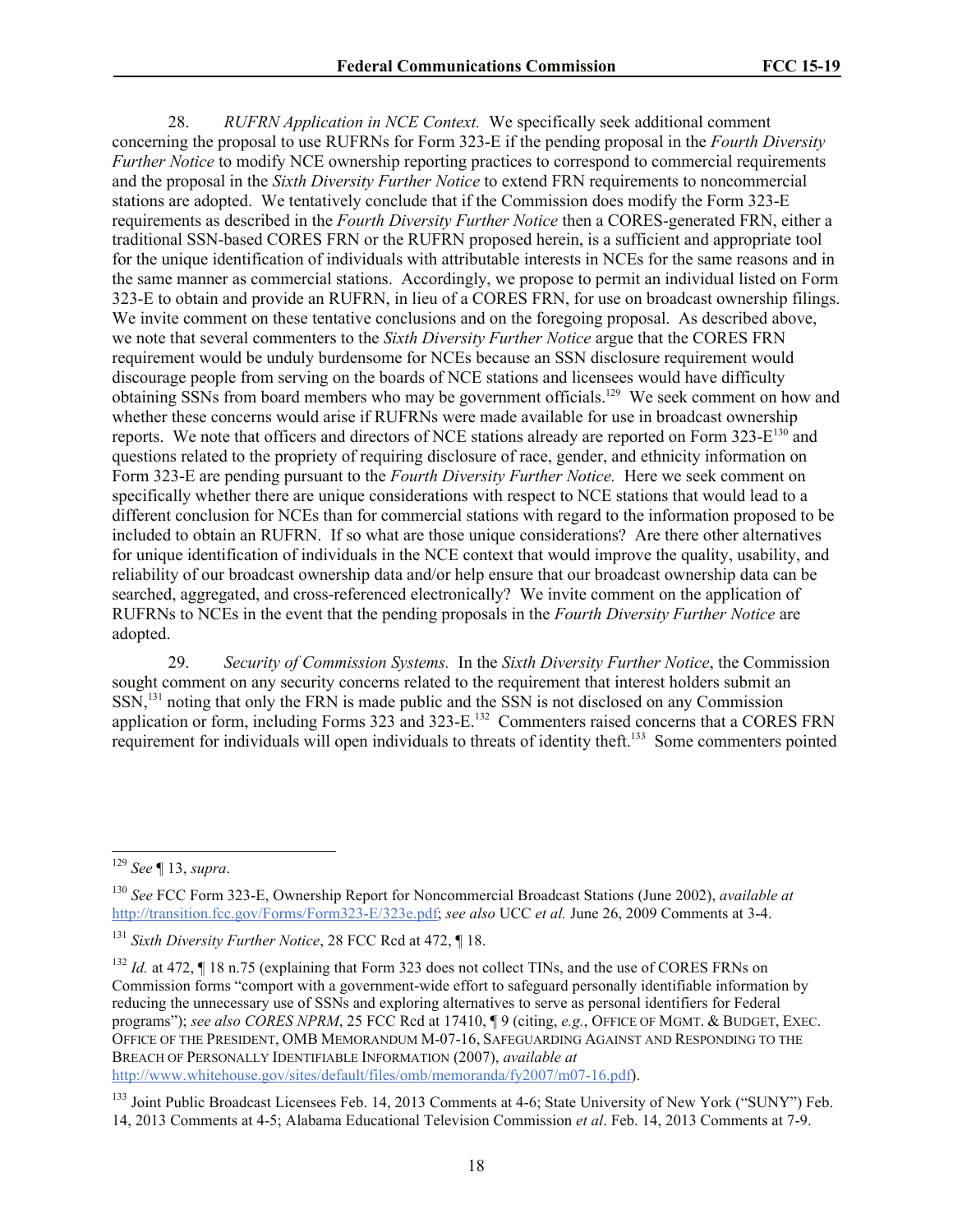to a system breach described in a GAO report on information security<sup>134</sup> and suggested that the Commission's systems are vulnerable to a security breach.<sup>135</sup>

30. We agree with commenters that privacy and security with respect to personally identifiable information are paramount, and we believe that the steps taken and the procedures in place assure the security of the Commission's systems. The Commission is not aware of any breaches to CORES. In addressing similar security concerns from commenters, the Commission wrote in 2009 that the CORES architecture exceeds Federal guidelines and that its databases are behind several firewalls.<sup>136</sup> The Commission also explained that administrative access to the CORES application is limited and that all transmission of non-public data is encrypted.<sup>137</sup> Furthermore, the safeguards in place in 2009 have been improved. Certain improvements were underway prior to completion of the Information Security GAO Report, and that report also provided the Commission with additional, valuable recommendations for continuing to strengthen our security environment.<sup>138</sup> We have implemented enhanced perimeter controls, malware protection, and monitoring devices, and upgraded workstations to operating systems with improved security. The Commission's security architecture has strict operational controls in place that comply with National Institute of Standards and Technology guidance. As the Commission explained to OMB in 2009, system servers are located behind several firewalls and other security controls to protect CORES data from intrusion by outsiders as well as the general Commission population. Administrative access to CORES remains limited to only certain known internal workstations and all servers are monitored by automated tools and operational procedures. Moreover, the Commission made several upgrades to all of its systems, including CORES, to ensure that its systems remain secure. Security will continue to be one of our highest priorities. In light of the foregoing, we seek comment on whether the elimination of the need for individual attributable interest holders to submit an SSN eliminates the privacy and identity theft concerns existing in the current record. If not, what privacy or identity theft concerns remain and how can they be addressed? Are such concerns outweighed by the importance of the data collection?

31. *Privacy Act.* We tentatively conclude that the Privacy Act does not bar the adoption of the RUFRN requirements described herein. The *Sixth Diversity Further Notice* sought comments on whether the Privacy Act was a barrier to adoption of the CORES FRN requirement.<sup>139</sup> No commenters asserted that the Privacy Act was a barrier to the requirement for individuals with attributable interests in commercial entities. With respect to application of the CORES FRN requirement to Form 323-E if the proposals in the *Fourth Diversity Further Notice* are adopted, several commenters to the *Sixth Diversity Further Notice* argue that the Privacy Act bars application of the SSN requirement in the NCE context.<sup>140</sup> We find that elimination of the SSN requirement from the list of identifying information that is required in conjunction with broadcast ownership reporting would further ensure that the Privacy Act is not an impediment to the proposed RUFRN requirement. Also as described above, we tentatively conclude that

<sup>136</sup> Reply Letter at 9.

 $137$  *Id.* 

 $\overline{a}$ 

<sup>&</sup>lt;sup>134</sup> U.S. GOV'T ACCOUNTABILITY OFFICE, GAO-13-155, FEDERAL COMMUNICATIONS COMMISSION NEEDS TO STRENGTHEN CONTROLS OVER ENHANCED SECURED NETWORK PROJECT (2013) ("INFORMATION SECURITY GAO REPORT").

<sup>135</sup> Alabama Educational Television Commission *et al*. Feb. 14, 2013 Comments at 8; Joint Public Broadcast Licensees Feb. 14, 2013 Comments at 5-6.

<sup>&</sup>lt;sup>138</sup> The Information Security GAO Report did not identify any security deficiencies in CORES. For the Commission's statement regarding its response to the security breach and the deployment of the Enhanced Secured Network Project, see the Information Security GAO Report at 26-29.

<sup>139</sup> *See Sixth Diversity Further Notice*, 28 FCC Rcd at 472, ¶ 18; Reply Letter at 7.

<sup>140</sup> SUNY Feb. 14, 2013 Comments at 7-8; NPR *et al*. Feb. 14, 2013 Comments at 8 n.25.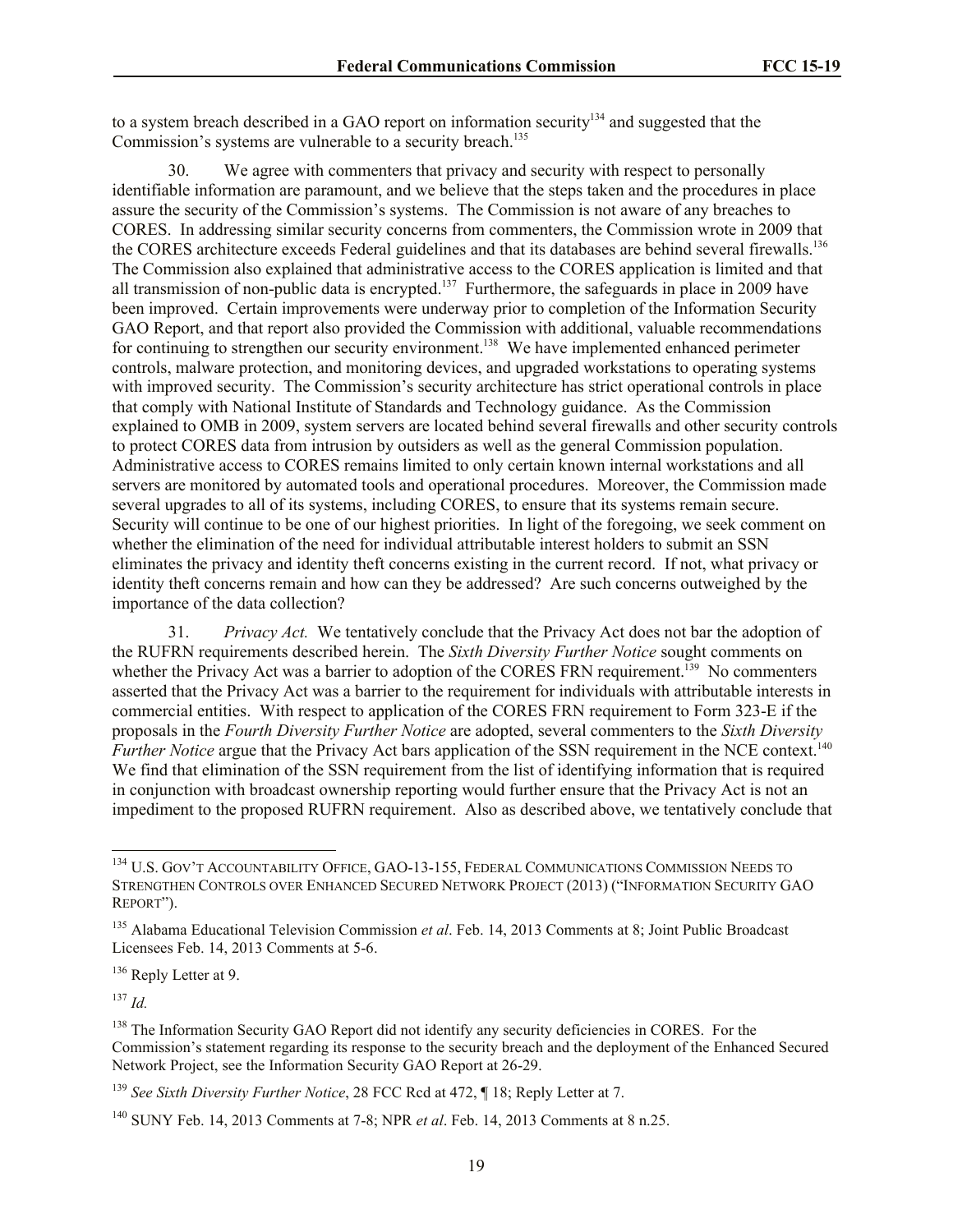unique identification of individuals is essential for ownership data quality, utility, and reliability, which are critical components of any future policy initiatives to promote ownership diversity consistent with our statutory mandate under the Communications Act.<sup>141</sup> Further, the Commission has already adopted a Privacy Act SORN for CORES and with respect to the Form 323 requirement, which applies to any personally identifiable information required by Form 323 and CORES in connection with the CORES FRN registration process,<sup>142</sup> and to the extent necessary any modifications required by the implementation of the RUFRN system for Form 323 or Form 323-E can be addressed with modifications to the SORN. We request comment on these tentative conclusions.

32. *RUFRNs Are Not Burdensome, and the Benefits Outweigh the Costs.* We continue to believe that obtaining a CORES FRN imposes minimal costs and burdens, if any, on individuals or filers. As noted in the *Sixth Diversity Further Notice*, registering for a CORES FRN is a one-time process that takes a few moments to complete.<sup>143</sup> An individual that already has obtained a CORES FRN may continue to use his or her CORES FRN for Form 323 filings, <sup>144</sup> and need not obtain a RUFRN. Moreover, an individual that wishes to obtain a RUFRN can easily locate previously-registered CORES FRNs through CORES. We tentatively conclude that permitting individuals holding attributable interests in one or more broadcast licensees to obtain a RUFRN in lieu of obtaining a CORES FRN would impose minimal costs or other burdens. We seek comment on these tentative conclusions and on any potential burdens inherent in the RUFRN proposal. We seek input on alternatives that might reduce or eliminate such burdens as well as the costs and benefits of such alternatives. To the extent possible, commenters should quantify any identified costs and benefits. We note that the vast majority of individuals reported on Form 323 have obtained and reported CORES FRNs, and we believe it is likely that will continue to be the case for future broadcast ownership filing obligations. Individuals who already have a CORES FRN need not obtain an RUFRN and may continue to use the existing number. Moreover, any individual that wishes to obtain a CORES FRN instead of an RUFRN will be able to do so. Additionally, as explained above, $145$  the existence of a unique identifier that can be cross-referenced may make modifications of the reports possible that could reduce the burdens on all filers and, thereby, further improve the quality of the ownership data submitted to the Commission. As such, we tentatively find that the benefits of improved data collection outweigh any *de minimis* costs or burdens associated with obtaining an FRN described herein and we seek comment on that conclusion. To the extent possible, commenters should quantify relative costs and benefits.

33. *Limited Availability of SUFRNs.* We seek further comment concerning the elimination of the availability of SUFRNs for broadcast ownership reports. The *Sixth Diversity Further Notice* solicited input on whether to retain the SUFRN in the event that reportable individuals are unwilling to provide

last four digits of the individual's – is minimal as well. *See* ¶ 20, *supra.*

 $\overline{\phantom{a}}$ 

<sup>141</sup> *See* ¶¶ 22-23, *supra* (discussing our statutory mandates under Section 257 of the 1996 Act and Section 309(j) of the Act).

<sup>142</sup> *See* ¶ 5, *supra*; *Sixth Diversity Further Notice*, 28 FCC Rcd at 472, ¶ 18; Reply Letter at 7-8; Privacy Act System of Records, 74 Fed. Reg. 59,978 (Nov. 19, 2009) (system of records FCC/MB-1 for Form 323); Privacy Act System of Records, 71 Fed. Reg. 17,234 (Apr. 5, 2006) (system of records FCC/OMD-9 for CORES). These System of Records Notices ("SORNS") can be viewed at http://www.fcc.gov/encyclopedia/privacy-act-information#systems (visited Dec. 15, 2014).

<sup>&</sup>lt;sup>143</sup> To obtain a CORES FRN, an individual need only fill out a short online form requiring name, address, and SSN. The applicant also provides a password and a personal security question (to help in case the applicant later misplaces or forgets his or her password). *See* Federal Communications Commission, *FRN Registration*, https://apps.fcc.gov/coresWeb/regEntityType.do?btnContinue=true (visited December 1, 2014). The information we propose to require as part of the RUFRN registration process -- full name, residential address, date of birth, and

<sup>144</sup> Reply Letter at 10-11; *see also Sixth Diversity Further Notice*, 28 FCC Rcd at 471, ¶ 16;

<sup>145</sup> *See* ¶ 27, *supra.*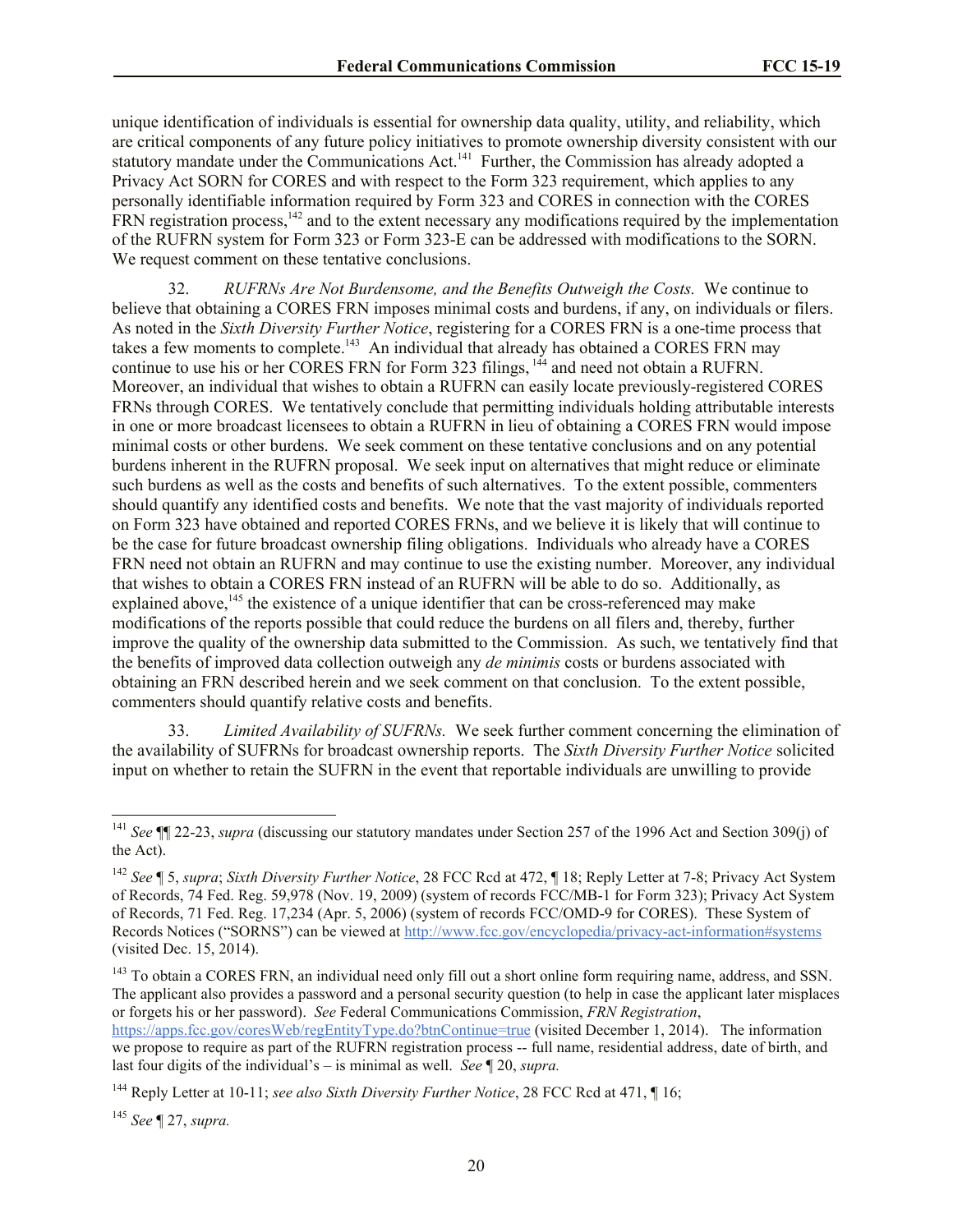their SSNs to third parties or unwilling to obtain and provide CORES FRNs.<sup>146</sup> In the event that a SUFRN is reported for an individual, the *Sixth Diversity Further Notice* explained that the Commission could use its enforcement authority against individuals who failed to obtain a CORES FRN.<sup>147</sup> Commenters generally support the proposal to retain the SUFRN for this limited purpose and oppose the Commission's use of its enforcement authority.<sup>148</sup> We seek comment on whether the SUFRN should continue to be available to Form 323 filers (and Form 323-E filers if the proposals in the *Fourth Diversity Further Notice* are adopted), in the event that after a filer has used reasonable and good faith efforts, reportable individuals are unwilling to provide their identifying information or unwilling to obtain and provide a CORES FRN or RUFRN themselves. Would this limited availability of SUFRNs appropriately protect the position of filers in the case of recalcitrant interest holders? Should the Commission require filers to take specific steps to substantiate that they have made a reasonable good faith efforts? If so, what steps should be required? For instance, should the Commission expect that a filer will instruct an individual about the obligation to supply a filer with a CORES FRN or RUFRN or to provide the filer with the identifying information sufficient to obtain one of these numbers on the individual's behalf? Should the filer be expected to instruct such an individual about potential enforcement action? Should the filer itself be exempt from enforcement action only if such steps are substantiated? Should an instruction be included on Form 323 (and Form 323-E if the proposals in the *Fourth Diversity Further Notice* are adopted) informing reportable interest holders of their obligations and alerting them to the risk of enforcement action for the failure to provide a CORES FRN or RUFRN or to permit a CORES FRN or RUFRN to be obtained? We seek comment on these issues.

#### **IV. PROCEDURAL MATTERS**

#### **A. Filing Requirements**

34. *Ex Parte Rules*. The proceeding this Notice initiates shall be treated as a "permit-butdisclose" proceeding in accordance with the Commission's *ex parte* rules.<sup>149</sup> Persons making *ex parte* presentations must file a copy of any written presentation or a memorandum summarizing any oral presentation within two business days after the presentation (unless a different deadline applicable to the Sunshine period applies). Persons making oral *ex* parte presentations are reminded that memoranda summarizing the presentation must (1) list all persons attending or otherwise participating in the meeting at which the *ex parte* presentation was made, and (2) summarize all data presented and arguments made during the presentation. If the presentation consisted in whole or in part of the presentation of data or arguments already reflected in the presenter's written comments, memoranda or other filings in the proceeding, the presenter may provide citations to such data or arguments in his or her prior comments,

l

<sup>&</sup>lt;sup>146</sup>Sixth Diversity Further Notice, 28 FCC Rcd at 471-72, ¶ 17. The Commission added that in such instances where an individual with reportable interests fails to obtain and provide a CORES FRN, the Commission can use its enforcement authority against the recalcitrant individual. *Id.*

<sup>147</sup> *Id.*

<sup>&</sup>lt;sup>148</sup> NAB Feb. 14, 2013 Comments at 8-9 (supporting the proposal to maintain the Special Use FRNs and arguing that the availability of the Special Use FRN will minimize the burden of obtaining and reporting CORES FRNs for "recalcitrant" interest holders); NPR *et al.* Feb. 14, 2013 Comments at 8 (arguing that imposing forfeitures on individuals reported on Form 323-E who refuse to obtain a CORES FRN would discourage their participating in public broadcasting); Joint Public Broadcast Licensees Feb. 14, 2013 Comments at 7-8 (urging the Commission to permit the use of Special Use FRNs on Form 323-E without penalty, if the Commission proceeds to adopt the CORES FRN requirement for Form 323-E); Regents of the University of California Feb. 14, 2013 Comments at 1, 4 (requesting that the Commission retain the Special Use FRN); SUNY Feb. 14, 2013 Comments at 7 (urging the Commission to permit the reporting of Special Use FRNs on Form 323-E without penalty); Alabama Educational Television Commission *et al.* Feb. 14, 2013 Comments at 8-9 (requesting that the Commission retain the Special Use FRN). *Contra* UCC *et al.* Feb. 14, 2013 Comments at 8-9 (supporting the elimination of the Special Use FRN).

<sup>149</sup> 47 C.F.R. §§ 1.1200 *et seq.*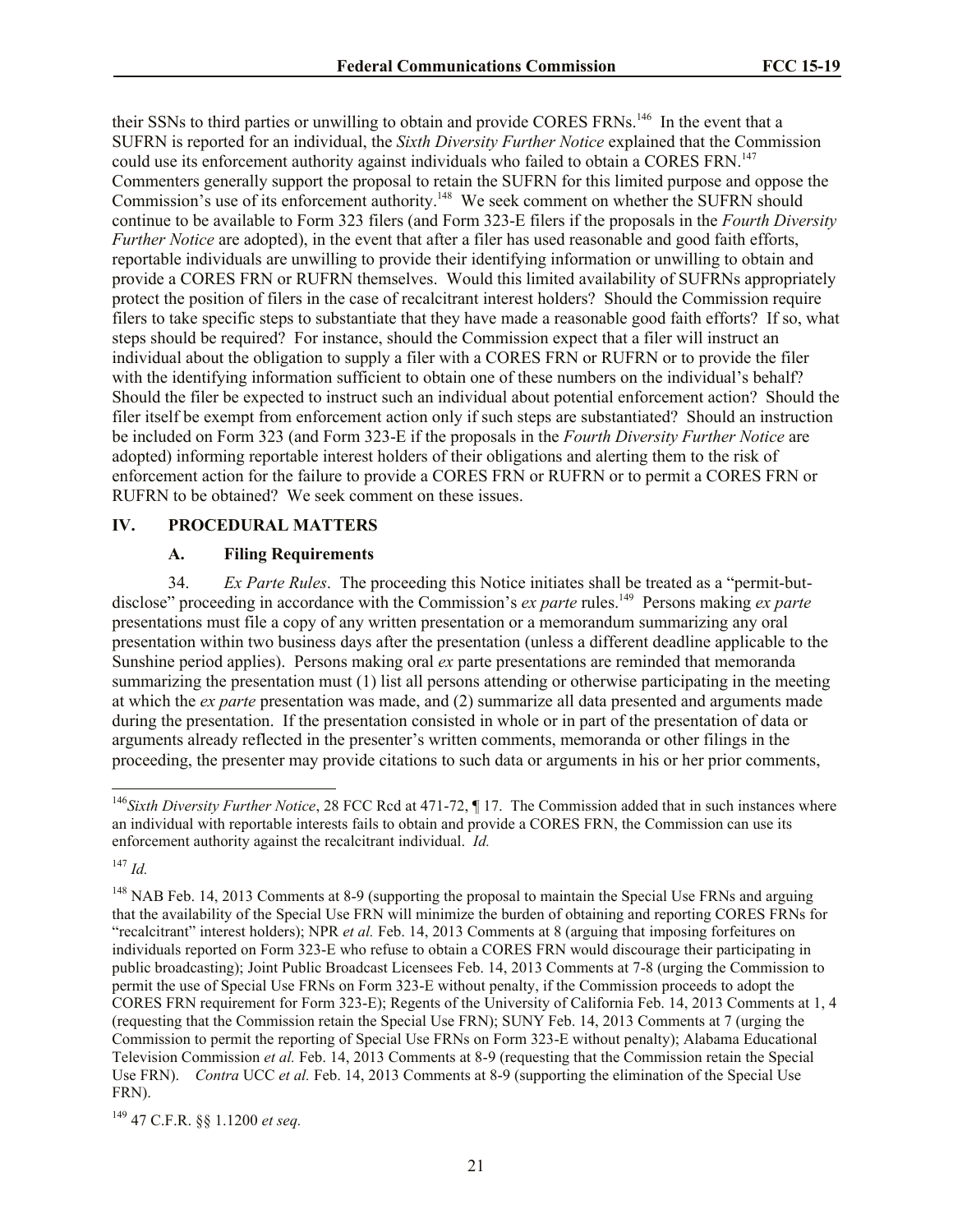memoranda, or other filings (specifying the relevant page and/or paragraph numbers where such data or arguments can be found) in lieu of summarizing them in the memorandum. Documents shown or given to Commission staff during *ex parte* meetings are deemed to be written *ex parte* presentations and must be filed consistent with rule 1.1206(b). In proceedings governed by rule 1.49(f) or for which the Commission has made available a method of electronic filing, written *ex parte* presentations and memoranda summarizing oral *ex parte* presentations, and all attachments thereto, must be filed through the electronic comment filing system available for that proceeding, and must be filed in their native format (*e.g.*, .doc, .xml, .ppt, searchable .pdf). Participants in this proceeding should familiarize themselves with the Commission's *ex parte* rules.

35. *Comments and Reply Comments*. Pursuant to sections 1.415 and 1.419 of the Commission's rules, 47 C.F.R. §§ 1.415, 1.419, interested parties may file comments and reply comments on or before the dates indicated on the first page of this document. Comments may be filed using the Commission's Electronic Comment Filing System (ECFS). *See Electronic Filing of Documents in Rulemaking Proceedings*, 63 FR 24121 (1998).

- Electronic Filers: Comments may be filed electronically using the Internet by accessing the ECFS: http://fjallfoss.fcc.gov/ecfs2/.
- **Paper Filers:** Parties who choose to file by paper must file an original and one copy of each filing. If more than one docket or rulemaking number appears in the caption of this proceeding, filers must submit two additional copies for each additional docket or rulemaking number.

Filings can be sent by hand or messenger delivery, by commercial overnight courier, or by firstclass or overnight U.S. Postal Service mail. All filings must be addressed to the Commission's Secretary, Office of the Secretary, Federal Communications Commission.

- All hand-delivered or messenger-delivered paper filings for the Commission's Secretary must be delivered to FCC Headquarters at  $445 \times 12^{th}$  St., SW, Room TW-A325, Washington, DC 20554. The filing hours are 8:00 a.m. to 7:00 p.m. All hand deliveries must be held together with rubber bands or fasteners. Any envelopes and boxes must be disposed of before entering the building.
- Commercial overnight mail (other than U.S. Postal Service Express Mail and Priority Mail) must be sent to 9300 East Hampton Drive, Capitol Heights, MD 20743.
- U.S. Postal Service first-class, Express, and Priority mail must be addressed to  $445 \times 12^{th}$ Street, SW, Washington DC 20554.

36. People with Disabilities: To request materials in accessible formats for people with disabilities (braille, large print, electronic files, audio format), send an e-mail to mailto:fcc504@fcc.gov or call the Consumer & Governmental Affairs Bureau at 202-418-0530 (voice), 202-418-0432 (tty).

37. *Availability of Documents*. Comments, reply comments, and *ex parte* submissions will be available for public inspection during regular business hours in the FCC Reference Center, Federal Communications Commission, 445 12<sup>th</sup> Street, SW, CY-A257, Washington, DC, 20554. Persons with disabilities who need assistance in the FCC Reference Center may contact Bill Cline at (202) 418-0267 (voice), (202) 418-0432 (TTY), or bill.cline@fcc.gov. These documents also will be available from the Commission's Electronic Comment Filing System. Documents are available electronically in ASCII, Word 97, and Adobe Acrobat. Copies of filings in this proceeding may be obtained from Best Copy and Printing, Inc., Portals II, 445 12<sup>th</sup> Street, SW, Room CY-B402, Washington, DC, 20554; they can also be reached by telephone, at (202) 488-5300 or (800) 378-3160; by e-mail at fcc@bcpiweb.com; or via their website at http://www.bcpiweb.com. To request materials in accessible formats for people with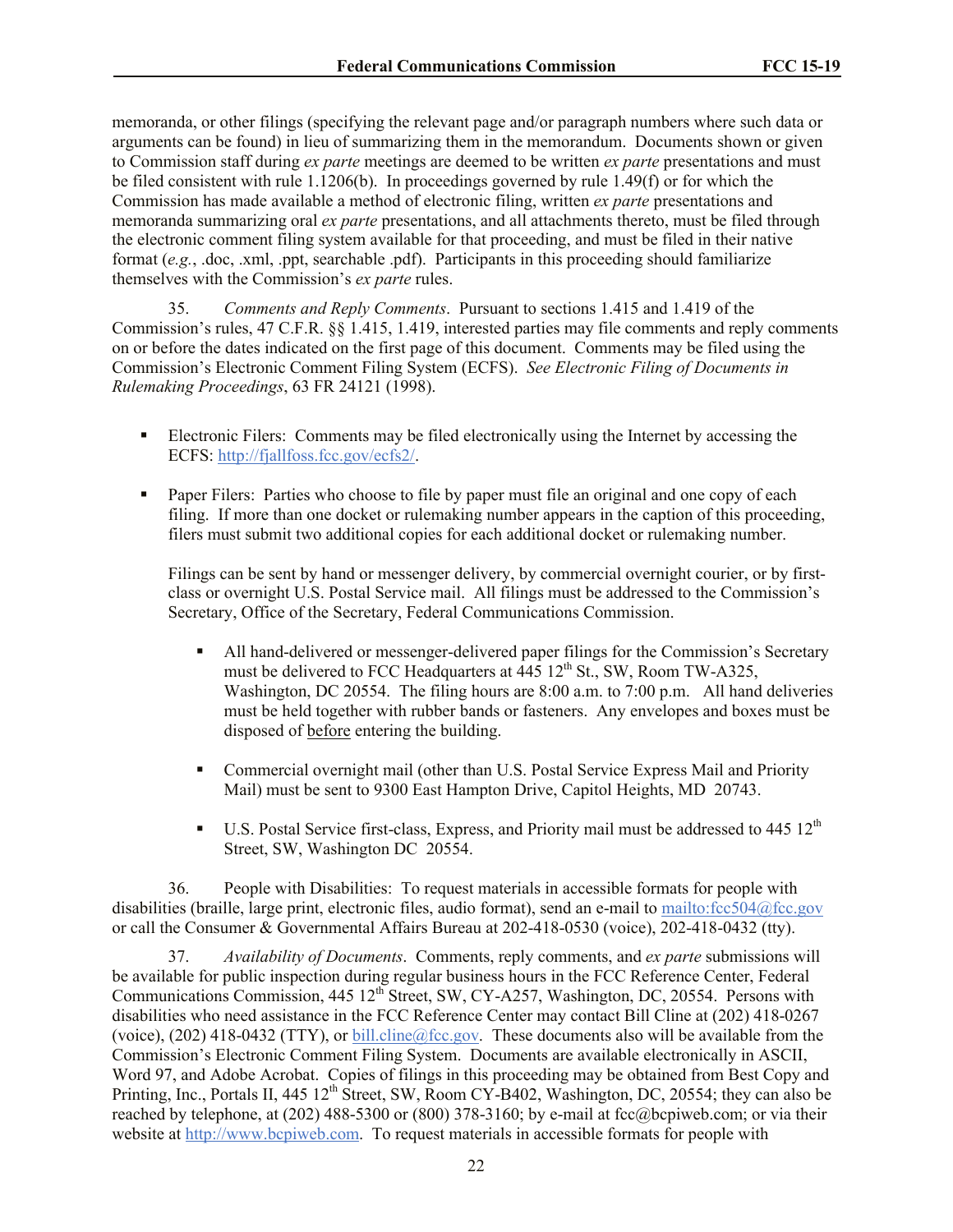disabilities (Braille, large print, electronic files, audio format), send an e-mail to fcc504@fcc.gov or call the Consumer and Governmental Affairs Bureau at (202) 418-1400 (voice), (202) 418-0432 (TTY).

38. *Information*. For additional information on this proceeding, contact Jake Riehm at (202) 418-2166 or Warren Firschein at (202) 418-0844. Press inquiries should be directed to Janice Wise at (202) 418-8165.

# **B. Initial Regulatory Flexibility Analysis**

39. As required by the Regulatory Flexibility Act of 1980, as amended ("RFA"),<sup>150</sup> the Commission has prepared an Initial Regulatory Flexibility Analysis ("IRFA") of the possible significant economic impact on a substantial number of small entities of the proposals addressed in the *Second Further Notice of Proposed Rulemaking and Seventh Further Notice of Proposed Rulemaking*. The IRFA is set forth in the Appendix. Written public comments are requested on the IRFA. These comments must be filed in accordance with the filing deadlines on the first page of this document.

### **C. Paperwork Reduction Act Analysis**

40. Initial Paperwork Reduction Act Analysis. This Second Further Notice of Proposed Rulemaking and Seventh Further Notice of Proposed Rulemaking seeks comment on potential new or revised information collection requirements with regard to CORES, FCC Form 323, and FCC Form 323- E. The Commission invites the general public, the Office of Management and Budget ("OMB") and other Federal agencies to comment on the information collection requirements. This Notice may result in new or revised information collection requirements. If the Commission adopts any new or revised information collection requirements, the Commission will publish a notice in the Federal Register inviting additional public comment on the requirements, as required by the Paperwork Reduction Act of 1995, Public Law 104-13 (44 U.S.C. 3501-3520). In addition, pursuant to the Small Business Paperwork Relief Act of 2002, Public Law 107-198, see 44 U.S.C. 3506(c)(4), the Commission seeks specific comment on how it might "further reduce the information collection burden for small business concerns with fewer than 25 employees." On October 19, 2009, OMB approved the FCC's proposal to implement a CORES FRN requirement for all individuals holding attributable interests in the licensee reported on Form 323.<sup>151</sup> That requirement went into effect as of October 30, 2009.

41. In addition to filing comments with the Secretary, a copy of any PRA comments on the proposed collection requirements contained herein should be submitted to the Federal Communications Commission via email to  $PRA@$ fcc.gov and to Nicholas A. Fraser, Office of Management and Budget, via email to nfraser@omb.eop.gov or via fax at 202-395-5167.

### **IV. ORDERING CLAUSES**

42. Accordingly, **IT IS ORDERED** that, pursuant to the authority contained in sections 1, 2(a), 4(i,j), 257, and 303(r) of the Communications Act of 1934, as amended, 47 U.S.C. §§ 151, 152(a), 154(i)-(j), 257, and 303(r), this *Second Further Notice of Proposed Rulemaking and Seventh Further Notice of Proposed Rulemaking* **IS ADOPTED**.

43. **IT IS FURTHER ORDERED** that, pursuant to the authority contained in sections 1, 2(a), 4(i, j), 257, and 303(r) of the Communications Act of 1934, as amended, 47 U.S.C. §§ 151, 152(a), 154(i, j), 257, 303(r), **NOTICE IS HEREBY GIVEN** of the proposals described in this *Second Further Notice of Proposed Rulemaking and Seventh Further Notice of Proposed Rulemaking*.

 $\overline{a}$ <sup>150</sup> *See* 5 U.S.C. § 603. The RFA, *see* 5 U.S.C. §§ 601-612, has been amended by the Small Business Regulatory Enforcement Fairness Act of 1996 ("SBREFA"), Pub. L. No. 104-121, Title II, 110 Stat. 857 (1996).

<sup>151</sup> *See Notice of Office of Management and Budget Action*, Oct. 19, 2009,

http://www.reginfo.gov/public/do/PRAViewICR?ref\_nbr=200908-3060-001#; *see also* Federal Register notices announcing OMB approval and effective date of revised Form 323, 74 Fed. Reg. 56,135 (Oct. 30, 2009); 74 Fed. Reg. 56,136 (Oct. 30, 2009).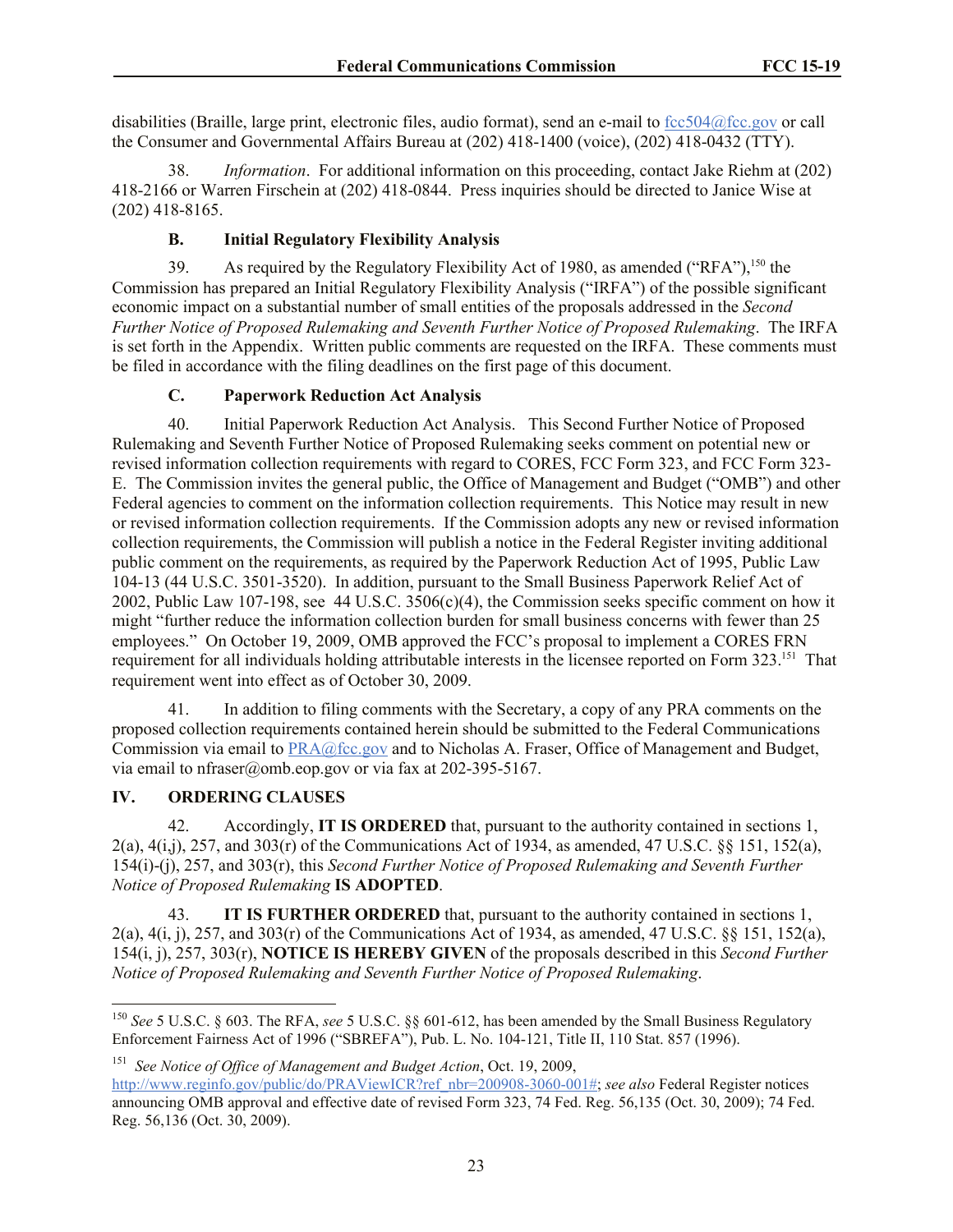44. **IT IS FURTHER ORDERED** that the Commission's Consumer & Governmental Affairs Bureau, Reference Information Center, **SHALL** SEND a copy of the *Second Further Notice of Proposed Rulemaking and Seventh Further Notice of Proposed Rulemaking*, including the Initial Regulatory Flexibility Analysis, to the Chief Counsel for Advocacy of the Small Business Administration.

# FEDERAL COMMUNICATIONS COMMISSION

Marlene H. Dortch Secretary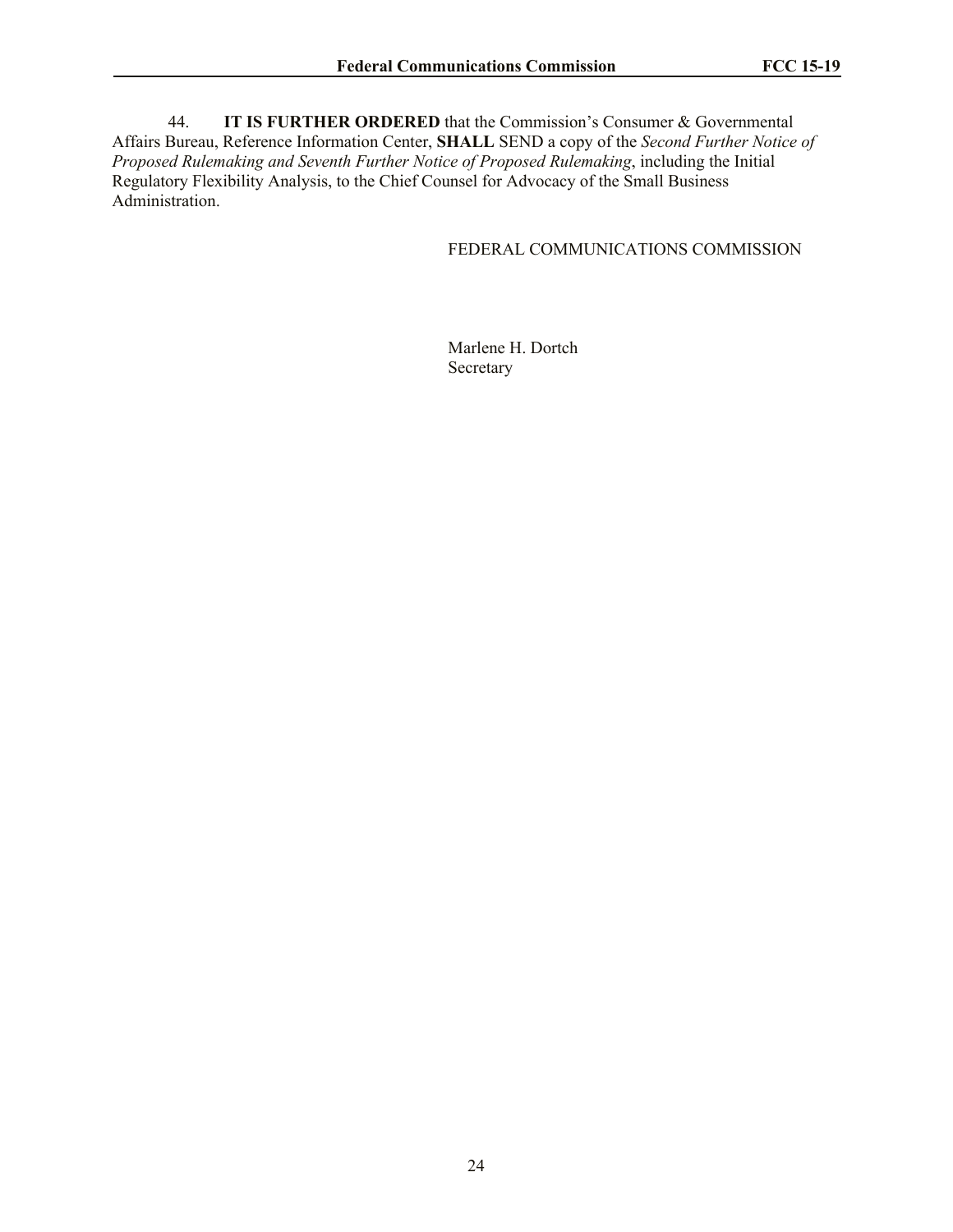### **APPENDIX**

#### **Initial Regulatory Flexibility Analysis**

1. As required by the Regulatory Flexibility Act of 1980, as amended ("RFA"),  $\frac{1}{1}$  the Commission has prepared this Initial Regulatory Flexibility Analysis ("IRFA") of the possible economic impact on small entities by the policies and rules proposed in this *Second Further Notice of Proposed Rulemaking and Seventh Further Notice of Proposed Rulemaking* ("*Notice*"). Written public comments are requested on this IRFA. Comments must be identified as responses to the IRFA and must be filed by the deadlines for comments on the *Notice*. The Commission will send a copy of the *Notice*, including this IRFA, to the Chief Counsel for Advocacy of the Small Business Administration ("SBA").<sup>2</sup> In addition, the *Notice* and IRFA (or summaries thereof) will be published in the Federal Register.<sup>3</sup>

# **A. Need for, and Objectives of, the Proposed Rules**

2. Currently, filers of Form 323 (Ownership Report for Commercial Broadcasters) must provide an FCC Registration Number (FRN) generated via the Commission's Registration System (CORES) for each reported attributable party. 4 To obtain a CORES FRN, an individual must submit his or her social security number (SSN) to the Commission through CORES.<sup>5</sup> CORES FRNs therefore can be used to uniquely identify individuals reported on Form 323, which is crucial to the quality and utility of the Commission's broadcast ownership data.<sup>6</sup> However, if a filer uses diligent and good-faith efforts to obtain an SSN from an individual that must be reported on Form 323 in order to generate a CORES FRN, but is unable to do so, the filer may provide a Special Use FRN (SUFRN) for that individual.<sup>7</sup> Because the SUFRN generation process does not requires submission of an SSN, or any other identifying information, SUFRNs do not provide a reliable means of linking a reported interest holder to a unique individual.<sup>8</sup> The existence of SUFRNs therefore undermines the usefulness and integrity of the Commission's broadcast ownership data.<sup>9</sup>

3. To address this issue, the *Notice* invites comment on a proposal to create a new type of FRN within CORES – a Restricted Use FRN ("RUFRN") – for use on Form 323.<sup>10</sup> Under the proposal set forth in the *Notice*, an individual requesting an RUFRN would be required to submit his or her name, date of birth, and residential address, along with the last four digits of his or her SSN, to CORES.<sup>11</sup> Once obtained, an individual would be required to use the RUFRN on all current and future Form 323 filings.<sup>12</sup>

4 *See* ¶ 3, *supra.*

- 5 *See id.*
- 6 *See id.*

7 *See* ¶ 6, *supra.*

9 *See id.*

<sup>11</sup> *See id.*

<sup>&</sup>lt;sup>1</sup> See 5 U.S.C. § 603. The RFA, see 5 U.S.C. §§ 601-612, was amended by the Small Business Regulatory Enforcement Fairness Act of 1996 ("SBREFA"), Pub. L. No. 104-121, Title II, 110 Stat. 857 (1996).

<sup>2</sup> *See* 5 U.S.C. § 603(a).

<sup>3</sup> *See id*.

<sup>8</sup> *See* ¶¶ 6, 14, *supra.*

<sup>10</sup> *See* ¶ 20, *supra.*

<sup>12</sup> *See ¶* 20, *supra.*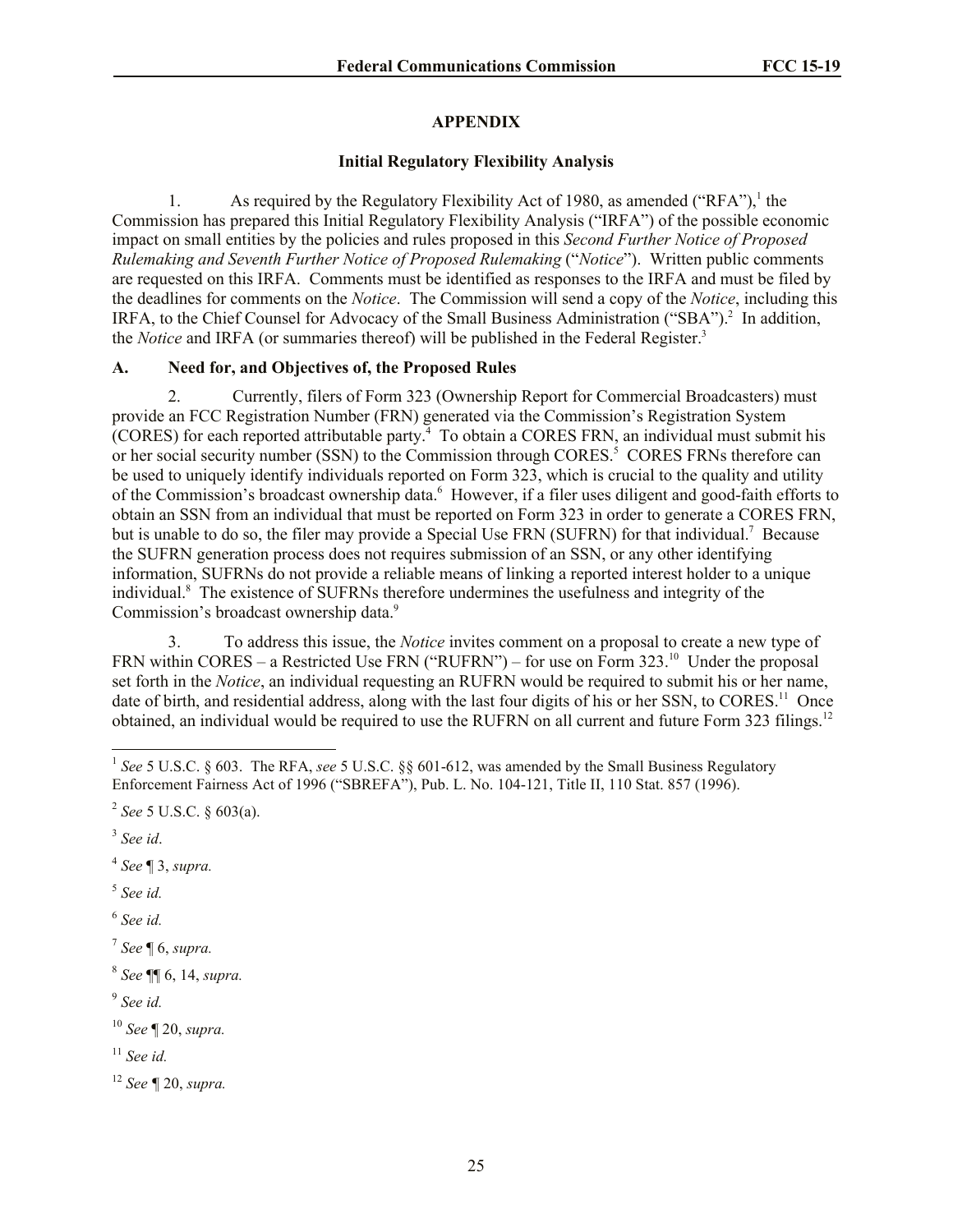The *Notice* seeks comment on this RUFRN proposal, including input concerning the costs, benefits, and possible alternative approaches. 13

4. The *Notice* explains that the Commission's *Fourth Diversity Further Notice* requested input on adopting modifications to Form 323-E (Ownership Report for Noncommercial Broadcast Stations) similar to those previously adopted for Form 323. 14 The *Sixth Diversity Further Notice* specifically proposed requiring Form 323-E filers to provide a CORES FRN for all attributable parties.<sup>15</sup> In light of the foregoing, the *Notice* seeks comment concerning the future application of the RUFRN proposal to Form 323-E (if Form 323-E is modified along the lines proposed in the *Fourth Diversity Public Notice*).<sup>16</sup>

5. Finally, the *Notice* indicates that the *Sixth Diversity Further Notice* solicited input on whether to retain the availability of SUFRNs for ownership report filings in the event that reportable individuals are unwilling to provide their SSN to a third party or unwilling to obtain and provide a CORES FRN.<sup>17</sup> Similarly, the *Notice* asks whether, if the RUFRN proposal is adopted, SUFRNs should continue to be available to Form 323 filers (and Form 323-E filers if the proposals in the *Fourth Diversity Further Notice* are adopted), in the event that after a filer has used reasonable and good faith efforts, reportable individuals are unwilling to provide their identifying information or unwilling to obtain and provide a CORES FRN or RUFRN themselves.<sup>18</sup>

# **B. Legal Basis**

6. This *Notice* is adopted pursuant to sections 1, 2(a), 4(i)-(j), 257, and 303(r), of the Communications Act of 1934, as amended, 47 U.S.C. §§ 151, 152(a), 154(i, j), 257, 303(r).

# **C. Description and Estimate of the Number of Small Entities to Which the Proposed Rules Will Apply**

7. The RFA directs agencies to provide a description of, and, where feasible, an estimate of the number of small entities that may be affected by the proposed rules, if adopted.<sup>19</sup> The RFA defines the term "small entity" as having the same meaning as the terms "small business," "small organization," and "small governmental jurisdiction" under Section 3 of the Small Business Act.<sup>20</sup> In addition, the term

<sup>15</sup> *See* ¶ 13, *supra.*

<sup>16</sup> *See* ¶ 28, *supra.*

<sup>17</sup> *See* ¶ 14, *supra.*

<sup>18</sup> *See* ¶ 33, *supra.*

 $19$  5 U.S.C. § 603(b)(3).

 $^{20}$  5 U.S.C. § 601(6).

l <sup>13</sup> *See* ¶¶ 18-27, 29-33, *supra.*

<sup>14</sup> *See* ¶ 12, *supra.* In particular, the *Fourth Diversity Further Notice* proposed requiring each Form 323-E filer to list, and provide gender, race, and ethnicity information for, the station's owners. *See id.; Fourth Diversity Further Notice*, 24 FCC Rcd at 5910-11,  $\P$  27-30. The item proposed to consider the members of the entity's board of directors or other governing body to be owners for purposes of Form 323-E and sought additional input concerning the proper definition of ownership in the NCE context. *See* ¶ 12, *supra*; *Fourth Diversity Further Notice*, 24 FCC Rcd at 5911,  $\P$  29. The Commission proposed subjecting biennial Form 323-E filings to various requirements applicable to biennial Form 323 submissions (requiring all ownership filings to be submitted on a uniform date, requiring all ownership data to be accurate as of a uniform date, improving the computer interface process, building in additional checks to perform verification and review functions, and ensuring that all data filed is in a format that can be electronically searched, aggregated, and cross-referenced). *See id.* The item also proposed requiring LPFM stations to submit Form 323-E. *See id.* at 5911, ¶ 30.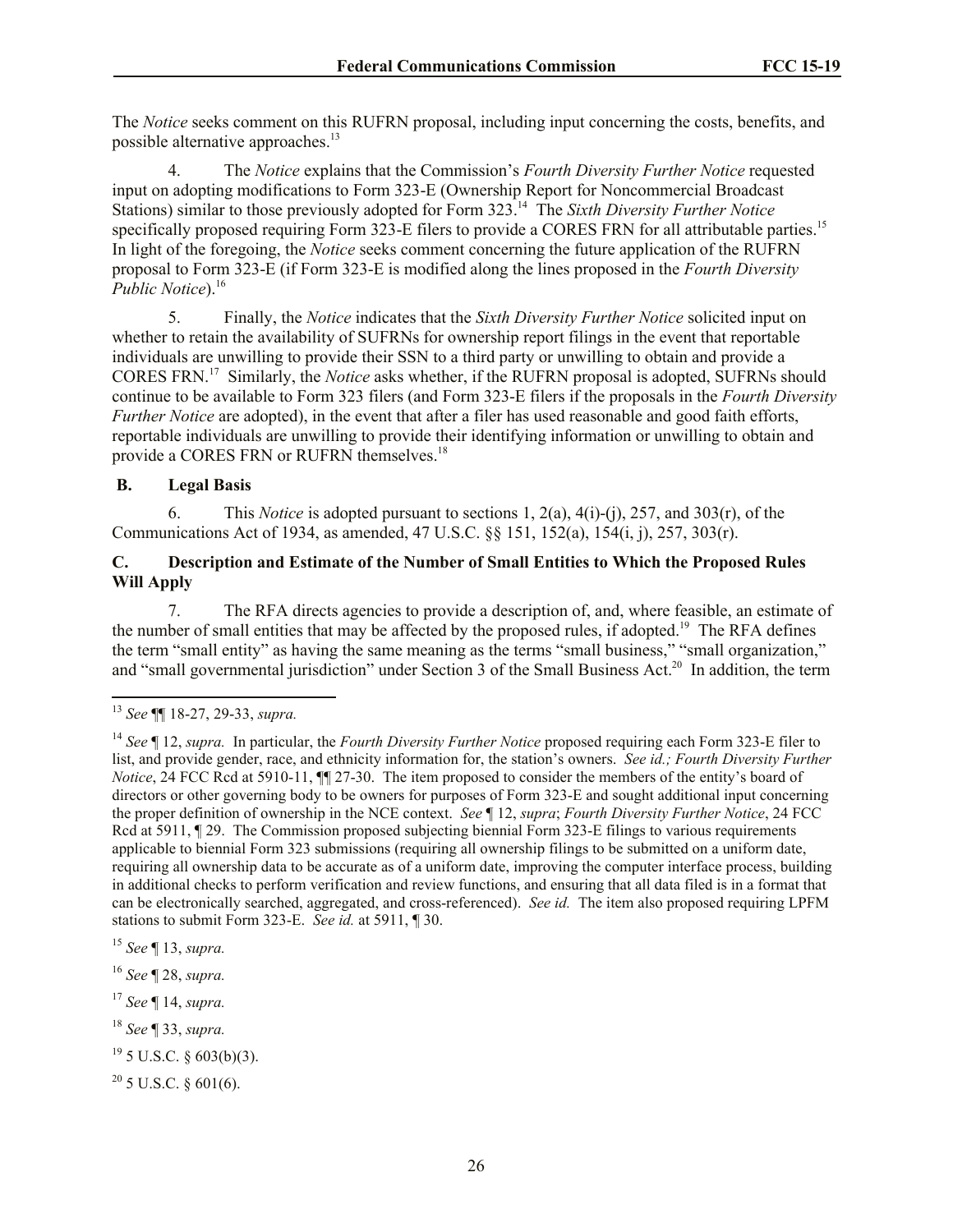"small business" has the same meaning as the term "small business concern" under the Small Business Act.<sup>21</sup> A small business concern is one which: (1) is independently owned and operated; (2) is not dominant in its field of operation; and (3) satisfies any additional criteria established by the SBA.<sup>22</sup>

8. **Television Broadcasting.** The SBA defines a television broadcasting station that has no more than \$38.5 million in annual receipts as a small business. The definition of business concerns included in this industry states that establishments are primarily engaged in broadcasting images together with sound. These firms operate television broadcasting studios and facilities for the programming and transmission of programs to the public. These firms also produce or transmit visual programming to affiliated broadcast television stations, which in turn broadcast the programs to the public on a predetermined schedule. Programming may originate in their own studio, from an affiliated network, or from external sources.<sup>23</sup> Census data for 2007 indicate that 808 such firms were in operation for the duration of that entire year. Of these, 709 had annual receipts of less than \$25.0 million per year and 99 had annual receipts of \$25.0 million or more per year.<sup>24</sup> Based on this data and the associated size standard, the Commission concludes that the majority of such firms are small.

9. Additionally, the Commission has estimated the number of licensed commercial television stations to be 1,387.<sup>25</sup> According to Commission staff review of the BIA/Kelsey, LLC's Media Access Pro Television Database on November 25, 2014, about 1,276 of an estimated 1,387 commercial television stations (or approximately 92 percent) had revenues of \$38.5 million or less. The Commission has estimated the number of licensed noncommercial educational television stations to be 395.<sup>26</sup> We do not have revenue data or revenue estimates for noncommercial stations. These stations rely primarily on grants and contributions for their operations, so we will assume that all of these entities qualify as small businesses. We note that in assessing whether a business entity qualifies as small under the above definition, business control affiliations<sup>27</sup> must be included. Our estimate, therefore, likely overstates the number of small entities that might be affected by any changes to the filing requirements for FCC Form 323 or Form 323-E, because the revenue figures on which this estimate is based do not include or aggregate revenues from affiliated companies.

l

<sup>23</sup> U.S. Census Bureau, *2012 NAICS Definition*, http://www.census.gov/cgi-

<sup>24</sup> U.S. Census Bureau, *American Fact Finder*,

http://factfinder.census.gov/faces/tableservices/jsf/pages/productview.xhtml?pid=ECN\_2007\_US\_51SSSZ4&prodT ype=table (visited Dec. 29, 2014).

25 *See* FCC News Release, *Broadcast Station Totals as of September 30, 2014*, October 16, 2014, https://apps.fcc.gov/edocs\_public/attachmatch/DOC-329966A1.pdf (*Broadcast Station Totals*).

26 *See id.* 

<sup>&</sup>lt;sup>21</sup> 5 U.S.C. § 601(3) incorporates by reference the definition of "small business concern" in 15 U.S.C. § 632. Pursuant to the RFA, the statutory definition of a small business applies, "unless an agency, after consultation with the Office of Advocacy of the [SBA] and after opportunity for public comment, establishes one or more definitions of such term which are appropriate to the activities of the agency and publishes such definition(s) in the Federal Register." 5 U.S.C. § 601(3).

<sup>22</sup> 15 U.S.C. § 632.

bin/sssd/naics/naicsrch?code=515120&search=2012 (NAICS Search) (visited Dec. 29, 2014). Separate census categories pertain to businesses primarily engaged in producing programming. *See* Motion Picture and Video Production, NAICS code 512110; Motion Picture and Video Distribution, NAICS Code 512120; Teleproduction and Other Post-Production Services, NAICS Code 512191; and Other Motion Picture and Video Industries, NAICS Code 512199.

 $27$  "[Businesses] are affiliates of each other when one [business] controls or has the power to control the other or a third party or parties controls or has the power to control both." 13 C.F.R.  $\&$  121.103(a)(1).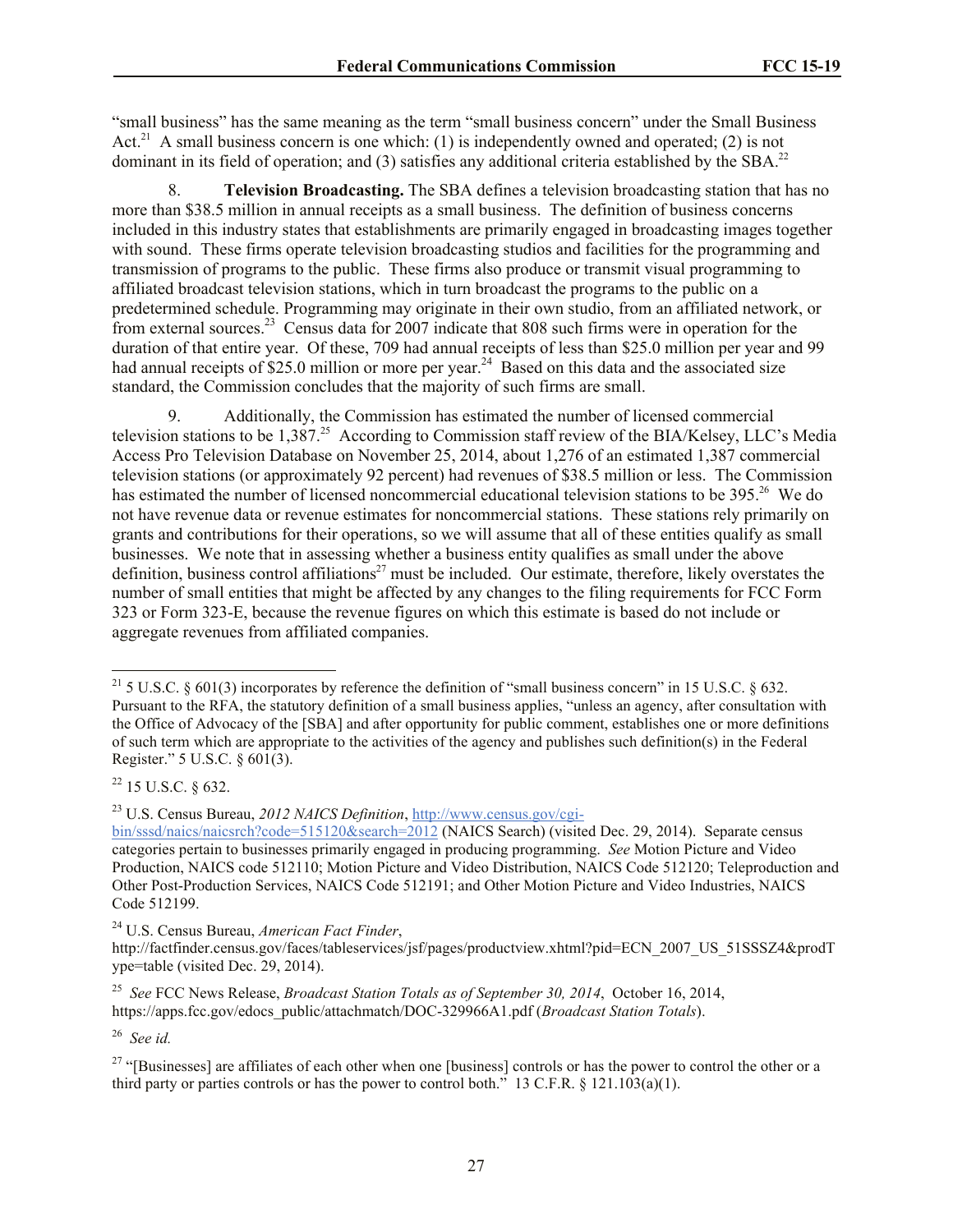10. An element of the definition of "small business" is that the entity not be dominant in its field of operation. The Commission is unable at this time and in this context to define or quantify the criteria that would establish whether a specific television station is dominant in its market of operation. Accordingly, the foregoing estimate of small businesses to which the rules may apply does not exclude any television stations from the definition of a small business on this basis and is therefore over-inclusive to that extent. An additional element of the definition of "small business" is that the entity must be independently owned and operated. It is difficult at times to assess these criteria in the context of media entities, and our estimates of small businesses to which they apply may be over-inclusive to this extent.

11. **Radio Broadcasting.** The SBA defines a radio broadcasting entity that has \$38.5 million or less in annual receipts as a small business.<sup>28</sup> Business concerns included in this industry are those "primarily engaged in broadcasting aural programs by radio to the public."<sup>29</sup> Census data for 2007 indicate that 2,926 such firms were in operation for the duration of that entire year. Of these, 2,877 had annual receipts of less than \$25.0 million per year and 49 had annual receipts of \$25.0 million or more per year.<sup>30</sup> Based on this data and the associated size standard, the Commission concludes that the majority of such firms are small.

12. Further, according to Commission staff review of the BIA/Kelsey, LLC's Media Access Pro Television Database on November 25, 2014, about 11,337 (or about 99.9 percent) of 11,348 commercial radio stations in the United States have revenues of \$38.5 million or less. The Commission has estimated the number of licensed noncommercial radio stations to be 4,085.<sup>31</sup> We do not have revenue data or revenue estimates for these stations. These stations rely primarily on grants and contributions for their operations, so we will assume that all of these entities qualify as small businesses. We note that in assessing whether a business entity qualifies as small under the above definition, business control affiliations<sup>32</sup> must be included. Our estimate, therefore, likely overstates the number of small entities that might be affected by any changes to filing requirements for FCC Form 323 or Form 323-E, because the revenue figures on which this estimate is based do not include or aggregate revenues from affiliated companies.

13. In this context, the application of the statutory definition to radio stations is of concern. An element of the definition of "small business" is that the entity not be dominant in its field of operation. We are unable at this time and in this context to define or quantify the criteria that would establish whether a specific radio station is dominant in its field of operation. Accordingly, the foregoing estimate of small businesses to which the rules may apply does not exclude any radio station from the definition of a small business on this basis and is therefore over-inclusive to that extent. An additional element of the definition of "small business" is that the entity must be independently owned and operated. We note that it is difficult at times to assess these criteria in the context of media entities, and our estimates of small businesses to which they apply may be over-inclusive to this extent.

<sup>30</sup> U.S. Census Bureau, *American Fact Finder*,

<sup>31</sup> *Broadcast Station Totals*, *supra*, n. 25.

l

 $32$  "[Businesses] are affiliates of each other when one [business] controls or has the power to control the other, or a third party or parties controls or has the power to control both." 13 C.F.R.  $\frac{121.103(a)(1)}{12.103(a)(1)}$ .

<sup>28</sup> *See* 13 C.F.R. § 121.201, 2012 NAICS code 515112.

<sup>29</sup> U.S. Census Bureau 2002 NAICS Codes, Titles, and Definitions, Television Broadcasting, *available at* http://www.census.gov/prod/ec02/parts/ec0251i09ab.pdf (visited Aug 22, 2014).

http://factfinder.census.gov/faces/tableservices/jsf/pages/productview.xhtml?pid=ECN\_2007\_US\_51SSSZ4&prodT ype=table (visited Dec. 29, 2014).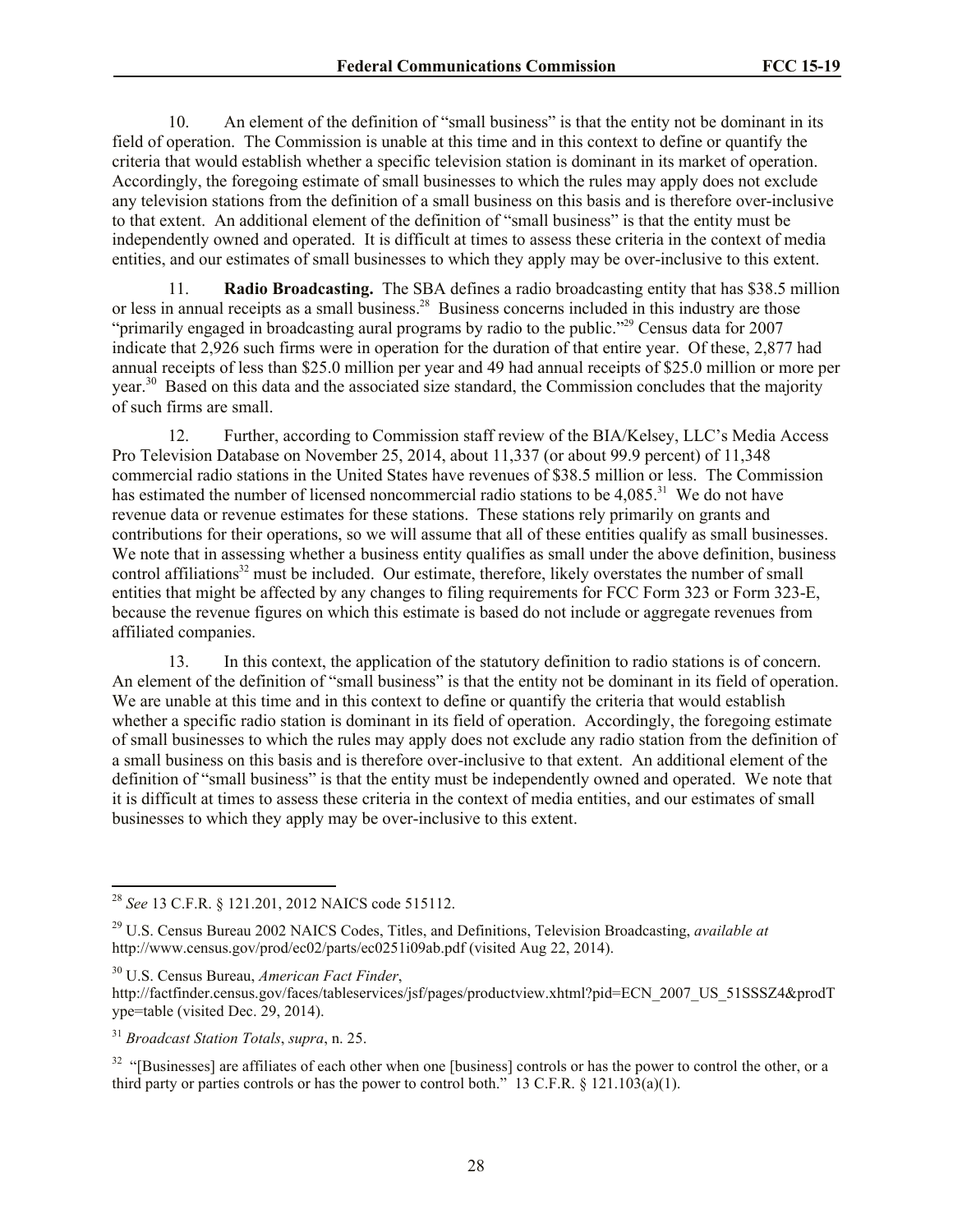14. **Class A TV and LPTV Stations.** The rules and policies adopted herein apply to licensees of low power television ("LPTV") stations, including Class A TV stations and, as well as to potential licensees in these television services. The same SBA definition that applies to television broadcast licensees would apply to these stations. The SBA defines a television broadcast station as a small business if such station has no more than \$38.5 million in annual receipts.<sup>33</sup> As of September 30, 2014, there are approximately 430 licensed Class A stations and 2,115 licensed LPTV stations.<sup>34</sup> Given the nature of these services, we will presume that all of these licensees qualify as small entities under the SBA definition. We note, however, that under the SBA's definition, revenue of affiliates that are not LPTV stations should be aggregated with the LPTV station revenues in determining whether a concern is small. Our estimate may thus overstate the number of small entities since the revenue figure on which it is based does not include or aggregate revenues from non-LPTV affiliated companies.

#### **D. Description of Projected Reporting, Recordkeeping, and Other Compliance Requirements**

15. There may be changes to reporting or recordkeeping requirements if the Commission adopts the RUFRN proposal for Form 323 and/or Form 323-E. In the event that the RUFRN proposal is adopted for the Form 323 and/or Form 323-E, filers will have the option to obtain and report a unique identifier for individual attributable interest holders that does not require submission of a full SSN to the Commission. Adoption of this proposal will allow an individual to obtain an RUFRN from CORES by submitting an alternate set of identifying information.<sup>35</sup> Individuals would not be required to obtain or report an RUFRN on the Form 323 and/or Form 323-E – instead, individuals could obtain and report a CORES FRN. An individual who has provided a CORES FRN on one or more previous ownership filings may continue to use that CORES FRN going forward. There also may be changes to reporting or recordkeeping requirements if the Commission limits or eliminates that availability of SUFRNs for broadcast ownership reports. Filers may be obligated to instruct individuals about their obligation to supply the filer with a CORES FRN or RUFRN or to provide the filer with the information sufficient to obtain one of these identifiers on the individual's behalf. A filer may also be required to inform individuals about potential enforcement action for failure to obtain or report a CORES FRN or RUFRN. Moreover, if a filer reports an SUFRN for an individual interest holder, the filer may be required to show that the filer made reasonable good faith efforts to obtain a CORES FRN or RUFRN, or the information necessary to obtain a CORES FRN or RUFRN, on the individual's behalf.<sup>36</sup>

## **E. Steps Taken to Minimize Significant Impact on Small Entities, and Significant Alternatives Considered**

16. The RFA requires an agency to describe any significant alternatives that might minimize any significant economic impact on small entities. Such alternatives may include the following four alternatives (among others): (1) the establishment of differing compliance or reporting requirements or timetables that take into account the resources available to small entities; (2) the clarification, consolidation, or simplification of compliance and reporting requirements under the rule for small entities; (3) the use of performance, rather than design, standards; and (4) an exemption from coverage of the rule, or any part thereof, for small entities. $37$ 

l

- <sup>36</sup> *See* ¶ 33, *supra*.
- $37\,$  5 U.S.C.  $\frac{603(c)}{c}$ .

<sup>33</sup> *See* 13 C.F.R. § 121.201, 2012 NAICS Code 515120.

<sup>34</sup> *Broadcast Station Totals*, *supra*, n. 25.

<sup>35</sup> *See* ¶ 20, *supra*.